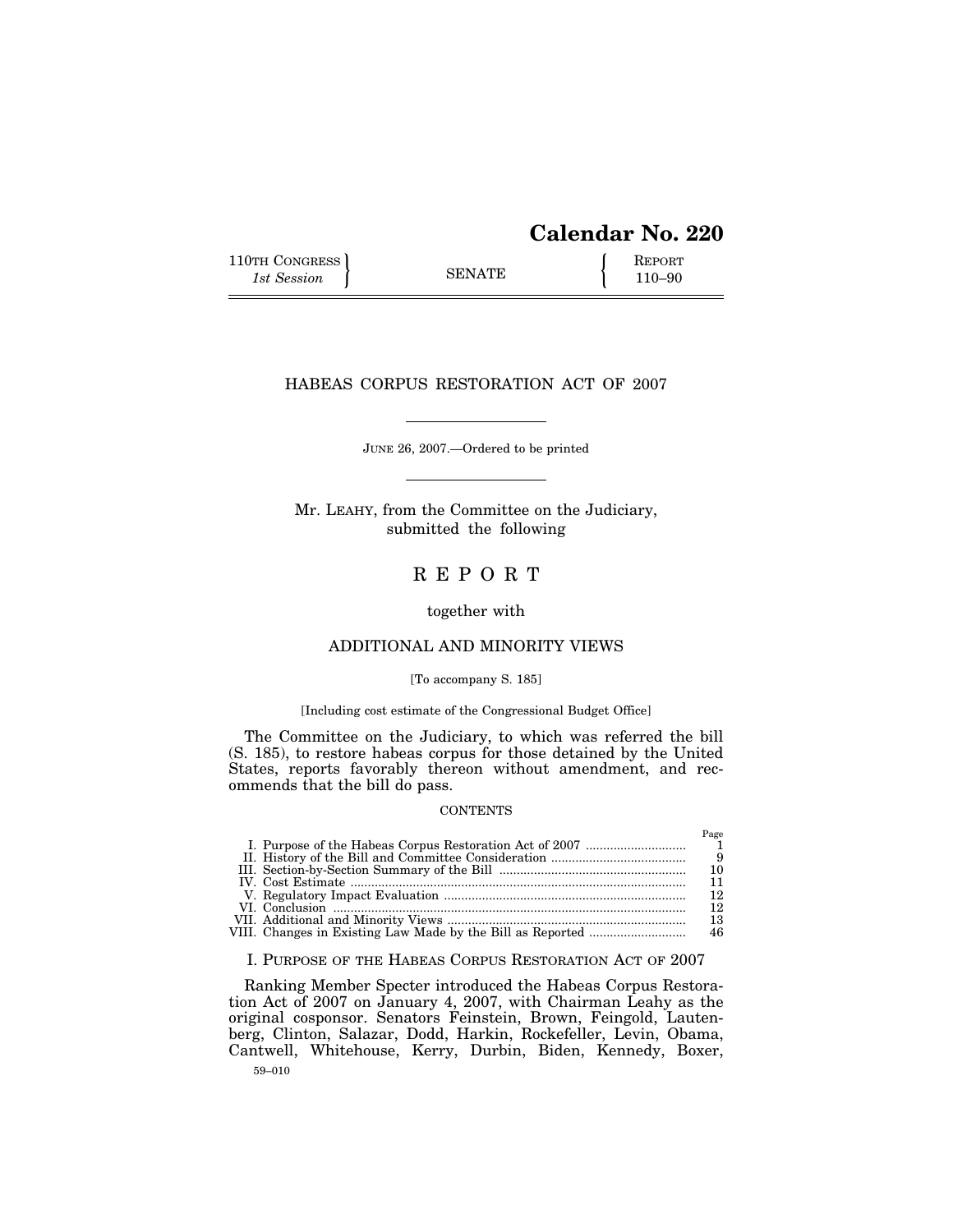Bingaman, Cardin, Sanders, and Stabenow have since joined as cosponsors.

This legislation repeals those provisions of the Detainee Treatment Act of 2005 (DTA) and the Military Commissions Act of 2006 (MCA) that eliminated the jurisdiction of any court to hear or consider applications for a writ of habeas corpus filed by aliens who have been determined by the United States to be properly detained as enemy combatants, or are awaiting such determination. The legislation would therefore permit detainees held by the United States Government as enemy combatants, or as potential enemy combatants, to file writs of habeas corpus and other related actions in the United States District Courts, subject to limitations on habeas that pre-dated the DTA. It also allows courts to consider legal challenges to military commissions only as provided by the Uniform Code of Military Justice or by a habeas corpus proceeding.

#### A. BACKGROUND

#### *1. Brief History of the Great Writ*

The writ of habeas corpus protects individuals against unlawful exercises of state power. It provides the means for a person detained by the state to require that the government demonstrate to a neutral judge that there is a factual and legal basis for his or her detention. The writ has roots at least as far back as 16th century England, and beginning with Parliament's passage of the Habeas Corpus Act of 1679, this protection became known as the ''Great Writ.''

Habeas corpus has long been a cornerstone of Anglo-Saxon and American legal traditions. At English common law, courts exercised habeas jurisdiction not only within the Crown's formal territorial limits, but also over other areas over which the Crown exercised sovereign control. The Great Writ was imported into the laws of all 13 American colonies, and it was one of the first subjects to which the first Congress turned its attention. The Judiciary Act of 1789 specifically empowered federal courts to issue writs of habeas corpus ''for the purpose of an inquiry into the cause of commitment.''

Habeas corpus is also the only common law writ mentioned in the Constitution. Article I, section 9 provides that the ''Writ of Habeas Corpus shall not be suspended, unless when in Cases of rebellion or invasion the public Safety may require it.'' Thus, the Founders clearly established their intention that habeas corpus serve as a bulwark of individual liberty. Indeed, habeas has only been suspended four times in American history—including twice during the Civil War when the safety of Washington, D.C. was threatened by mobs in Maryland—and the writ has never been suspended absent an active insurrection or invasion.

The right of enemy aliens to petition for habeas relief in U.S. courts is also well-established. While there is no precise historical analogue to the detainees presently held at Guantanamo Bay, United States courts have entertained habeas claims by aliens who were being held as enemy combatants. For example, in *Ex Parte Quirin*, 317 U.S. 1 (1942), the Supreme Court allowed a habeas challenge brought by a group of German saboteurs held for law of war offenses to go forward, reasoning that, "[i]n view of the public importance of the questions raised by their petitions and of the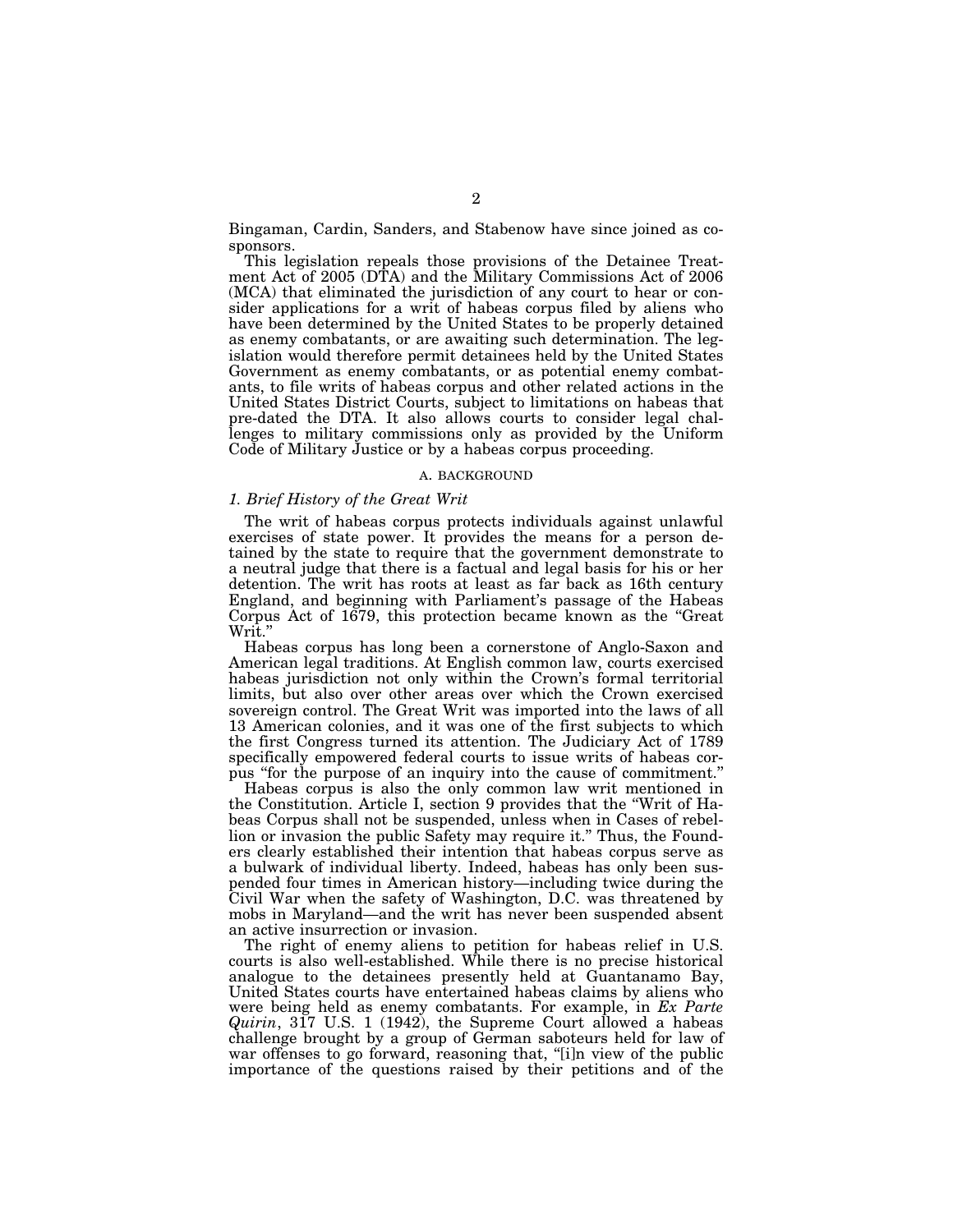duty which rests on the courts, in time of war as well as in time of peace, to preserve unimpaired the constitutional safeguards of civil liberty,'' the cases must be allowed to proceed. The Supreme Court also exercised habeas jurisdiction over an enemy alien in *In re Yamashita*, 327 U.S. 1 (1946), in which a Japanese general stood accused of war crimes.1

Throughout American history, the writ has served to guarantee people seized and detained by the government the right to question the grounds for their detention, and has been available to citizens, non-citizens, slaves, and alleged enemies. The writ has served as a critical check on arbitrary and unlawful executive detention as well as, more recently, a legal tool for bringing post-conviction, collateral challenges in criminal cases.

#### *2. Recent developments in Habeas Corpus Law*

Shortly after the September 11, 2001 attacks, Congress passed a joint resolution authorizing the President to use ''all necessary and appropriate force against those nations, organizations, or persons he determines planned, authorized, committed, or aided the terrorist attacks \* \* \* or harbored such organizations or persons.'' The United States then conducted a military campaign in Afghanistan against al Qaeda and the Taliban regime that had supported al Qaeda.

In February 2002, following the collapse of the Taliban regime, the White House determined that while Taliban detainees are covered under the Geneva Conventions, Al Qaeda detainees are not. The White House further declared that none of the detainees qualified for prisoner-of-war (POW) status, deemed all detainees ''unlawful enemy combatants,'' and asserted the right to detain them without trial indefinitely. Around this same time, the U.S. Government began holding non-citizens captured abroad at the U.S. naval base at Guantanamo Bay, Cuba, and declared that certain of these detainees would, at an appropriate time, be tried by military commissions to be convened at Guantanamo Bay.

By mid-2002, the Guantanamo detainees began filing habeas petitions in the United States District Court for the District of Columbia, challenging the conditions of their confinement, access to counsel and, most fundamentally, their status as enemy combatants. These habeas cases proceeded before several district judges, but the court agreed to deal with all administrative matters before a single judge. During these proceedings, no judge ordered the release of any petitioner, and no judge ordered a change in the conditions of confinement or treatment of any Guantanamo detainee.

In June 2004, the U.S. Supreme Court decided the first appeal of a jurisdictional dismissal of a detainee habeas case involving an alien held at Guantanamo Bay. In *Rasul* v. *Bush,* 542 U.S. 466 (2004), the Court ruled that the federal habeas statute (28 U.S.C. §2241) conferred on district courts jurisdiction to hear challenges of aliens held at Guantanamo Bay. The Court based its jurisdictional ruling in part on its finding that the United States exercises ple-

<sup>1</sup>Scholars have identified one case in which a U.S. court actually granted habeas relief to an enemy alien. See Gerald L. Neuman and Charles F. Hobson, *John Marshall and the Enemy Alien*, 9 Green Bag 2d 39, 42 (discussing unreported case of *United States* v. *Thomas Williams*, in which Chief Justice Marshall, riding circuit, granted relief to an alien enemy combatant irregularly detained).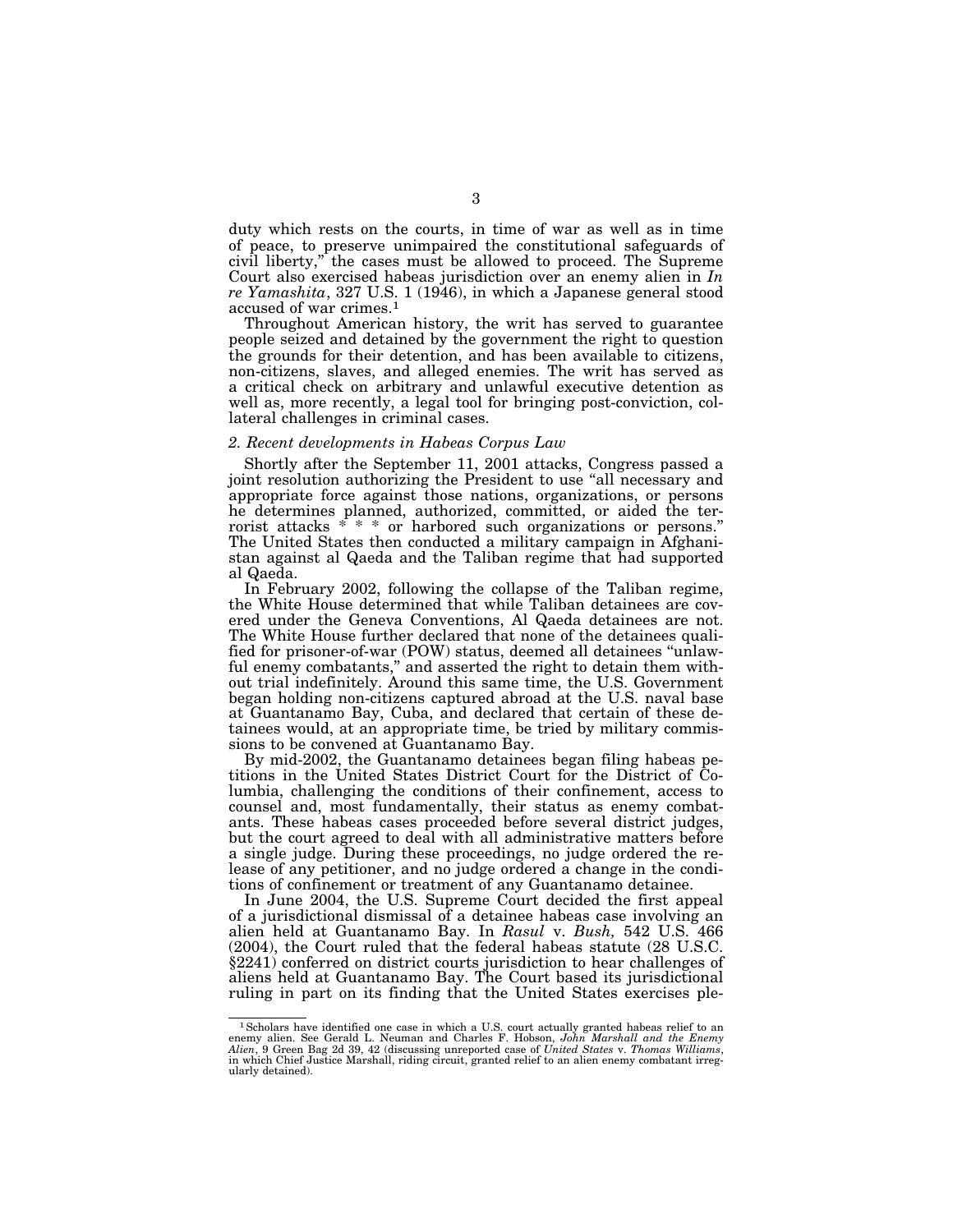nary and exclusive jurisdiction over Guantanamo Bay. The Court confirmed that, at common law, courts exercised habeas jurisdiction over the claims of aliens detained outside the territorial ambit of the British Empire, and it also observed that the reach of the habeas statute had expanded over the past two centuries. Following *Rasul,* the Pentagon established administrative hearings, called ''Combatant Status Review Tribunals'' (CSRTs), to permit detainees to contest their status as ''enemy combatants.'' This led to the filing of additional habeas petitions in the District Court for the District of Columbia.

In the last two years, Congress has twice sought to divest the courts of jurisdiction to hear habeas challenges by detainees. In December 2005, Congress passed the DTA which, among other things, attempted to strip the courts of jurisdiction to hear detainees' challenges by eliminating the federal courts' statutory authority over habeas claims by aliens detained at Guantanamo Bay. In *Hamdan*  v. *Rumsfeld,* 126 S. Ct. 2749 (2006), however, the Supreme Court rejected the view that the DTA left it without jurisdiction to review a pending habeas challenge to the validity of military commissions established by President Bush to try suspected terrorists.

Following the Court's decision in *Hamdan,* and taking only a few weeks from the introduction of the bill to final passage, the 109th Congress in September 2006 passed the MCA, which authorized President Bush to convene military commissions to try the Guantanamo detainees. The MCA also amended the DTA to definitively restrict access to federal courts by all alien enemy combatants, and those awaiting determination whether or not they were enemy combatants, by eliminating pending and future habeas claims other than the limited review of military proceedings permitted under the DTA.

In February 2007, a panel of the United States Court of Appeals for the D.C. Circuit, in *Boumediene* v. *Rumsfeld,* 476 F.3d 981, ruled 2–1 that the section of the MCA that deprives courts of jurisdiction over habeas petitions of aliens detained as enemy combatants at Guantanamo Bay does not violate the Suspension Clause of the Constitution, because the Constitution confers no rights on aliens without property or presence in the United States. On April 2, 2007, the Supreme Court declined to review the decision.

#### B. NEED FOR LEGISLATION

Habeas corpus allows someone who is imprisoned by the government to challenge his or her detention in court. It is enshrined in the Constitution, and Justice Antonin Scalia has recently referred to it as ''the very core of liberty secured by our Anglo-Saxon system of separated powers.'' *Hamdi* v. *Rumsfeld,* 542 U.S. 507, 554 (2004). The last Congress's decision to strip habeas rights from any non-citizen held as a possible enemy combatant, including not only Guantanamo detainees, but also any of the at least 12 million lawful permanent residents in this country, and to give the Executive the unilateral authority to detain indefinitely those merely suspected of being ''enemy combatants,'' was a historic mistake that this legislation will correct.

The legislation is needed for several reasons. First, the DTA and MCA give far too much power to the Executive to detain alleged enemy combatants—potentially forever—with no meaningful check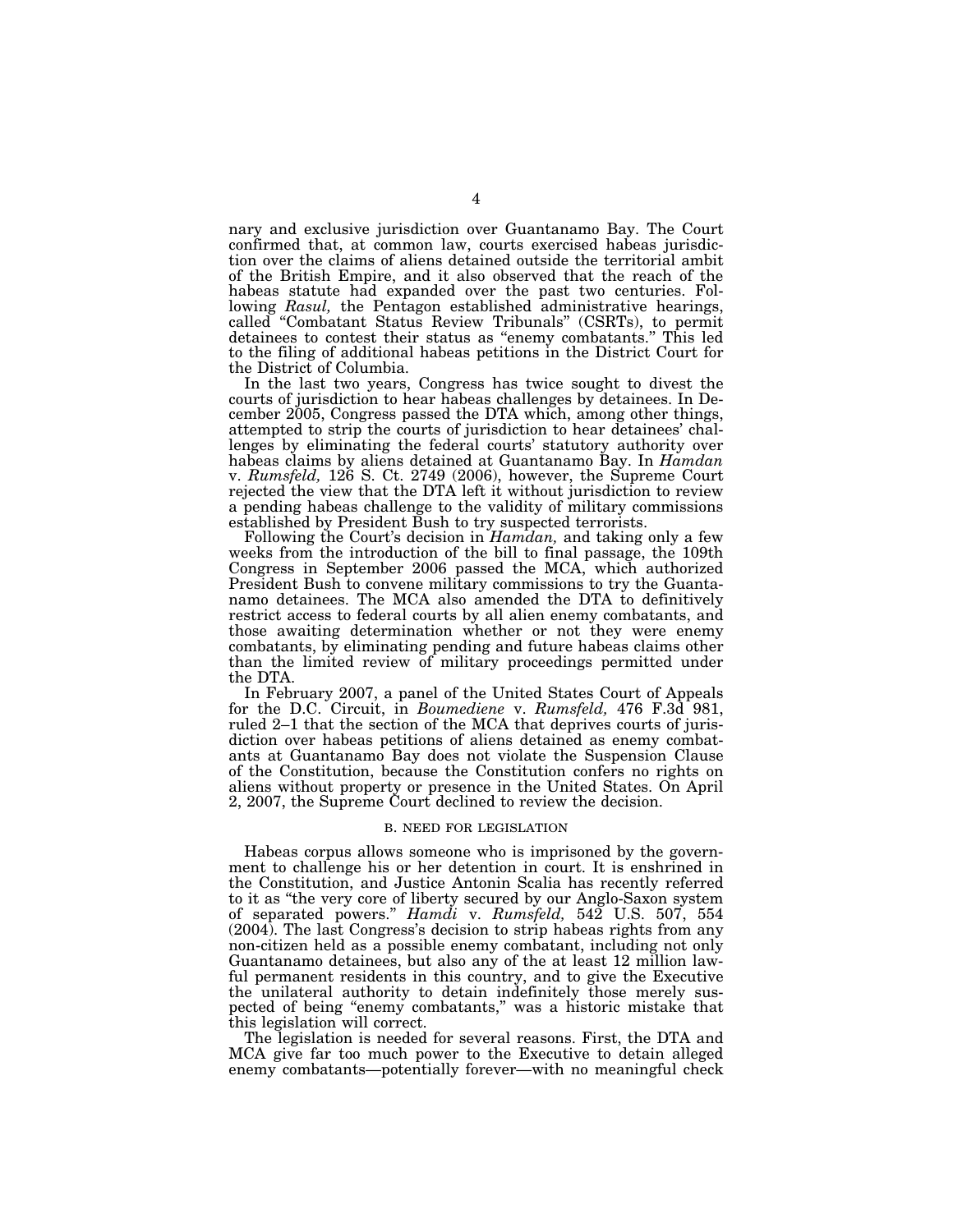by another branch of government. Specifically, the DTA and MCA permanently eliminated the right of habeas corpus for any non-citizen determined to be an enemy combatant, or even ''awaiting'' such a determination. A mere accusation by the Executive is therefore sufficient to deny the time-honored right of habeas corpus, and that determination is unreviewable for as long as the government chooses. No administration can be trusted with that kind of power. That is why our Founders included habeas protections in the Constitution and permitted suspension only in certain specified and catastrophic types of declared national emergencies.

Carving out an exception to this long-established legal principle for the sake of expediency was a mistake. Indeed, senior government and military officials have stated that the Executive detained many of the Guantanamo detainees in error. See Tim Golden and Don Van Natta, Jr., ''U.S. Said to Overstate Value of Guantanamo Detainees,'' New York Times, June 21, 2004. In fact, the government has said that the vast majority will never be tried by a military commission and, without habeas rights, they will have no means to challenge their detention before an independent court. Restoring habeas would prevent the possibility that others in the future who are innocent and wrongly detained could spend their entire lives in prison, without charge, in the custody of the U.S. Government.

Second, it is important to note that the sweep of the MCA goes well beyond the few hundred detainees currently held at Guantanamo Bay. By its terms, the MCA threatens the civil liberties of millions of United States residents, including at least 12 million lawful permanent residents of the United States who work and pay taxes in this country. Under current law, any of these people can be detained forever, without the ability to challenge their detention in federal court, simply on the Executive's assertion that they are awaiting determination as to their status.2 At the Senate Judiciary Committee's hearing on this issue on May 22, 2007, Stanford Law Professor Mariano-Florentino Cuellar emphasized the MCA's potentially disproportionate impact on the Latino population: ''I think it is very important for people who are members of the Latino community \* \* \* to be vigilant and understand that laws can be used in ways other than the way they were intended to be used.'' Those legal immigrants whose rights have been stripped away, Professor Cuellar observed, pay billions of dollars in taxes to the U.S. Government, meet particular labor demands, and their children grow up to take important positions in American society.

Third, in passing the DTA and MCA, Congress failed to create an adequate substitute for habeas corpus. Absent a congressional finding that there is an on-going "rebellion" or "invasion," the constitutionality of the MCA's habeas provision is suspect. The U.S. Supreme Court held in *Swain* v. *Pressley,* 430 U.S. 372 (1977), that any alternative to habeas must be ''adequate and effective'' to test

<sup>&</sup>lt;sup>2</sup>In a recent divided Fourth Circuit decision, the majority included language strongly suggesting that legal residents detained in the United States generally would be entitled to constitutional habeas rights, which were not limited by the MCA, and that those held "awaiting"<br>determination cannot be held indefin tained in the United States, including one indefinitely awaiting a status determination. This Fourth Circuit panel recognized the core importance of habeas rights in our legal and constitu-<br>tional tradition, but the Executive has not, and there is no guarantee that future courts will—<br>which is why Congress needs to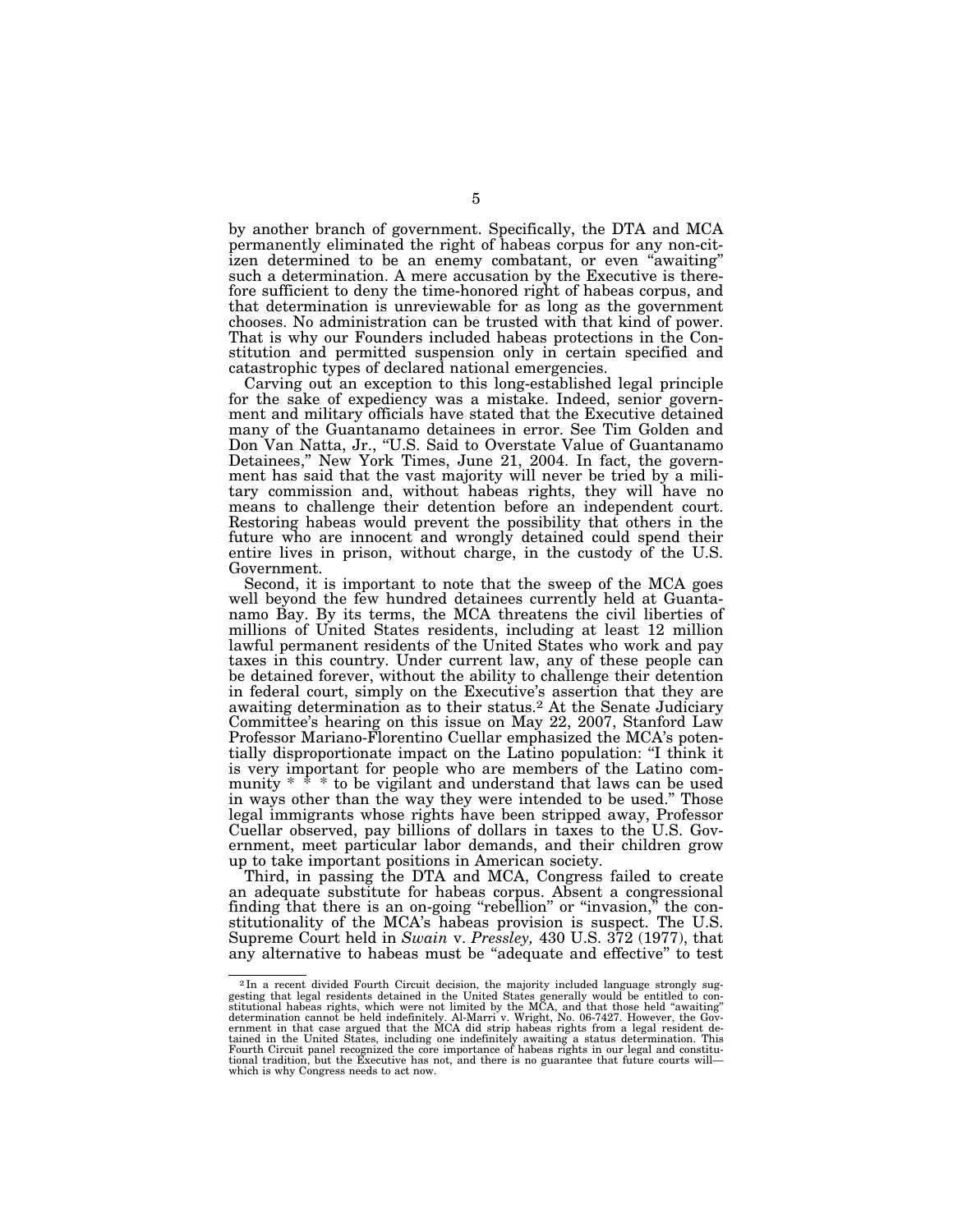the legality of a person's detention. But the CSRTs, the current alternative to habeas, lack even the most basic of protections that habeas provides, including the right to counsel and the right to be heard by an impartial judge. Rear Admiral Donald J. Guter, Dean of Duquesne Law School and former Judge Advocate General of the Navy, stressed at the Committee hearing that the CSRT process, which he referred to as a "black hole," is unfair, inaccurate, and inconsistent. He cautioned, ''You can run somebody through a CSRT and then never charge them, and without habeas, their case is never to be heard."<sup>3</sup> William Howard Taft IV, former Deputy Secretary of Defense under President George H. W. Bush, and a former State Department advisor in the current administration, has argued that CSRTs are not an adequate substitute for habeas, even if CSRTs were to be improved. He wrote in response to written questions from this Committee, "I do not believe relating the ability of alien detainees in Guantanamo to bring habeas corpus petitions to the CSRT process would be desirable."

The D.C. Circuit-based review process established by the DTA is also inferior to habeas review because it is restricted to considering only whether the status determination complied with the protocols established for CSRTs. This circumscribed review forecloses the kind of searching inquiry into the factual basis for detention that habeas allows. The judicial review theoretically permits the court to consider whether the CSRT determination comports with the Constitution, but this review is hollow in view of the D.C. Circuit's ruling in Boumediene that the detainees have no constitutional rights.4 George Washington University Law Professor Orin Kerr said in testimony at the Committee's hearing, ''the alternative remedy provided by the DTA seems poorly designed to permit an adequate and effective hearing on any legal rights that the detainees may have.'' In a written response to questions, Professor Cuellar added that the DTA/MCA review process prohibits both ''review of cases where no final determination is ever made (because a decision is indefinitely delayed)'' and ''the type of case-by-case determination striking a reasonable balance between societal and governmental interests that is historically associated with habeas review.'' Simply put, a detention review procedure predicated on the acceptance of findings from an inherently flawed CSRT hearing cannot and does not provide the protections that independent review under habeas has made available for centuries.

Finally, the United States has a clear strategic interest in restoring the Great Writ. The elimination of basic legal rights undermines our ability to achieve justice and to win our struggle against terrorism. Leading former military lawyers, like Rear Admiral Guter, tell us that by stripping our alleged enemies of basic rights, we are providing a pretext for those who capture our troops or civilians to deny them basic rights. Diplomats and foreign policy specialists like William H. Taft IV lament that stripping the courts of

<sup>3</sup>Lieutenant Colonel Stephen Abraham, a military lawyer who participated in CSRTs, said in a sworn affidavit that the CSRT process was "fundamentally flawed" and that superiors pressured the officers on CSRT panels to find detainees to be enemy combatants. See Carol D. Leonig and Josh White, "An Ex-Member Calls

beas rights extended to Guantanamo Bay. It is hard to see a principled distinction for why U.S. statutory law would extend to Guantanamo Bay, while the U.S. Constitution's protections would not.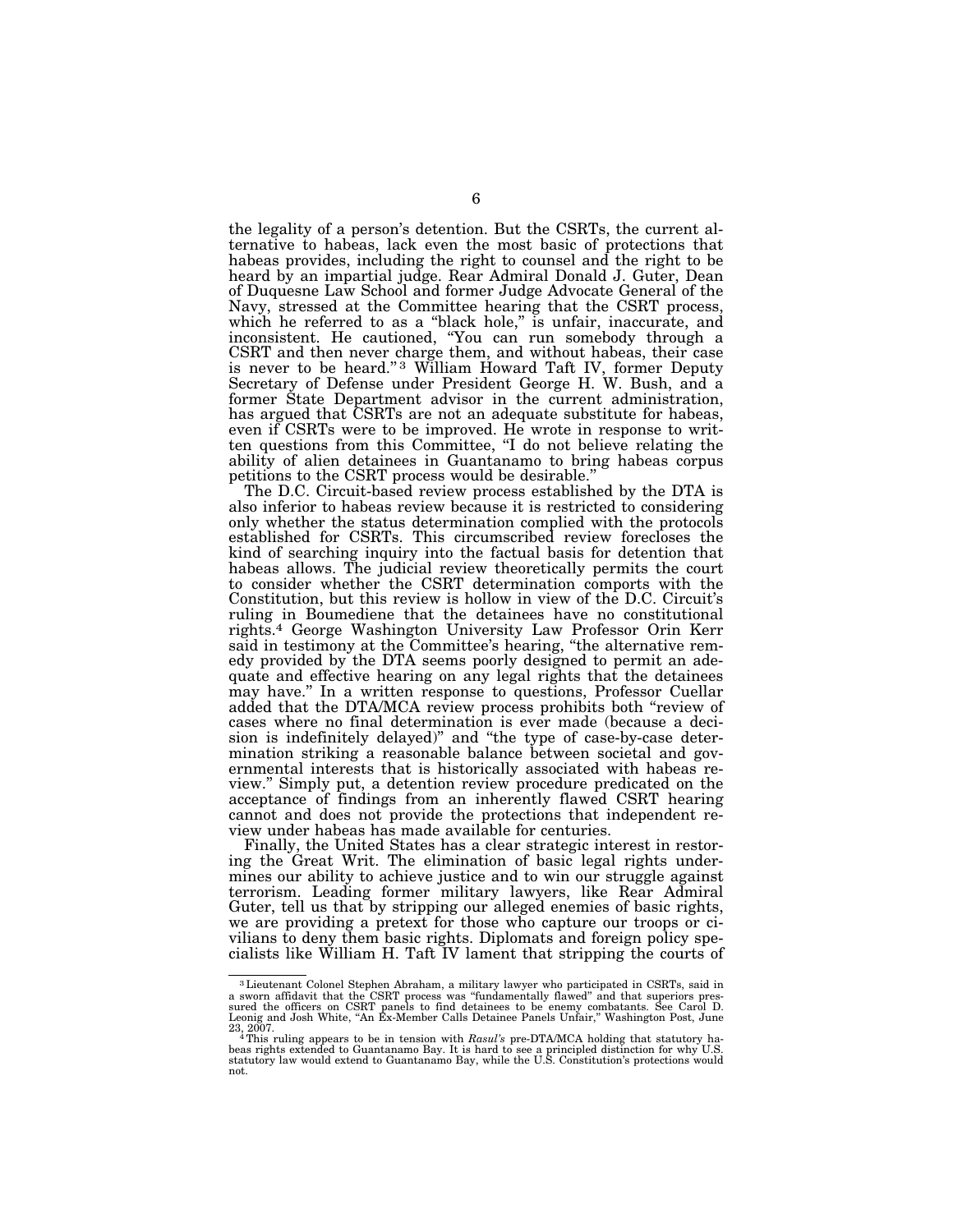habeas jurisdiction sacrificed an important opportunity to enhance the credibility of the Guantanamo detention system. In a written response following the hearing, Mr. Taft summed up: ''I do not believe that the international community accepts the legitimacy of the CSRT process. Habeas corpus proceedings, on the other hand, are widely recognized as a legitimate method of determining whether a person is being lawfully held in custody.'' Military and diplomatic experts say that, not only will restoring habeas to detainees not be harmful to our security and our fight against terrorism, but it will improve our strategic and diplomatic position in the world and remove a rallying point for our enemies. Speaking on Meet the Press earlier this month, former Secretary of State Gen. Colin Powell explained that ''Guantanamo has become a major, major problem for \* \* \* the way the world perceives America. And if it was up to me, I would close Guantanamo not tomorrow, but this afternoon.'' Powell explained, ''The concern was, 'Well, then they'll have access to lawyers, then they'll have access to writs of habeas corpus.' So what? Let them. Isn't that what our system's all about?" The significant benefits of restoring habeas corpus rights to American strategic and policy interests and to our legal system make this legislation appropriate and necessary, regardless of what the Supreme Court ultimately decides about the constitutionality of the MCA.

The habeas rights to be restored by this legislation have a sound grounding in historical precedent. As the U.S. Supreme Court recently noted in *Rasul,* American courts and their British antecedents routinely assumed jurisdiction over habeas claims made by aliens, even if most of those claims were ultimately denied on the merits. See, e.g., *R.* v. *Shiever,* 97 Eng. Rep. 551 (K.B. 1759); *Case of Three Spanish Sailors,* Eng. Rep. 1010 (K.B. 1779); In re *Yamashita,* 327 U.S. 1 (1946); *Ex Parte Quirin,* 317 U.S. 1 (1942). If habeas was available to enemy alien prisoners of war in the two World War II-era cases cited above, who had already benefited from some kind of judicial proceedings or military commissions, then surely habeas must be available to those who seek to challenge executive detention without having had the benefit of any process in accordance with the law of war. Further, the contention by critics of this legislation that the United States has never granted habeas corpus relief to an enemy alien is not only incorrect, see supra note 1, but it is also irrelevant. The fact that enemy alien habeas petitioners rarely find relief in U.S. courts is evidence that habeas can be relied upon as a necessary, but reasonable, check on executive power, and underscores the feasibility of continuing this historic practice.<sup>5</sup> As in the past, non-citizen detainees suspected of being enemy combatants should at least have the right to go into an independent court to assert that they are being held in error but, as in the past, a court may only grant habeas relief if the petitioner is able to in fact establish this error.

Restoring habeas will not invite habeas litigation from abroad. The Supreme Court in *Rasul* relied upon Guantanamo Bay's standing as a de facto U.S. territory in ruling that statutory habeas reaches the Guantanamo detainees. Courts have found no jurisdic-

<sup>5</sup> Indeed, those Guantanamo detainees who have been released since 9/11—discussed at length by critics of this legislation—have been freed by the military following its own process, not by federal judges on habeas review.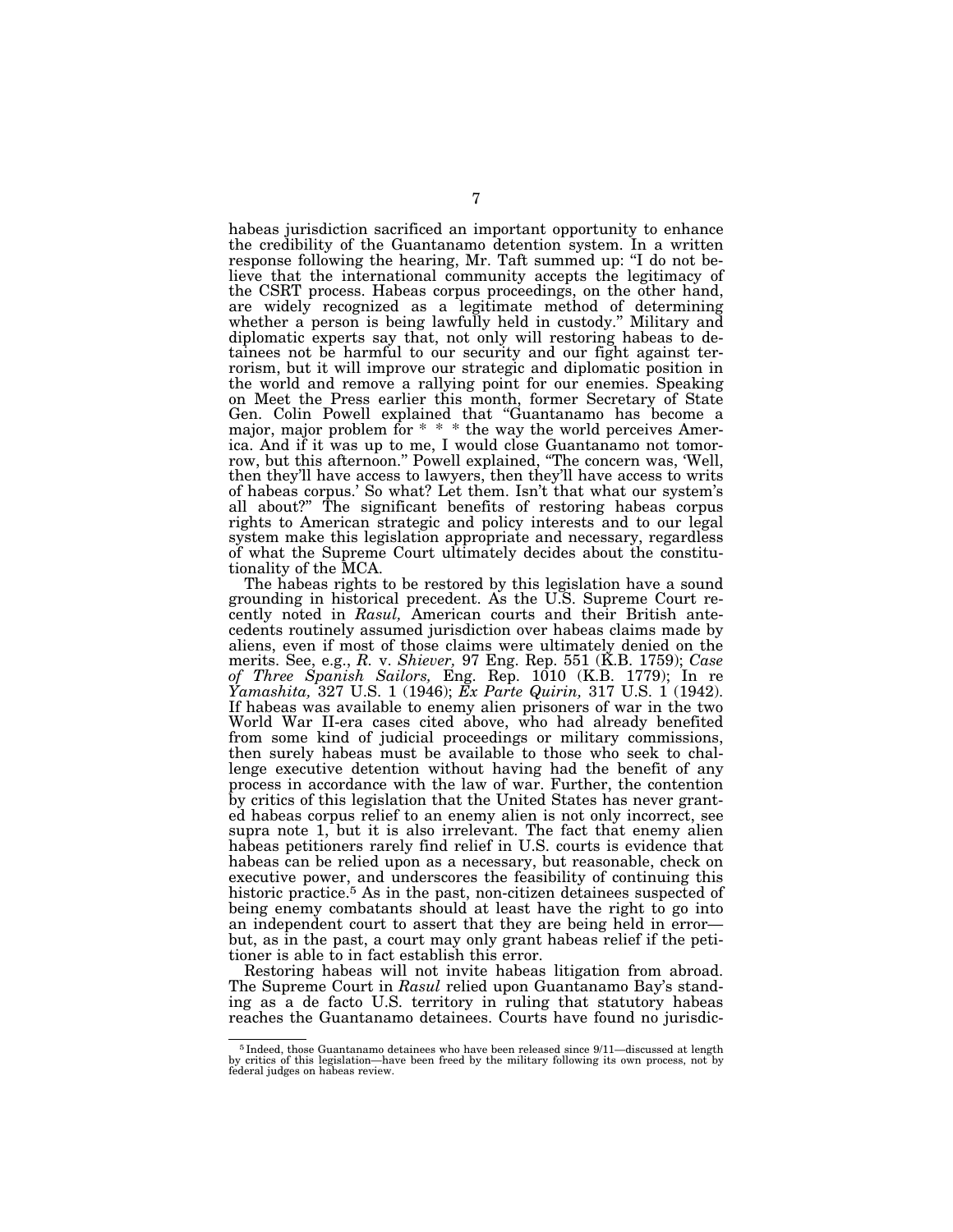tion for similar claims in recent cases of detainees captured, detained, and held in Iraq. Rear Admiral Guter noted in written responses to the Committee, "Historically, our courts consistently have denied habeas to those held outside the sovereign territory of the United States. *Rasul* did not alter this notion.'' 6 The specter of courts being flooded by international habeas petitions also makes no sense in light of recent history. There was no flood of habeas litigation between the 2004 *Rasul* decision validating the extension of habeas rights to a territory outside of the United States and the passage of the MCA in late-2006, which conclusively took away that right. See also Congressional Budget Office Cost Estimate (included in this Report) (''[G]iven the number of cases in the federal system (the United States was a defendant in approximately 4,600 habeas corpus cases in 2006), this increase [in habeas petitions following the passage of S. 185] would likely be insignificant'' [and] ''would have no significant cost over the 2008–2012 period.''). Consistent with *Rasul,* the Committee, in reporting this bill, does not intend to confer new habeas jurisdiction for detainees outside of the United States and U.S.-controlled territory. As noted above, courts have found no jurisdiction for similar claims from detainees captured, detained, and held in Iraq.7

Finally, the critics' assertion that habeas proceedings in federal court will somehow lead to the sharing of classified information with terrorists demeans our federal judiciary and ignores the procedures established by this body to insure that classified information is safeguarded in federal proceedings. All federal judges are cleared to view classified information, and they have significant discretion in determining what kinds of evidence to consider, and what witnesses, if any, to allow, in habeas proceedings, which lack many of the protections for defendants present in actual trials. Many detainee habeas claims could therefore be resolved with no recourse to classified documents at all after a determination by a judge that such evidence is not needed to make the baseline showing that the detainee is properly held. Where classified evidence is relevant, courts and judges are well-equipped to deal with such evidence without compromising national security. A distinguished group of former federal judges noted in a letter to Congress last fall that the federal courts have long effectively and efficiently handled habeas complaints and cases involving classified and top secret information, and that ''the habeas statute and rules provide federal judges ample tools for controlling and safeguarding the flow of information in court.'' Indeed, the United States District Court in Washington, D.C. entertained dozens of detainee habeas petitions involving clas-

<sup>&</sup>lt;sup>6</sup> Harvard Law Professor Gerald L. Neuman confirmed in an April 26, 2007 letter to House Armed Services Committee Chairman Ike Skelton that *Rasul* does not provide a basis for the exercise of habeas jurisdiction in Iraq that habeas corpus jurisdiction extended to foreign nationals held outside the sovereign territory of the United States because of factors specific to Guantanamo, the plenary and exclusive au-thority exercised there as a result of the indefinite continuation of a colonial-era lease from Cuba. Moreover, the focus of the Justices was on the nature of the U.S. power over an entire territory, not merely on power over a person or building. There is no other country in which

the United States has been granted comparable authority."<br>The claim that this bill would create new statutory habeas rights that would have led to<br>many thousands of petitions during World War II is specious. Statutory habe able during World War II, and did not prompt a burdensome surge of petitions. This bill would simply foster a return to the pre-DTA/MCA status quo—the legal system that was in place dur-ing World War II.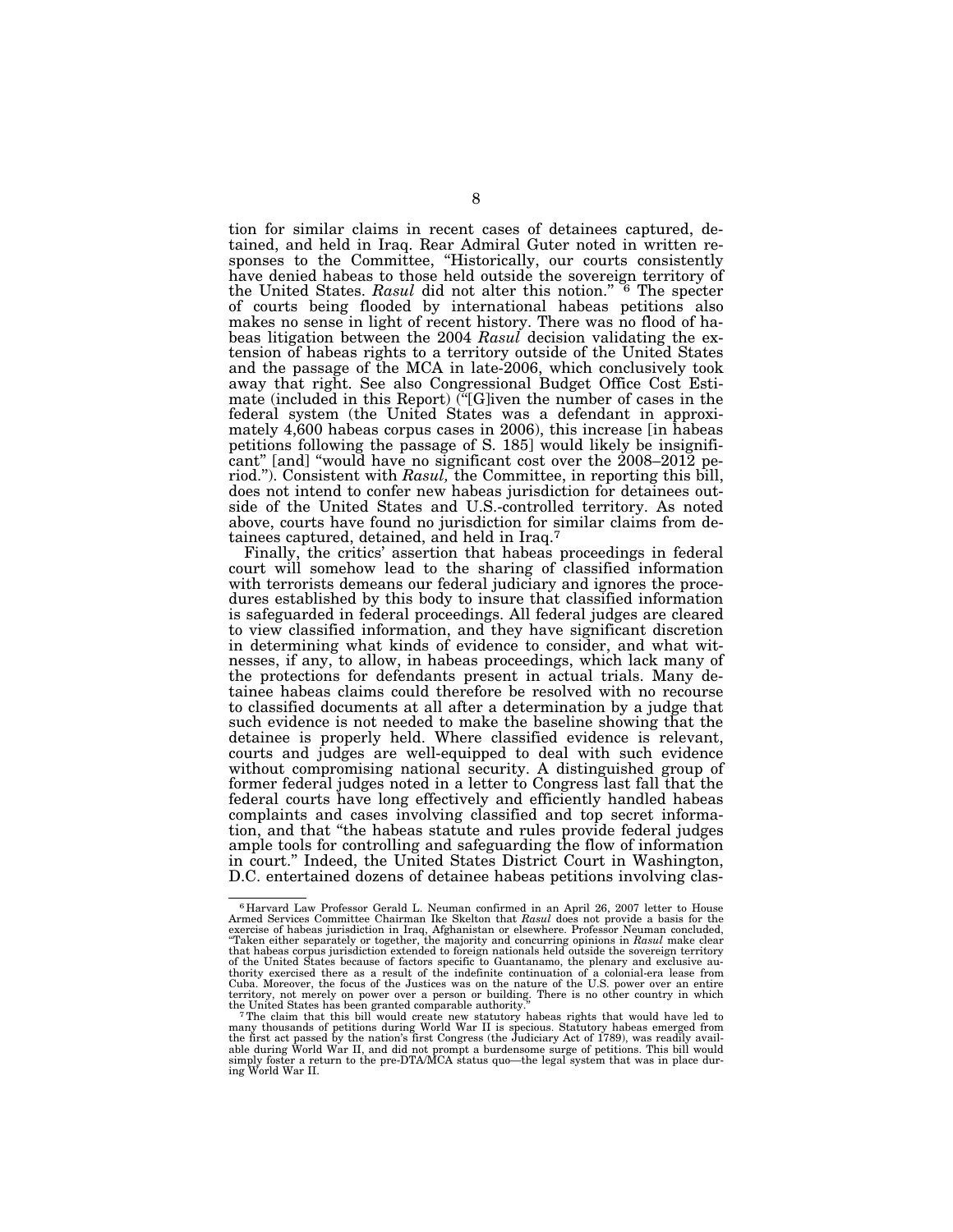sified information between 2002 and 2005, using well- established procedures for dealing with such evidence, including a protective order entered into by all parties to the litigation. Federal judges can and will resume this practice of efficiently handling habeas petitions while safeguarding national security interests when habeas rights are restored.

The Committee is mindful that the Habeas Corpus Restoration Act of 2007 does not remove language contained in the Detainee Treatment Act that sets up a review process for CSRT determinations in the U.S. Court of Appeals for the D.C. Circuit. The Committee does not view that language as somehow restricting the filing of habeas petitions to the U.S. Court of Appeals for the D.C. Circuit. It is the intent of this Committee that the Habeas Corpus Restoration Act restore jurisdiction to issue writs of habeas corpus to all courts that would have had such jurisdiction prior to the enactment of the DTA. Although the U.S. Court of Appeals for the D.C. Circuit retains exclusive jurisdiction over ordinary challenges to the final decisions of CSRTs, the federal district courts, and other courts with the power to issue writs of habeas corpus, will have the authority to consider habeas corpus challenges to the legitimacy of the tribunals themselves, to the underlying decisions, and to the basis for detention, whether or not a detainee has gone through a CSRT.

Based on this country's fundamental, longstanding commitment to habeas review of executive detention, fidelity to our constitutional values, and advancement of our strategic interests, it is critical that the habeas-stripping language in the DTA and MCA be eliminated and that habeas rights for those detained by the U.S. Government be fully restored.

## II. HISTORY OF THE BILL AND COMMITTEE CONSIDERATION

#### A. HEARING

On May 22, 2007, the Judiciary Committee held a hearing on "Restoring Habeas Corpus: Protecting American Values and the Great Writ,'' which examined the public policy and constitutional implications of Congress's decision to eliminate statutory habeas rights for those the U.S. Government deems ''enemy combatants.'' At the hearing, the former Judge Advocate General of the U.S. Navy, Rear Admiral Donald J. Guter, and William H. Taft IV, former Deputy Secretary of Defense under President George H.W. Bush and a former senior State Department advisor in the current administration, testified that removing the fundamental protection that habeas provides does not make us safer against acts of terrorism, but instead leads us away from American values and the image we have earned as a nation that promotes and lives by the rule of law. Admiral Guter testified that habeas corpus is not a special right; but is instead what we expect for our citizens and military personnel abroad, and what we should extend to all persons. Mr. Taft pointed out that civilian court review of military determinations greatly enhances the proceedings' legitimacy, and that civilian courts are well-positioned to handle—and in fact did handle prior to the MCA—habeas challenges by detainees.

Attorney David B. Rivkin, Jr., testifying against restoring detainees' habeas rights, maintained that the procedures erected by the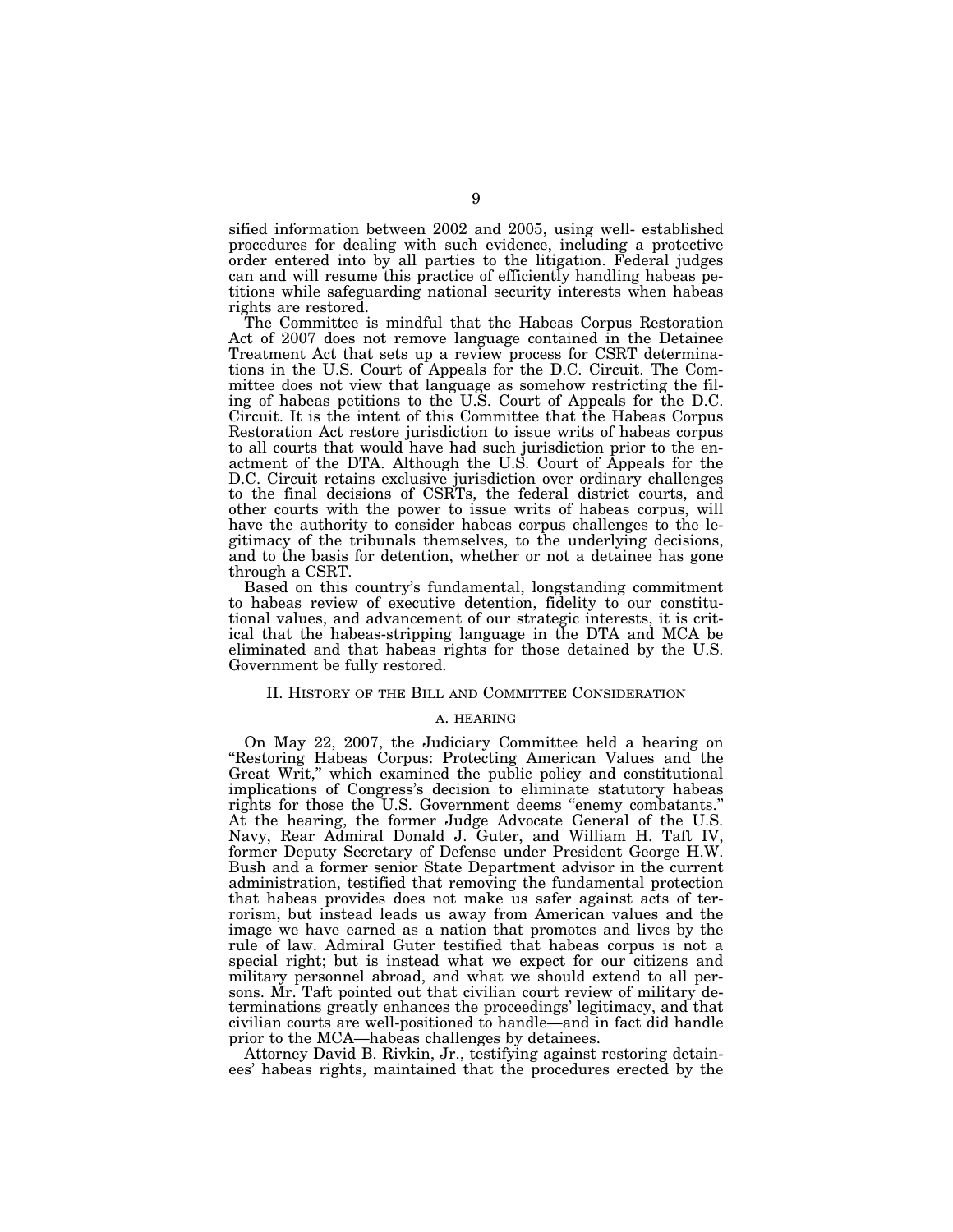DTA and MCA are fair because they provide detainees with sufficient judicial process. Two law professors—Orin Kerr of George Washington University and Mariano-Florentino Cuellar of Stanford University—countered this notion, arguing that, in view of recent Supreme Court precedent, Congress may have exceeded its constitutional authority by stripping away habeas rights from the detainees without providing a constitutionally adequate alternative. Professor Cuellar also pointed out that the law currently permits the creation of a ''massive unaccountable detention system'' that could be used against any one of the more than 12 million U.S. lawful permanent residents, including millions of such persons of Latino origin.

Mr. Rivkin also argued that the CSRTs provide more rights to detainees than what the Geneva Conventions require. But Mr. Taft pointed out that the Geneva Conventions—and the U.S.'s own regulations—require a hearing at or near the time of capture to determine whether the person is in fact a prisoner of war who can lawfully be detained. A hearing at or near the time and place of capture allows for greater accuracy, and cannot be replicated later. Mr. Taft pointed out in written testimony that, even if CSRTs are more elaborate than hearings pursuant to the Geneva Conventions, habeas corpus proceedings' determinations are more reliable than CSRT hearings.

#### B. LEGISLATIVE HISTORY

On September 27, 2006, Senator Specter introduced an amendment to the Military Commissions Act, Amendment 5087 to S. 3930, striking the MCA's habeas provision. Senator Leahy and seven other senators co-sponsored the amendment. The amendment was briefly debated and then failed on a vote of 48–51 on September 28, 2006.

On December 5, 2006, Senator Specter introduced S. 4081, the Habeas Corpus Restoration Act of 2006, with Senator Leahy as the original cosponsor. This bill, which is identical to the Habeas Corpus Restoration Act of 2007, went slightly further than Amendment 5087, reversing the habeas-stripping provision in the DTA as well as that in the MCA.

On January 4, 2007, Senators Specter and Leahy introduced the Habeas Corpus Restoration Act of 2007. On February 28, 2007, Senator Specter submitted a version of the bill, with Senator Leahy and four other co-sponsors, as Amendment 286 to S. 4, the Improving America's Security Act of 2007. The amendment was ruled nongermane by the chair.

After the Senate Judiciary Committee's hearing on May 22, 2007, the Habeas Corpus Restoration Act was considered by the Committee on June 7, 2007. The Committee voted 11–8 to report the bill favorably to the Senate, without amendment.

#### III. SECTION-BY-SECTION SUMMARY OF THE BILL

#### *Sec. 1. Short title.*

This section provides that the legislation may be cited as the ''Habeas Corpus Restoration Act of 2007.''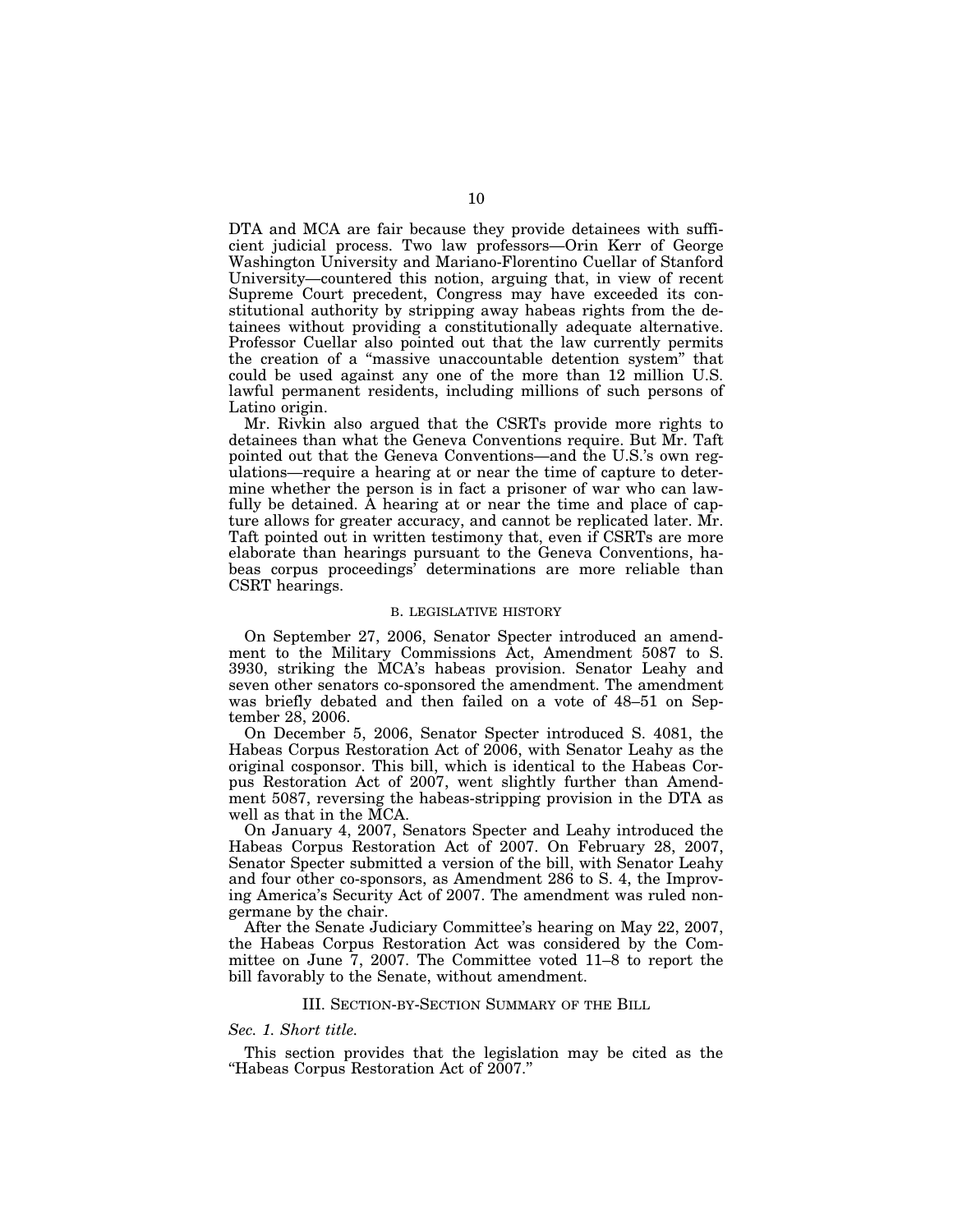## *Sec. 2. Restoration of habeas corpus for those detained by the United States.*

This section repeals those provisions of the DTA and the MCA that eliminated the jurisdiction of any court to hear or consider applications for a writ of habeas corpus and other related legal actions filed by aliens who have been determined to be enemy combatants or are awaiting such determination. This section thus restores habeas corpus rights and similar legal rights as they existed prior to the enactment of the DTA in 2005. This section also allows courts to consider legal challenges to military commissions only as provided by the Uniform Code of Military Justice or by a habeas corpus proceeding.

#### IV. CONGRESSIONAL BUDGET OFFICE COST ESTIMATE

JUNE 12, 2007.

Hon. PATRICK J. LEAHY,

*Chairman, Committee on the Judiciary, U.S. Senate, Washington, DC.* 

DEAR MR. CHAIRMAN: The Congressional Budget Office has prepared the enclosed cost estimate for S. 185, the Habeas Corpus restoration Act of 2007.

If you wish further details on this estimate, we will be pleased to provide them. The CBO staff contact is Daniel Hopple.

Sincerely,

#### PETER R. ORSZAG.

#### Enclosure.

## *S. 185—Habeas Corpus Restoration Act of 2007*

S. 185 would eliminate provisions of current law that limit the jurisdiction of federal courts over applications for a writ of habeas corpus (a judicial order requiring that a prisoner be brought before a court to determine whether that person's detention or imprisonment is lawful) or other judicial action filed by, or on behalf of, an alien detained by the United States as an enemy combatant. CBO expects that allowing those detainees greater access to the federal court system would have an insignificant effect on overall caseload. As such, CBO estimates that implementing S. 185 would have no significant cost over the next five years. Enacting this legislation would not affect direct spending or revenues.

In 2006, the Congress enacted the Military Commissions Act of 2006 (Public Law 109–366). This act limited the right to habeas corpus for detainees of the U.S. military considered to be enemy combatants. By restoring this right, CBO expects that the number of habeas corpus petitions filed and heard in federal court would increase. However, given the number of cases in the federal system (the United States was a defendant in approximately 4,600 habeas corpus cases in 2006), this increase would likely be insignificant. As such, CBO estimates that implementing S. 185 would have no significant cost over the 2008–2012 period.

S. 185 contains no intergovernmental or private-sector mandates as defined in the Unfunded Mandates Reform Act and would not affect the budgets of state, local, or tribal governments.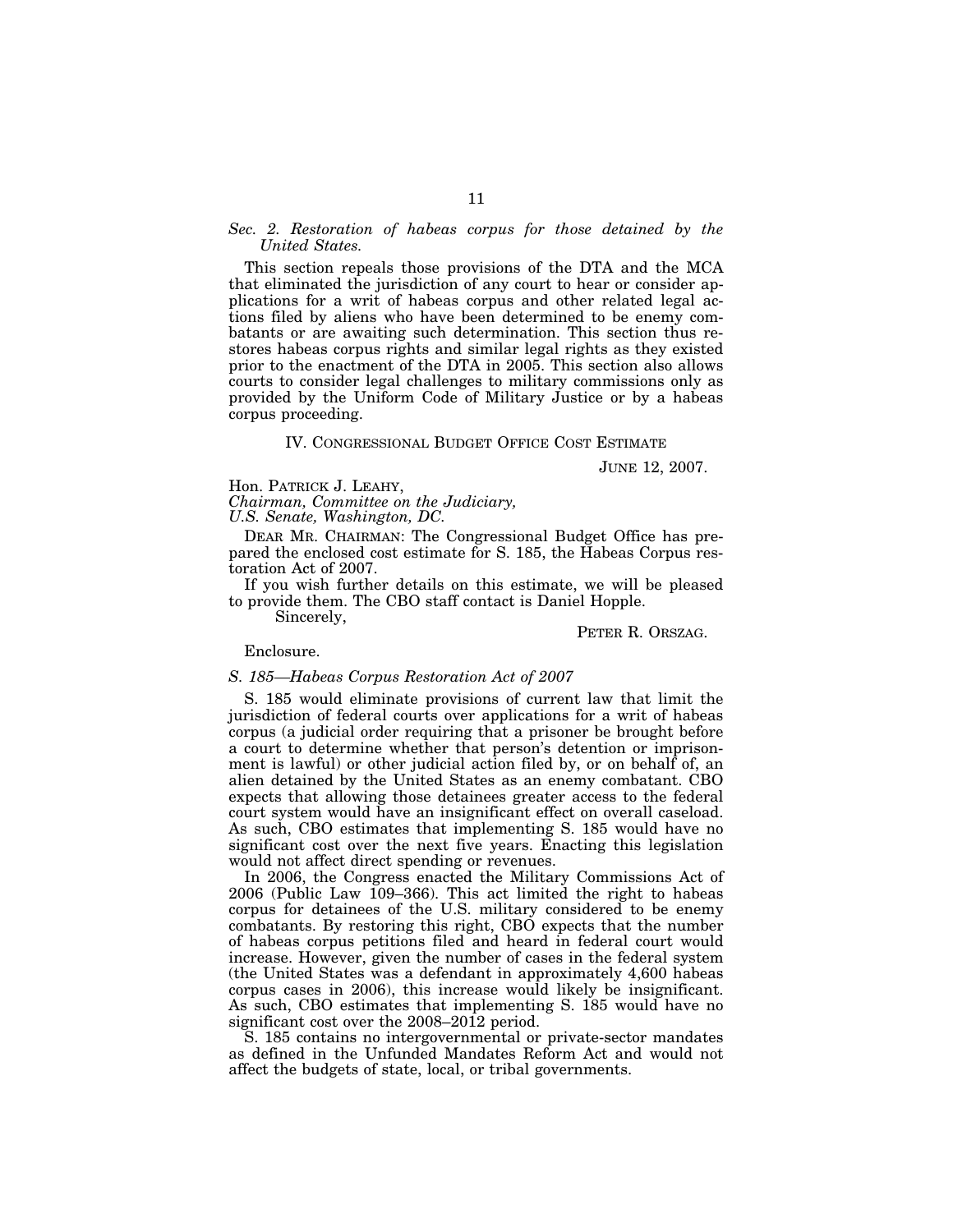The CBO staff contact for this estimate is Daniel Hoople. This estimate was approved by Peter H. Fontaine, Deputy Assistant Director for Budget Analysis.

# V. REGULATORY IMPACT EVALUATION

In compliance with rule XXVI of the Standing Rules of the Senate, the Committee finds that no significant regulatory impact will result from the enactment of S.185.

#### VI. CONCLUSION

Passage of the Habeas Corpus Restoration Act of 2007, S. 185, will restore the basic and essential right to challenge arbitrary detention by the Government to non-citizens, including the 12 million lawful permanent residents currently in this country, who under current law may be held forever with no recourse to challenge their detention in court. This legislation will contribute to renewed global respect for American values and the rule of law.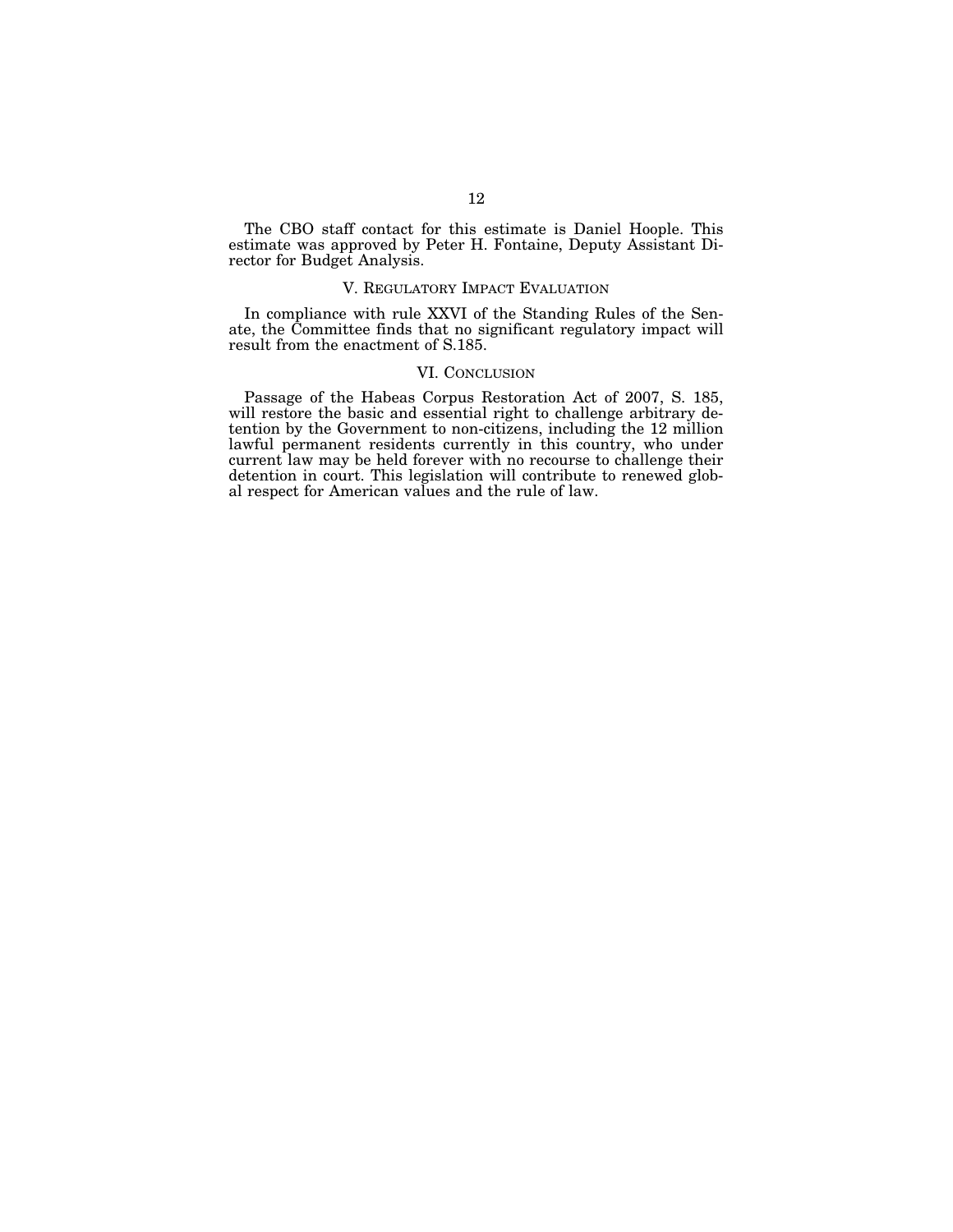## VII. ADDITIONAL AND MINORITY VIEWS

## A. MINORITY VIEWS OF SENATORS KYL, SESSIONS, GRAHAM, CORNYN, AND COBURN

At least 30 detainees who have been released from the Guantanamo Bay detention facility have since returned to waging war against the United States and its allies. A dozen released detainees have been killed in battle by U.S. forces, while others have been recaptured. Two released detainees later became regional commanders for Taliban forces. One released Guantanamo detainee later attacked U.S. and allied soldiers in Afghanistan, killing three Afghan soldiers. Another former detainee has killed an Afghan judge. One released detainee led a terrorist attack on a hotel in Pakistan, and also led a kidnapping raid that resulted in the death of a Chinese civilian. This former detainee recently told Pakistani journalists that he plans to ''fight America and its allies until the very end.''1

This bill would create an impossible situation for the military with regard to classified evidence, forcing our government to either expose highly sensitive intelligence sources and methods to Al Qaida or to release committed terrorists. It would make it impossible for the United States to detain large numbers of enemy war prisoners inside this country, as it did during World War II. It would prevent effective interrogation of Al Qaida detainees, denying us the sole means by which we have learned of a number of terrorists plots and terrorist networks in recent years. It ignores the existing system for reviewing detentions, which provides an adequate process for correcting mistakes while also protecting America's interests. And this bill has absolutely no basis in American law or in the long history of the writ of habeas corpus. All of these reasons contribute to our decision to oppose this legislation.

But the principal reason why we object to S. 185 is because, by empowering civilian judges to override the military's determination that an alien should be detained as an enemy combatant, this legislation inevitably will allow more Al Qaida detainees to return to waging war against the United States. Federal judges, who have no specialized knowledge of foreign battlefields or the nature of enemy terrorist networks, do not know better than the military who is an enemy combatant. If this bill were signed into law, it is inevitable that more civilians would be killed by released Guantanamo detainees. And it is very likely that American soldiers would be killed as well. This is a price that our nation should not be forced to bear.

<sup>1</sup>*See generally* news stories included in Attachment A to these views.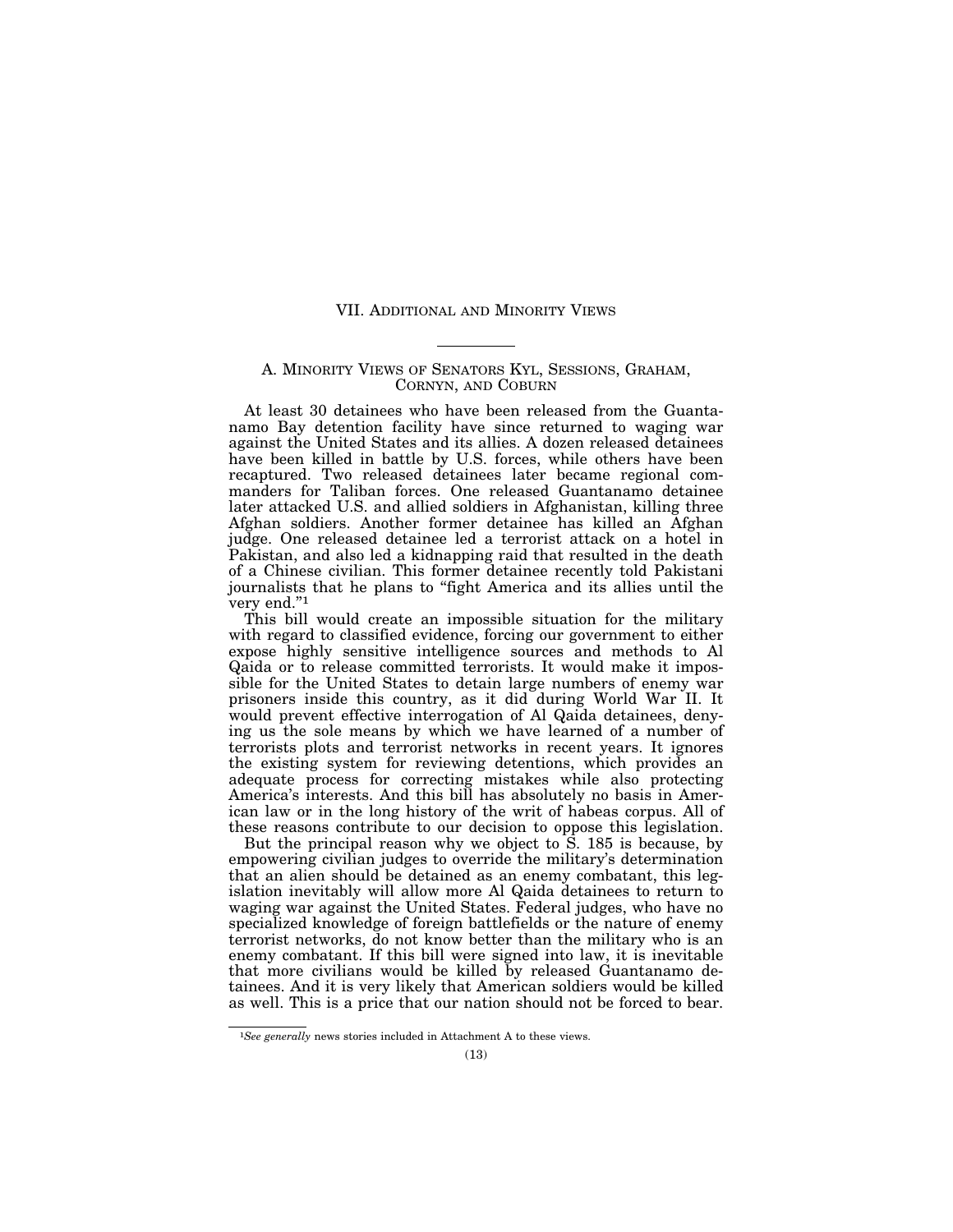#### SHARING CLASSIFIED EVIDENCE WITH AL QAIDA

In habeas litigation, not only the detainee's lawyer, but the detainee himself would have a presumptive right to review classified evidence that is used in the government's case. Under the Classified Information Procedures Act, which governs the use of classified evidence in federal court, the government can redact or summarize evidence, but it must always provide the detainee with an ''adequate substitute'' for that evidence. If the government could not provide an adequate substitute to a Guantanamo detainee, it would either have to provide the evidence itself to the detainee, or forego using that evidence.

Most, if not all, of the evidence in the United States's possession regarding a Guantanamo detainee will be classified. The United States would thus repeatedly face the Hobson's choice of either compromising highly sensitive information by providing ''adequate substitutes''—the repeated use of which itself would allow Al Qaida to piece together sensitive information—or foregoing the use of what is likely to be the most important evidence against a detainee, and thus running the risk that the detainee will be released.

Moreover, much of the government's most sensitive information regarding a detainee will never be provided to the government's trial attorneys. Under the current detention-review system, which is very protective of classified evidence, U.S. intelligence agencies already balk at providing some non-exculpatory information to military review panels. Their willingness to do so will not be enhanced by this bill. U.S. intelligence agencies—as well as the foreign governments that provide some of the most valuable intelligence about the Al Qaida network—will simply refuse to release that information for use in an adversary proceeding run by civilian lawyers in which the detainee and his counsel will have a presumptive right of access to that evidence. U.S. intelligence agencies will not be willing to compromise their intelligence-gathering sources and methods, and many foreign governments (particularly those of the Middle East) will not be willing to reveal the fact that they share intelligence with the United States. If forced to choose between exposing such information and allowing an Al Qaida member to go free, they will allow the terrorist to go free.

Finally, we know from hard experience that providing classified or other sensitive information to Al Qaida members is a very bad idea. For example, during the 1995 federal prosecution in New York of the so-called blind sheikh, Omar Abdel Rahman, prosecutors turned over the names of 200 unindicted coconspirators to the defense. The prosecutors were required to do so under the civilian criminal justice system's discovery rules, which require that large amounts of evidence be turned over to the defense. The judge warned the defense that the information could only be used to prepare for trial and not for other purposes. Nevertheless, within 10 days of being turned over to the defense, this information found its way to Sudan and into the hands of Osama bin Laden. U.S. District Judge Michael B. Mukasey, who presided over the case, explained ''[t]hat [the] list was in downtown Khartoum within 10 days  $* * *$  [a]nd [bin Ladin] was aware within 10 days  $* * *$  that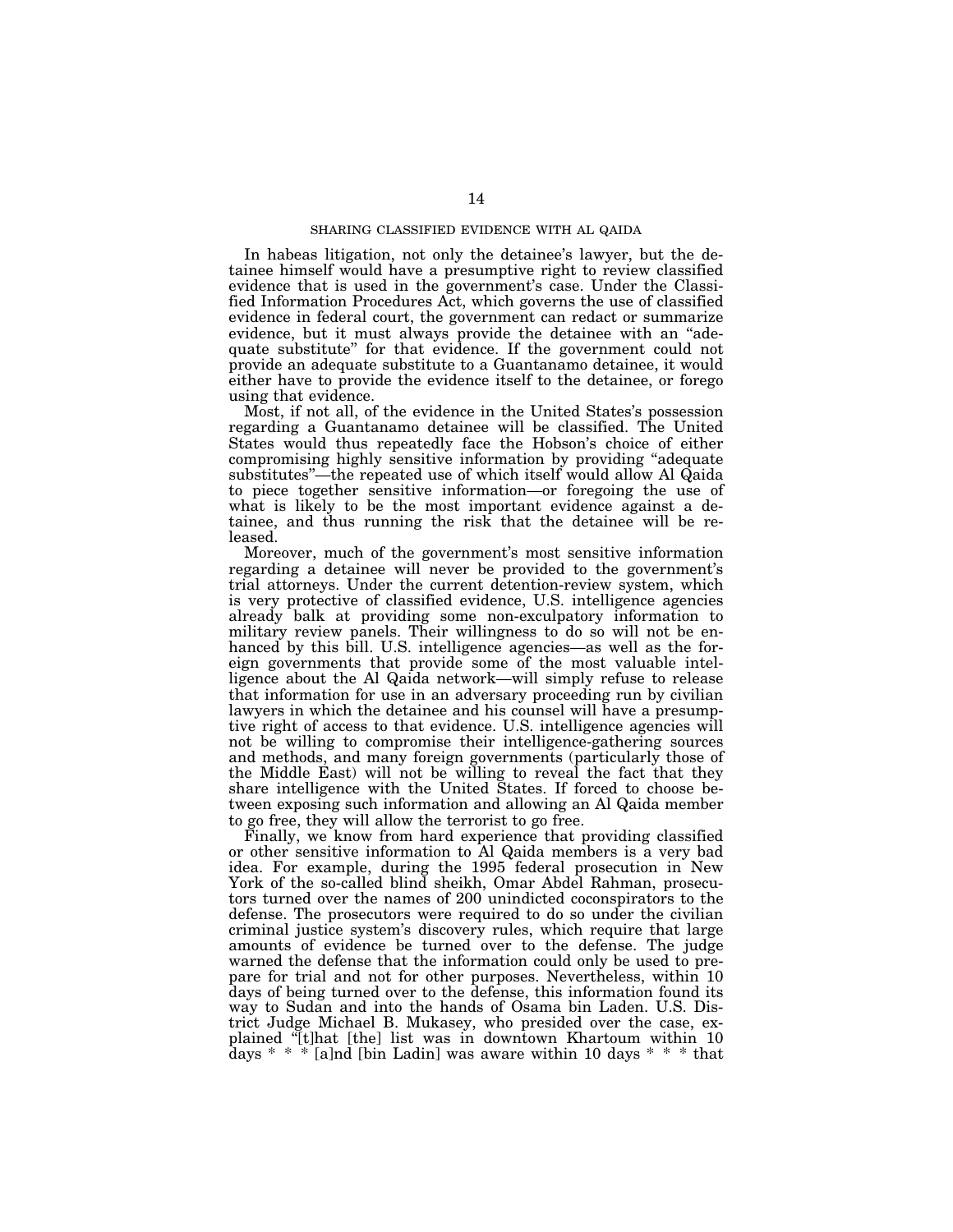the government was on his trail.'' By providing classified evidence to the defense in that terrorism case, we had effectively informed al Qaida as to which of its agents we had uncovered.

In another case in which terrorists were tried in the civilian criminal justice system, testimony about the use of cell phones tipped off terrorists as to how the government was monitoring terrorist networks. Again according to Judge Mukasey, ''there was a piece of innocuous testimony about the delivery of a battery for a cell phone.'' This testimony alerted terrorists to government surveillance, ''and as a result [their] communication network shut down within days and intelligence was lost to the government forever, intelligence that might have prevented who knows what.'' This bill repeats the mistakes of the past—of treating the war

with Al Qaida like a criminal-justice investigation. The bill would force the United States to choose between compromising information that could be used to prevent future terrorist attacks, and letting captured terrorists go free. That is not a choice that our nation should be forced to make.

#### 500,000 HABEAS LAWSUITS DURING WORLD WAR II?

The negative consequences of this bill would not be confined to the present war with Al Qaida. Despite the coyness of its repeal of a repeal of litigation rights, the bill clearly is intended to confer the right to file habeas and prison-conditions lawsuits on enemy war prisoners held in Guantanamo Bay. If courts have jurisdiction over claims filed by enemy combatants held in Cuba, it would appear unavoidable that litigation rights also would attach to enemy combatants held in prison camps inside the United States. And if the U.S. military's ''jurisdiction and control'' over Guantanamo is enough to extend habeas jurisdiction there, it is not apparent what principled basis would remain for denying the same rights to any prisoner of war held at any U.S. military base or prison camp anywhere in the world.

Consider how this bill's legal regime would have operated had it been in place during World War II. The United States detained over 2 million German and Japanese war prisoners during World War II—including 425,000 who were held in prison camps inside the United States. Do the sponsors of this bill really believe that the United States should have been forced, at the height of war against Germany and Japan, to defend against 425,000 habeas petitions filed by enemy war prisoners? Do the sponsors of this bill really believe that, while our armed forces were engaged in a lifeor-death struggle with Germany and Japan, our government should have been required to litigate against hundreds of thousands of conditions-of-confinement lawsuits filed by captured enemy soldiers? Should our government have been forced to provide each of these hundreds of thousands of prisoners of war with translators and counsel? With discovery rights? The right to compel witnesses? The right to adequate summaries of classified evidence?

As absurd as these scenarios may seem—and we certainly do hope that they seem absurd to you—please ask yourself how such scenarios could be avoided if this bill were signed into law and the United States were once again forced to fight a major war. Even if the bill were construed to extend overseas only to Cuba and no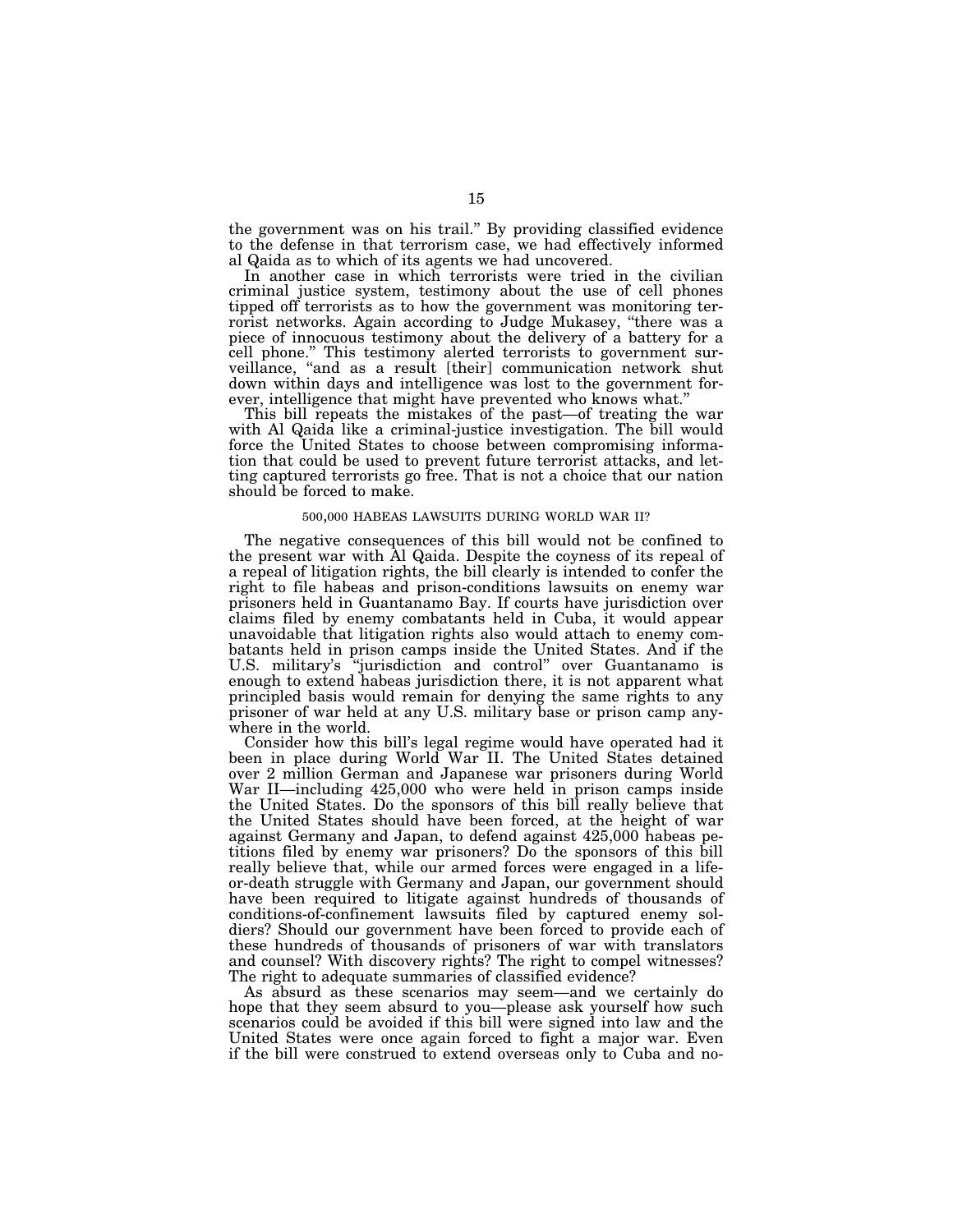where else, it would certainly apply to enemy combatants detained inside the United States. (Surely the United States could not have defeated federal courts' post-*Rasul*, pre-DTA jurisdiction over Guantanamo detainees by transferring the detainees to the United States.)

Why should our nation be prevented from holding enemy war prisoners inside the United States? In a major war in which our soldiers capture hundreds of thousands or even millions of enemy soldiers, it is likely that the United States will be the safest and most secure place to detain enemy P.O.W.s. Camps located near the scene of fighting risk being attacked and overrun by the enemy, and third countries willing to accommodate prison camps filled with hostile troops are few and far between. Why should our military be prevented from holding enemy P.O.W.s during wartime in the place where it will be safest to do so? Or should the United States really have been forced to defend against half a million habeas petitions in 1944?

We certainly cannot assume that the United States will never again be obliged to fight a major war. And in such a circumstance, this bill would require our government to either hold large numbers of enemy P.O.W.s in locations that may jeopardize our own soldiers' safety, or endure a habeas-litigation tempest of biblical proportions. There is no reason to place our nation in such a situation.

#### AL QAIDA SUBPOENAS FOR AMERICAN SOLDIERS

Giving the Al Qaida detainees at Guantanamo habeas-litigation rights also means giving them the power to compel witnesses. In the context of enemy-combatant detention, the most relevant witnesses typically will be the soldiers who captured the detainees. In other words, our own soldiers or those of our allies could be recalled from the battlefield (or from civilian life) to be cross-examined by the very enemy combatants whom they captured. Stuart Taylor described in a recent column the questions that the grant of such procedural rights would raise:

Should a Marine sergeant be pulled out of combat in Afghanistan and flown around the world to testify at a detention hearing about when, where, how, and why he had captured the detainee? What if the Northern Alliance or some other ally made the capture? And should the military be ordered to deliver high-level Qaeda prisoners to be cross-examined by other detainees and their lawyers?

As the Supreme Court observed in *Johnson* v. *Eisentrager*, "[i]t would be difficult to devise more effective fettering of a field commander than to allow the very enemies he is ordered to reduce to submission to call him to account in his own civil courts and divert his efforts and attention from the military offensive abroad to the legal defensive at home.'' It would also be difficult to conceive of a process that would be more insulting to our own soldiers. Our troops should not be subject to subpoena by Al Qaida.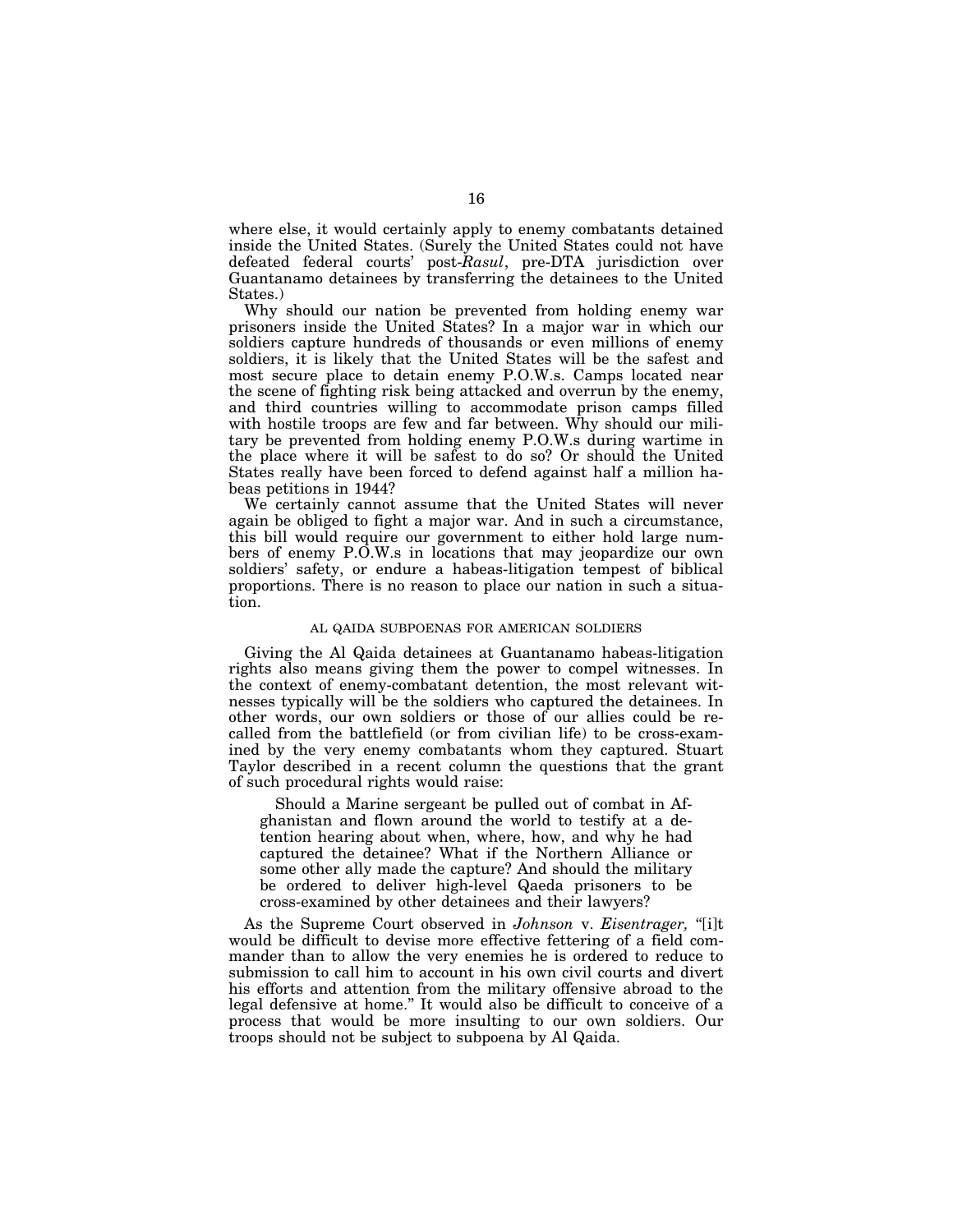## CUTTING OFF INTELLIGENCE ABOUT TERRORIST ATTACKS AND AL QAIDA NETWORKS

Keeping captured terrorists out of the court system is also critical to conducting effective interrogation. And it is interrogation of captured terrorists that has proved to be the most important source of intelligence in the war with Al Qaida.

Under the former *Rasul*-based system, shortly after Al Qaida and Taliban detainees arrived at Guantanamo Bay, they were told that they had the right to challenge their detention in federal court and that they had the right to a lawyer. Detainees routinely exercised both rights. Lawyers inevitably told their clients not to talk to the military. And mere notice of the availability of court proceedings gave detainees hope that they could win release by fighting their detention rather than by cooperating with their captors.

Navy Vice-Admiral Lowell Jacoby addressed the effect of court proceedings on interrogation in a declaration attached to the United States's brief in the *Padilla* litigation in the Southern District of New York. Vice-Admiral Jacoby at the time was the Director of the Defense Intelligence Agency. He noted in the Declaration that:

DIA's approach to interrogation is largely dependent upon creating an atmosphere of dependency and trust between the subject and the interrogator. Developing the kind of relationship of trust and dependency necessary for effective interrogations is a process that can take a significant amount of time. There are numerous examples of situations where interrogators have been unable to obtain valuable intelligence from a subject until months, or, even years, after the interrogation process began.

Anything that threatens the perceived dependency and trust between the subject and interrogator directly threatens the value of interrogation as an intelligence gathering tool. Even seemingly minor interruptions can have profound psychological impacts on the delicate subject-interrogator relationship. Any insertion of counsel into the subject-interrogator relationship, for example—even if only for a limited duration or for a specific purpose—can undo months of work and may permanently shut down the interrogation process.

Specifically with regard to Jose Padilla, Vice Admiral Jacoby also noted in his Declaration that:

Providing [Padilla] access to counsel now would create expectations by Padilla that his ultimate release may be obtained through an adversarial civil litigation process. This would break—probably irreparably—the sense of dependency and trust that the interrogators are attempting to create.

On September 6 of last year, when the President announced the transfer of 14 high-value terrorism detainees to Guantanamo, he also described information that the United States had obtained by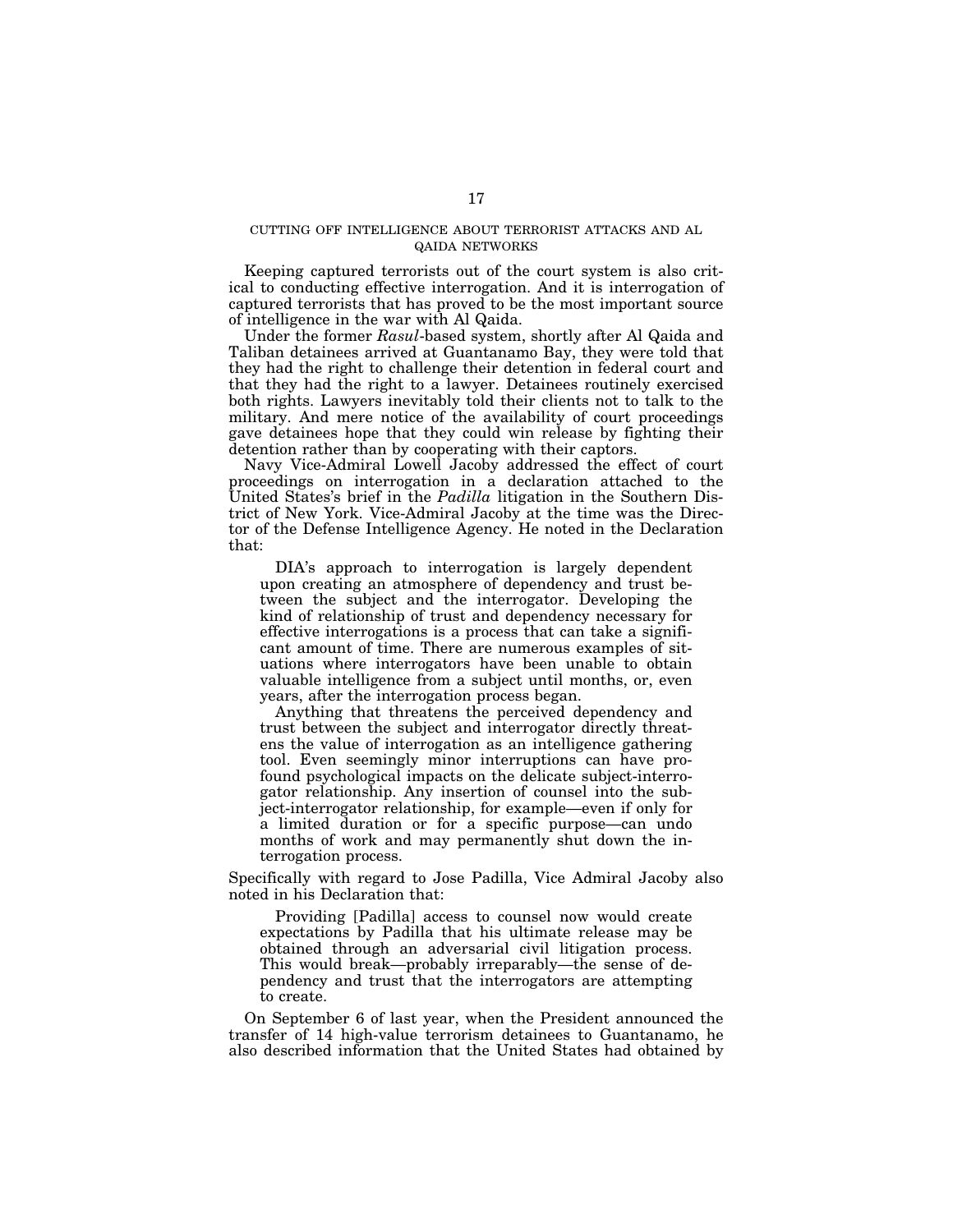interrogating these detainees.2 Abu Zubaydah was captured by U.S. forces several months after the September 11 attacks. Under interrogation, he revealed that Khalid Sheikh Mohammed was the principal organizer of the September 11 attacks. Zubaydah also described a terrorist attack that Al Qaida operatives were planning to launch inside this country—an attack of which the United States had no previous knowledge. Zubaydah described the operatives involved in this attack and where they were located. This information allowed the United States to capture these operatives—one while he was traveling to the United States. Zubaydah also revealed the identity of another September 11 plotter, Ramzi bin al Shibh, and provided information that led to his capture. U.S. forces then interrogated bin al Shibh. Information that both he and Zubaydah provided helped lead to the capture of Khalid Sheikh Mohammed.

Under interrogation, Khalid Sheikh Mohammed provided information that helped stop another planned terrorist attack on the United States. K.S.M. also provided information that led to the capture of a terrorist named Zubair. And K.S.M.'s interrogation also led to the identification and capture of an entire 17-member Jemaah Islamiya terrorist cell in Southeast Asia.

Information obtained from interrogation of terrorists detained by the United States also helped to stop a planned truck-bomb attack on U.S. troops in Djibouti. Interrogation helped stop a planned carbomb attack on the U.S. embassy in Pakistan. And it helped stop a plot to hijack passengers planes and crash them into Heathrow airport in London. The President stated in his September 6 remarks that ''[i]nformation from terrorists in CIA custody has played a role in the capture or questioning of nearly every senior al Qaida member or associate detained by the U.S. and its allies.'' He concluded by noting that Al Qaida members subjected to interrogation by U.S. forces:

have painted a picture of al Qaeda's structure and financing, and communications and logistics. They identified al Qaeda's travel routes and safe havens, and explained how al Qaeda's senior leadership communicates with its operatives in places like Iraq. They provided information that \* \* \* has allowed us to make sense of documents and computer records that we have seized in terrorist raids. They've identified voices in recordings of intercepted calls, and helped us understand the meaning of potentially critical terrorist communications.

[Were it not for information obtained through interrogation], our intelligence community believes that al Qaeda and its allies would have succeeded in launching another attack against the American homeland. By giving us information about terrorist plans we could not get anywhere else, this [interrogation] program has saved innocent lives.

If this bill is enacted, and Al Qaida terrorists are given the right to challenge their detention in federal court, we will never obtain some of the information that we otherwise would have obtained through interrogation. Once a terrorist meets with a lawyer and is

<sup>2</sup> An extended excerpt of the President's remarks is included in Attachment B to these views.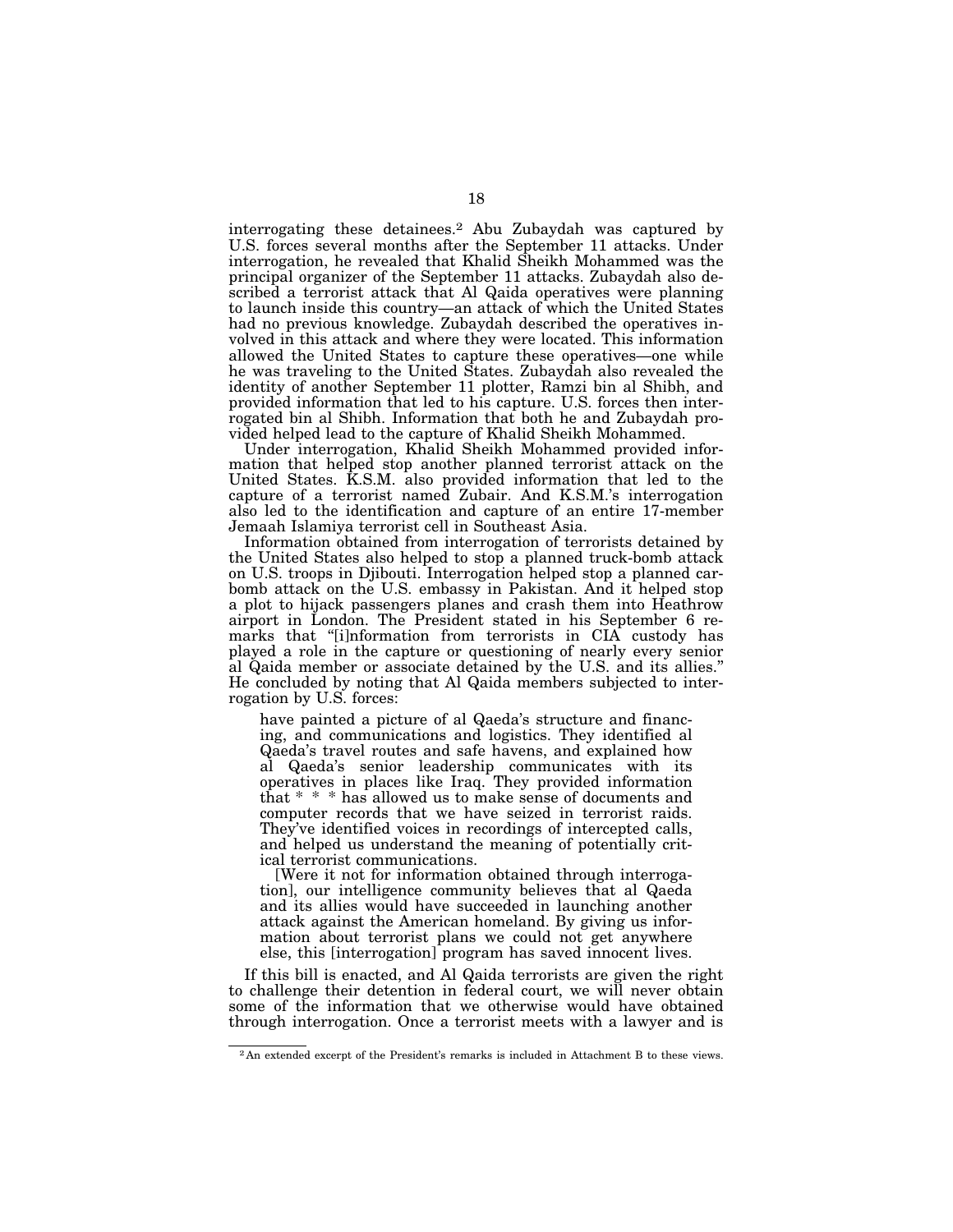told that he will be allowed to continue his war against the United States through our courts, he will not develop the relationship of trust and dependency upon his interrogator that makes ordinary interrogation techniques effective. Under this bill's legal regime, it is inevitable that invaluable information would be lost. It is inevitable that senior Al Qaida operatives would not be captured, it is inevitable that Al Qaida networks and cells would not be broken up, and it is inevitable that some planned terrorist attacks would not be prevented. These consequences alone are reason to reject this bill.

#### THE CURRENT SYSTEM STRIKES THE RIGHT BALANCE

The United States already provides Guantanamo detainees with procedures that are more than adequate to review their detentions and correct any mistakes. The U.S. military reviews a detainee's status in the theater where he is captured, it reviews his case again at Guantanamo in a hearing before a three-officer Combatant Status Review Tribunal (CSRT), and it conducts another hearing every year thereafter to consider new evidence and whether the detainee still poses a threat. And in the 2005 Detainee Treatment Act, Congress authorized the D.C. Circuit and Supreme Court to decide whether a detainee's CSRT hearing was properly conducted and whether the military's procedures are constitutional. Such access to domestic courts is not provided to enemy combatants by any other nation and has no precedent in our own history.

The procedures that the United States affords to the Al Qaida detainees at Guantanamo also exceed the rights than Article V of the Geneva Conventions guarantees to lawful enemy war prisoners. Consider several features of the CSRT and DTA system that exceed Geneva Convention protections:

• In a CSRT, a commissioned officer is appointed to serve as a personal representative ''to assist the detainee in reviewing all relevant unclassified information, in preparing and presenting information, and in questioning witnesses.'' This personal representative must search for exculpatory evidence that may ''suggest that the detainee should not be designated as an enemy combatant.'' Article V of the Geneva Conventions does not provide a lawful enemy combatant with any such representative or assistant.

• In the CSRT system, a detainee is entitled to receive a prehearing summary of evidence that will be used against him. Article V of the Geneva Conventions does not provide a war prisoner with any summary of the evidence against him.

• A CSRT is subject to several levels of review. It is subject to review by a judge advocate officer, who acts as the Legal Advisor to the tribunal process. The Legal Advisor reviews each CSRT decision for legal sufficiency. Each detention is also reviewed every year by an Administrative Review Board (ARB), which asks whether the detainee continues to pose a threat to the United States. The U.S. military has also recently adopted procedures pursuant to which it will reconvene a CSRT for a prisoner if the military discovers substantial new evidence that the detainee is not an enemy combatant. And finally, each detainee also has the right to appeal the decision of the CSRT to the U.S. Court of Appeals for the District of Columbia, which is charged with evaluating whether the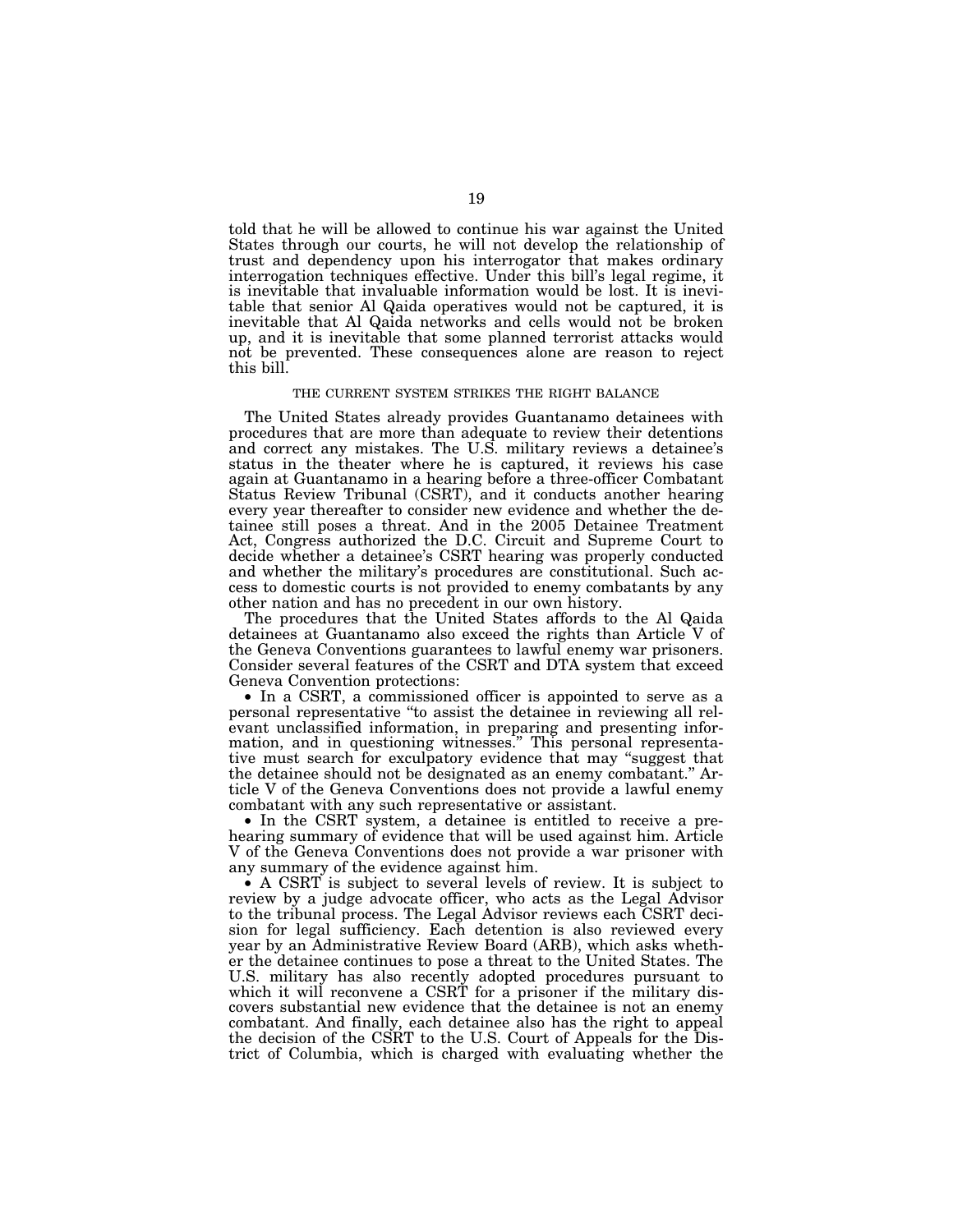tribunal complied with the law and whether those rules and procedures are constitutional. Finally, the detainee may seek additional review by filing a writ of certiorari to the U.S. Supreme Court. By contrast, the Geneva Conventions provide for no review at all of the decisions of an Article V tribunal—there is no review by a legal representative, no administrative review, no review even if new evidence is uncovered, and absolutely no judicial review whatsoever. None of these rights is provided to lawful enemy war prisoners under the Geneva Conventions. But all of them are provided by the United States to the detainees held at Guantanamo.

Some critics of the Guantanamo detentions have argued that CSRTs are inferior to Geneva Convention Article V hearings. The argument that is made is that Article V hearings are conducted in the immediate time and place of the capture, and that therefore the detainee is supposedly able to present fresh evidence. This mischaracterization of Article V hearings was rebutted by Mr. David Rivkin at this committee's May 14 hearing on detainees. Mr. Rivkin noted that Article V hearings typically do not take place until days or weeks after the capture. He also noted that Article V hearings do not provide the detainee with anyone who is assigned to assist him, and they do not require that all information in the government's possession pertaining to the detainee be assembled and summarized for the detainee.

Mr. Rivkin further elaborated on the differences between Article V hearings and CSRTs in his answer to a written question that Senator Kyl submitted to him following the hearing.<sup>3</sup> He stated:

Article V of the Third Geneva Convention of 12 August 1949 Relative to the Treatment of Prisoners of War reads as follows:

''The present Convention shall apply to the persons referred to in Article 4 from the time they fall into the power of the enemy and until their final release and repatriation.

''Should any doubt arise as to whether persons, having committed a belligerent act and having fallen into the hands of the enemy, belong to any of the categories enumerated in Article 4, such persons shall enjoy the protection of the present Convention until such time as their status has been determined by a competent tribunal.''

The treaty offers no definition of a "competent tribunal," nor does it provide for the assistance of counsel or any other due process rights in particular. According to the International Committee of the Red Cross's 1960 commentary on this provision, it was ''based on the view that decisions which might have the gravest consequences should not be left to a single person, who might often be of subordinate rank.''

It is my understanding that this provision has been variously interpreted by the states parties. However, the United States has outlined its Article V procedures as part of Army Regulation 190–8 (Oct. 1, 1997) (''AR 190–8'').

<sup>3</sup>Mr. Rivkin's full answers to Senator Kyl's questions are included as Attachment C to these views. These answers include a chart that usefully captures all of the differences between CSRTs and Article V hearings.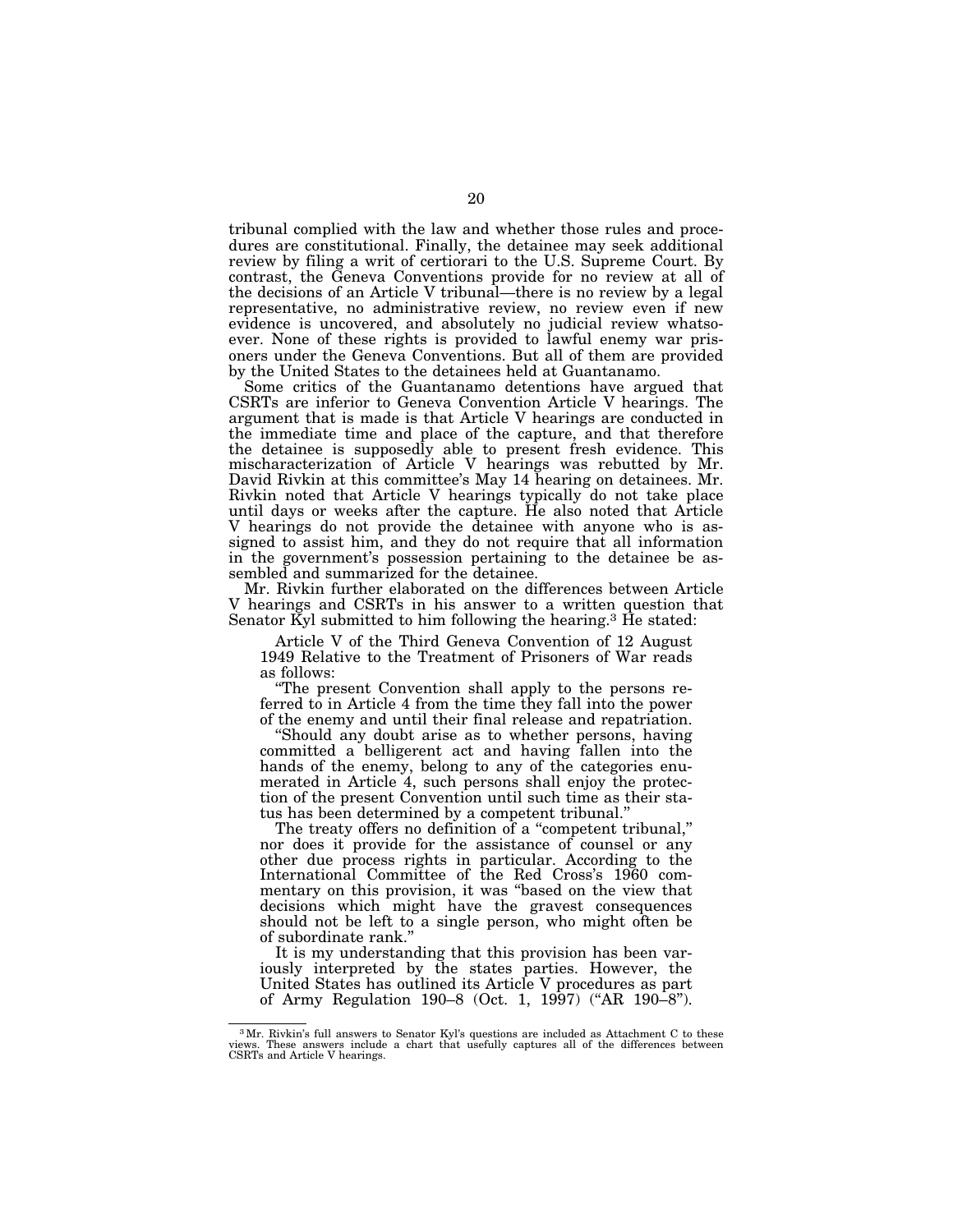Under section 1–6 of that provision ''Tribunals,'' detainees are not entitled to the assistance of counsel, or any other type of advisor, the Government is not required to assemble and present all of the information it may have on a particular individual, and no particular timeframe is established for the hearing.

At the September 25, 2006, hearing before the Judiciary Committee on the Military Commissions Act, committee witness Brad Berenson testified that ''[n]o nation on the face of the earth in any previous conflict has given people they have captured anything like [the procedures provided by CSRTs and the DTA], and none does so today.'' Similarly, committee witness David Rivkin testified at the same hearing that ''[t]he level of due process that these detainees are getting [under CSRTs and the DTA] far exceeds the level of due process accorded to any combatants, captured combatants, lawful or unlawful, in any war in human history.'' Mr. Rivkin added: ''We are giving [alien enemy combatants] a lot more \* \* \* then they are legally entitled to under either international [law] or the law in the U.S. Constitution.''

The first round of CSRTs that were conducted for the detainees at Guantanamo Bay required 6 months to complete. Over 200 Defense Department employees worked to track down all available evidence about the detainees from military files and from U.S. intelligence agencies, and to compile a record for the tribunals to review. All exculpatory evidence in the possession of any element of the United States Government was included in that record. The tribunals themselves were conducted by experienced military officers. And the Defense Department conducts an additional hearing every year to reevaluate whether the detainee still poses a danger and should be held.

Those critics of the Guantanamo detentions who casually condemn the CSRT and DTA system—often the same critics who hold up the Geneva Conventions as their personal gold standard—are ignorant of the nature of the CSRTs, of the Geneva Conventions, and of the actual practices of other nations. The CSRTs exceed the standards of the Geneva Conventions and they exceed the process provided by any other nation to captured war prisoners. The CSRTs provide a thorough review of each detainee's case that is more than adequate to identify a mistaken detention. The fact that the CSRTs do so without compromising classified evidence or preventing effective interrogation of Al Qaida may carry no weight in their favor with Guantanamo's foreign critics, but it should carry heavy weight with those institutions charged with protecting the interests of the American people.

#### THIS BILL HAS NO BASIS IN LAW OR HISTORY

The United States Constitution does not require that the writ of habeas corpus be extended to alien enemy combatants. The writ of habeas corpus can trace its origins back to the Magna Carta of the 13th Century, and, in the nearly 800 years of the writ's existence, no English or American court has ever granted habeas relief to alien enemy soldiers captured during wartime.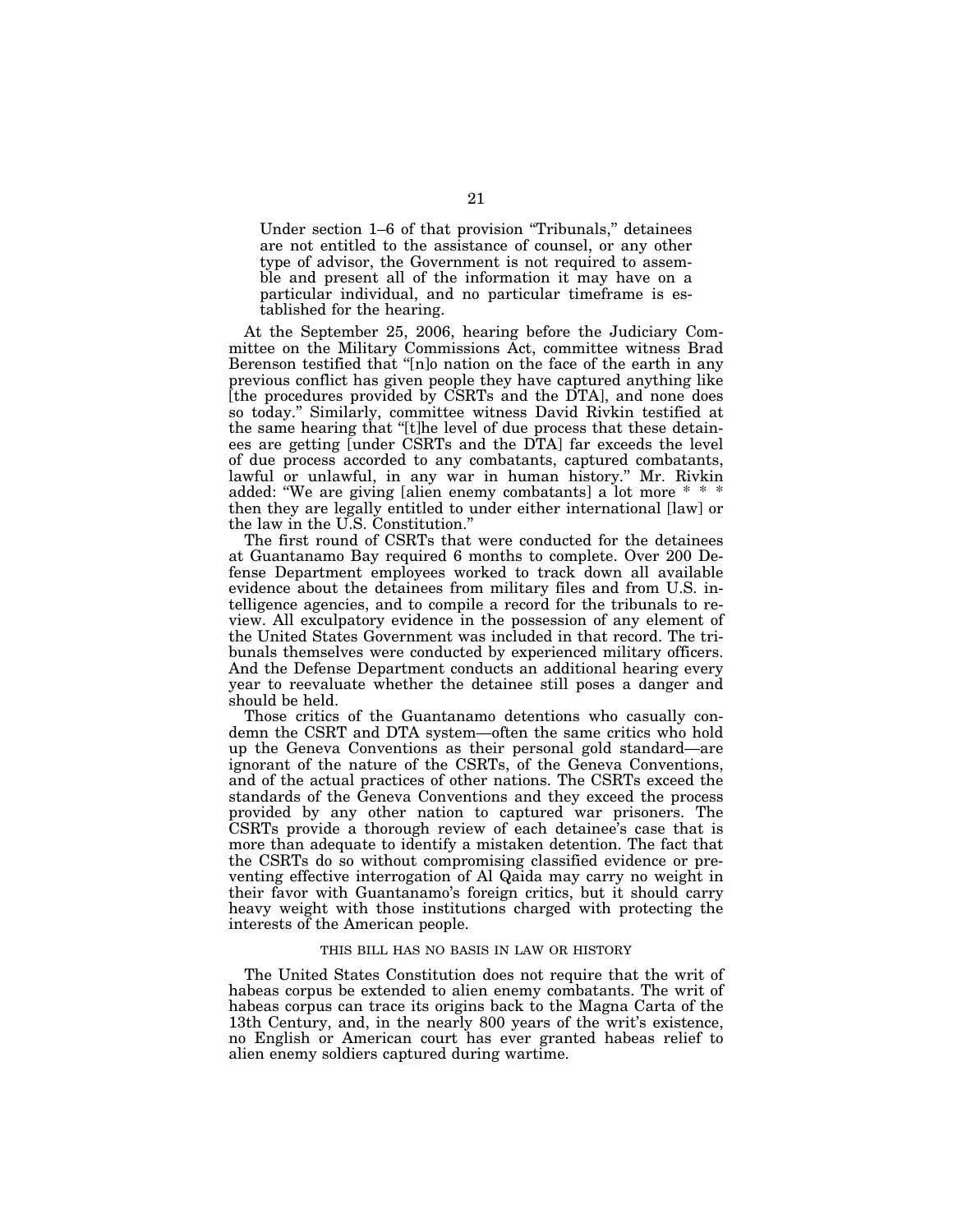Indeed, over half a century ago, the U.S. Supreme Court in *Johnson* v. *Eisentrager* rejected the notion that the Constitution extends habeas rights to enemy war prisoners. As the Court held, ''No decision of this Court supports such a view. None of the learned commentators on our Constitution has ever hinted at it. The practice

of every modern government is opposed to it.'' This bill, S. 185, is titled the ''Habeas Corpus Restoration Act.'' It purports to ''restore'' habeas rights to the enemy combatants held at Guantanamo. Yet prior to the *Rasul* decision in June 2004, no court had ever held that alien enemy soldiers are entitled to seek the writ of habeas corpus. There is no habeas right to "restore'' to alien enemy combatants.

In written questions to following last month's hearing, Senator Kyl asked witnesses who testified in favor of this bill if they could cite any case prior to *Rasul* v. *Bush* in which any common law court, going back over the entire 800-year history of the writ of habeas corpus, had ever granted relief to an alien enemy combatant on a habeas corpus petition. No one was able to cite a single case that even colorably supports the proposition that enemy war prisoners are entitled to seek the writ of habeas corpus.

The majority, as well as Professor Mariano-Florentino Cuellar, cite *Ex parte Quirin*, 317 U.S. 1 (1942), and *Application of Yamashita*, 327 U.S. 1 (1946), as precedent for extending habeas rights to enemy combatants. Each of these cases only allowed war prisoners to challenge their trial by military commission. It did not allow them to use habeas or any other writ to challenge their detention. *Quirin* involved a habeas petition filed on behalf of six German saboteurs who were captured after arriving on the U.S. East Coast by submarine. The Supreme Court entertained a challenge to the saboteurs' trial by military commission. The court upheld the convictions and death sentences and the petitioners were all executed. Although *Quirin* did allow alien enemy combatants to file habeas petitions, these petitions only challenged military commissions, not detention. *Yamashita* is the same. In that case, the Supreme Court entertained a habeas application by a Japanese General who had been convicted of war crimes by a military commission and sentenced to death. The Supreme Court found that the President had the power to convene such commissions, and petitioner was executed. Again, the case did not involve a challenge to detention.

The majority, Professor Cuellar, and Admiral Donald Guter all cite as precedent for extending habeas to enemy combatants the 18th and early 19th century cases of *Rex* v. *Shiever*, 97 Eng. Rep. 551 (K.B. 1759); *The Case of Three Spanish Sailors*, Eng. Rep. 1010 (K.B. 1779); and *Lockington* v. *Smith*, 15 F. Cas. 758 (No. 8,448) (CCD Pa. 1817). The notion that these cases establish such a precedent is adequately analyzed and dismissed in the D.C. Circuit's opinion in *Boumediene* v. *Bush*, 476 F.3d 981, 988–89 (D.C. Cir. 2007), and the U.S. District Court's opinion in *Hamdan* v. *Rumsfeld*, 464 F.Supp.2d 9, 16–17 & nn.10–11 (D.D.C. 2006). Anyone seeking an authoritative analysis of these three cases should consult those two opinions. The most compelling and thorough analysis of these cases, however, appears in the Criminal Justice Legal Foundation's district court amicus brief in the *Hamdan* case. The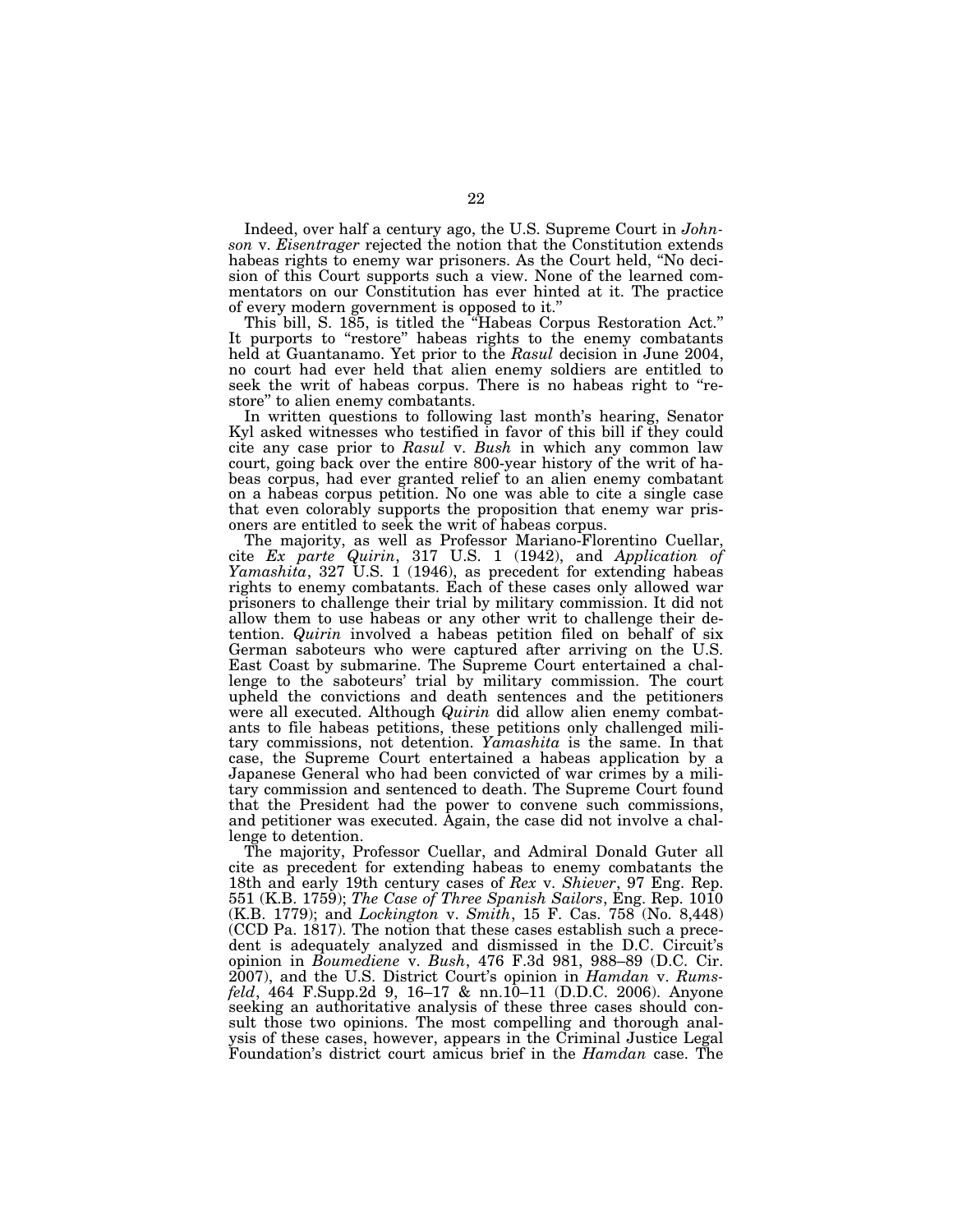following passages, with most citations omitted, are taken from pages  $20-\overline{24}$  of that brief:

A number of early cases have been cited for the proposition that the common law writ extended to aliens, but on closer examination each of these cases either extends habeas relief to a person who is "part of the population," denies relief without distinguishing the merits from the jurisdiction, or supports the argument that aliens captured as enemies by the military and otherwise unconnected with the country are not eligible for habeas relief.

## \* \* \* \* \* \* \*

Petitioner cites *Lockington* v. *Smith* as an example of early American courts hearing ''enemy aliens' habeas petitions,'' but this is neither a habeas case nor a case of an enemy captured in hostilities. Lockington was a British merchant living and doing business in the United States when the War of 1812 was declared. In obedience to a presidential order, he reported himself and was confined until he agreed to parole terms, after unsuccessfully seeking habeas relief. The case cited is a suit for damages, decided well after the end of the war. In any event, Lockington was not a battlefield captive, but a ''part of the population'' as that term was later used in The Japanese Immigrant Case.

# \* \* \* \* \* \* \* *The Case of the Three Spanish Sailors* is a case of the second type. The three sailors were undisputedly captured as enemy aliens and prisoners of war in the first instance, but they claimed they had ceased to be such by their voluntary service on an English merchant vessel. The holding was that on their own showing, they were enemy aliens and prisoners of war and as such the courts ''can give them no redress.'' The court went on to say that if their allegations were true "it is probable they may find some relief from the Board of Admiralty."

Even in the modern era, the line between jurisdiction and merits is sometimes obscure. See *Steel Co.* v. *Citizens for Better Environment*, 523 U. S. 83, 112–113 (1998) (Stevens, J., concurring in the judgment). It may be clear that a party is not entitled to relief without being clear whether the reason is jurisdictional or substantive. To conclude on the basis of this sketchy report that the court actually grappled with and decided a subtle distinction is quite a stretch. The court simply decided on the pleadings that the petitioners could get no relief from the judiciary and had to ask the executive.

*King* v. *Schiever*, 97 Eng. Rep. 551 (K. B. 1759) is arguably a case of the second type in one report, but it appears to be a case of the third type in another. Schiever was a Swedish subject who claimed he had been forced into service on a French privateer before that ship was captured by the English and he was made a prisoner of war. The report of this case simply states that, ''the Court thought this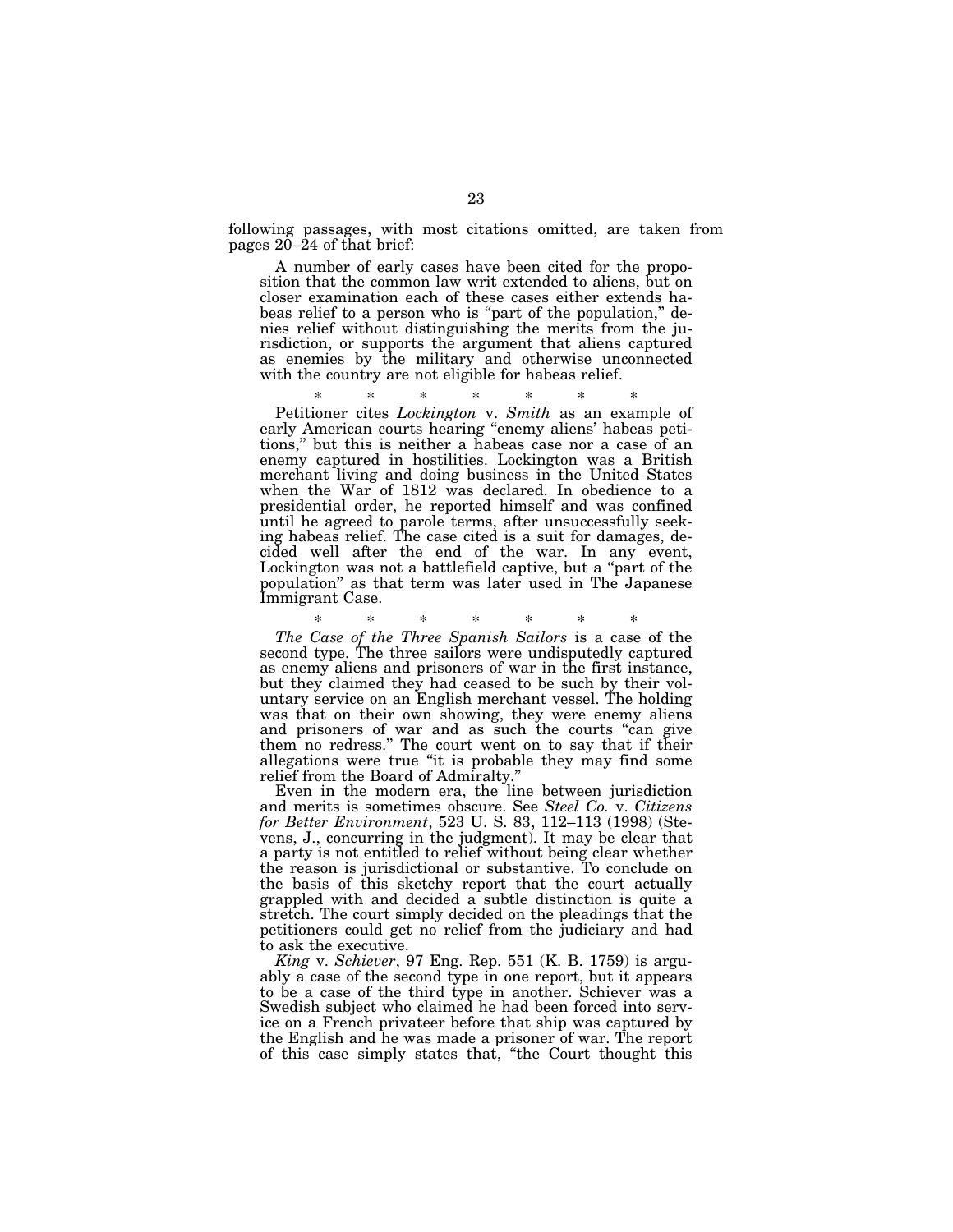man, upon his own showing, clearly a prisoner of war, and lawfully detained as such. Therefore they Denied the motion.'' Id., at 552 (footnote omitted). This summary description is consistent with the *Three Spanish Sailors*' case. Another report of the same case, *Schiever's Case*, 96 Eng. Rep. 1249 (K. B. 1759) gives a more extended report of the holding.

"He is the King's prisoner of war, and we have nothing to do in that case, nor can we grant an habeas corpus to remove prisoners of war. His being a native of the nation not at war does not alter the case, for by that rule many French prisoners might be set at liberty, as they have regiments of many other kingdoms in their service, as Germans, Italians, &c.

''But, if the case be as this man represents it, he will be discharged upon application to a Secretary of State.'' Id., at 1249.

In other words, the court did not adjudicate whether his detention as a prisoner of war was proper and expressed an opinion that it was not if his allegations were true, yet the court washed its hands of the case anyway. This case illustrates that while some aliens could seek habeas corpus in English courts, an alien captured during hostilities and held as a prisoner of war could not. Even where he alleged he was being wrongfully held and should not have been a prisoner of war, his remedy was with the executive branch and not with the judiciary.

An English commentator cites *Three Spanish Sailors*  and *Schiever* as examples of the common assertion that ''a prisoner of war has no standing to apply for a writ of habeas corpus.'' R. Sharpe, The Law of Habeas Corpus 112 (1976). Sharpe goes on to criticize this assertion and maintain that it is a question of substance and not standing, but he cites only modern authority for that proposition. See id., at 113. Whether Sharpe is correct about modern English law is irrelevant to the present case. The question is whether the adjudication of rights of aliens captured in hostilities and held as prisoners by the military was within the "Privilege of the Writ of Habeas Corpus" as it was understood in 1789. In the cases from that era, every such applicant was turned away without judicial relief, even when they may have been wrongfully held.

The question has now been extensively litigated at all levels of the federal courts over the last several years. Yet proponents of extending habeas litigation rights to alien enemy war prisoners are unable to identify one case out of 800 years of common law history in which an enemy soldier was ever allowed to use habeas to challenge his detention. This absence speaks volumes and should be conclusive of the constitutional question of whether habeas rights extend to enemy war prisoners.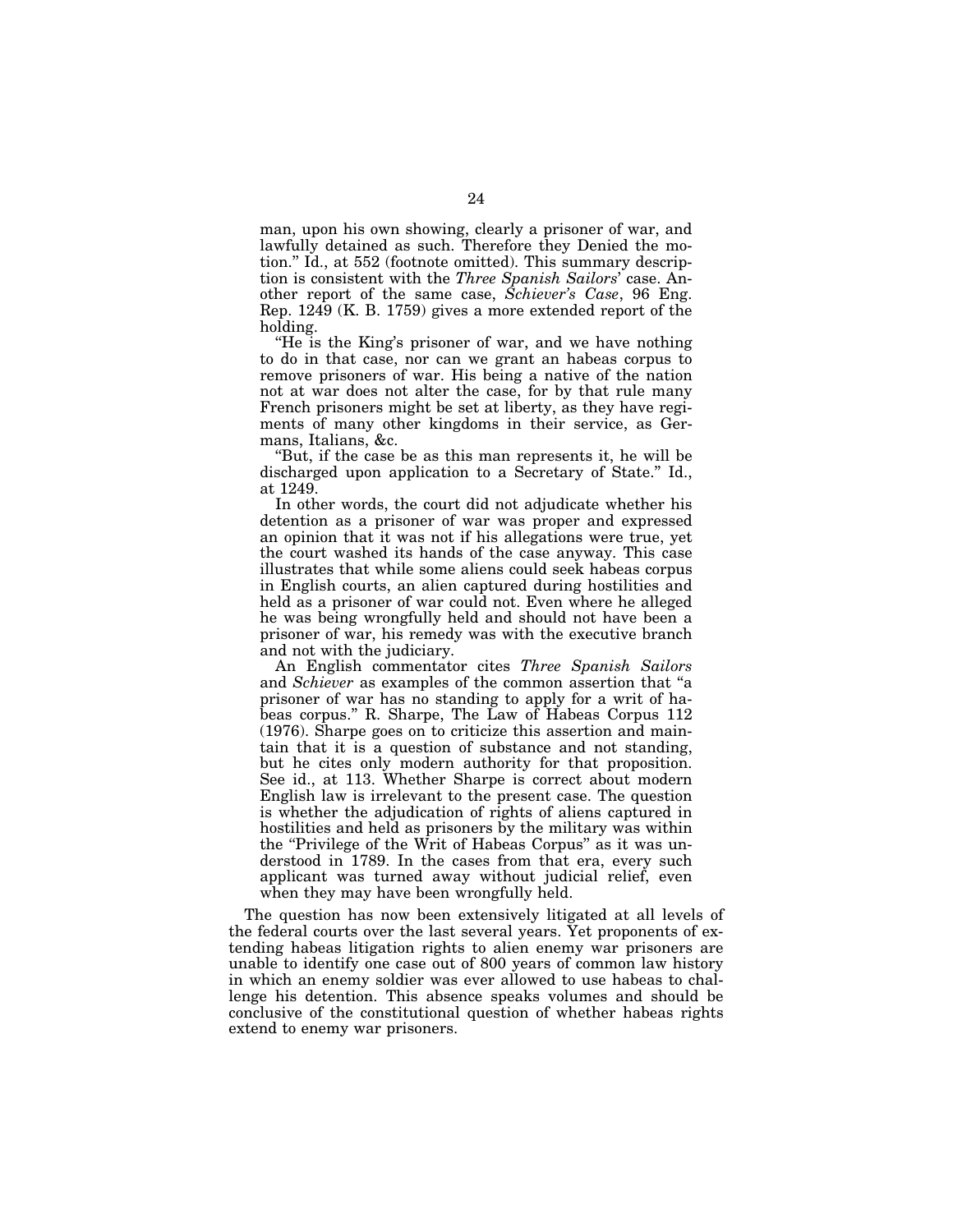## HAMDI

During the debate on the Military Commissions Act, Senator Specter quoted a passage from Justice O'Connor's plurality opinion in *Hamdi* v. *Rumsfeld*, 542 U.S. 507 (2004), that he believes establishes that alien combatants are entitled to habeas rights if they are held within the United States. That statement, towards the beginning of section III.A of the court's opinion, is a part of a statement of general principles noting that ''[a]ll agree'' that, absent suspension, habeas corpus remains available to every ''individual'' within the United States. Senator Specter reads this statement, unadorned by any qualification as to whether the individual in question is a U.S. citizen, an illegal immigrant, or an alien enemy combatant, to stand for the proposition that even the latter has a constitutional right to habeas corpus when held within the United States.

We would suggest that this single, ambiguous statement cannot be construed to bear that much weight, for three reasons:

1. Elsewhere in its opinion, the *Hamdi* plurality repeatedly makes clear that the only issue it is actually considering is whether a U.S. citizen has habeas and due process rights as an enemy combatant. The plurality's emphasis on citizenship is repeatedly made clear throughout Justice O'Connor's opinion. For example:

• On page 509, in its first sentence, the plurality opinion says: "we are called upon to consider the legality of the detention of a *United States citizen* on United States soil as an 'enemy combatant' and to address the process that is constitutionally owed to one who seeks to challenge his detention as such.''

• On page 516, the plurality again notes: ''The threshold question before us is whether the Executive has the authority to detain *citizens* who qualify as 'enemy combatants.'''

• On page 524, the plurality once again emphasizes: "there remains the question of what process is constitutionally due to a *citizen* who disputes his enemy-combatant status.''

• On page 531: ''We reaffirm today the fundamental nature of a *citizen's* right to be free from involuntary confinement by his own government without due process of law.''

• On page 532: "neither the process proposed by the Government nor the process apparently envisioned by the District Court below strikes the proper constitutional balance when a *United States citizen* is detained in the United States as an enemy combatant.''

• On page 533: ''We therefore hold that a *citizen*-detainee seeking to challenge his classification as an enemy combatant must receive notice of the factual basis for his classification, and a fair opportunity to rebut the Government's factual assertion before a neutral decisionmaker.''

• On page 535: military needs "are not so weighty as to trump a *citizen's* core rights to challenge meaningfully the Government's case and to be heard by an impartial adjudicator.

• And on page 536–37: "it would turn our system of checks and balances on its head to suggest that a *citizen* could not make his way to court with a challenge to the factual basis for his detention by his government.''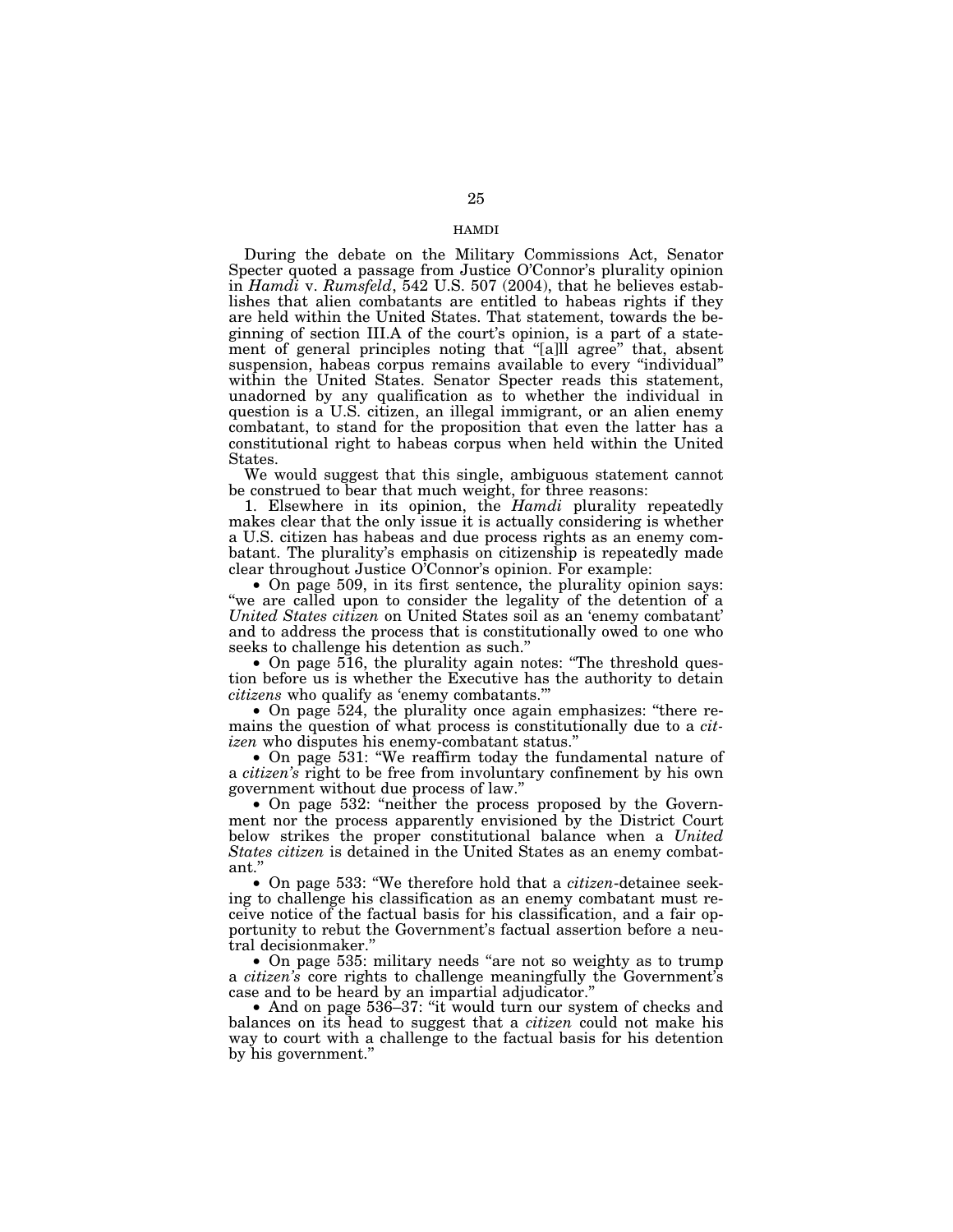(Emphasis added in all quotations.) Whatever loose language may have been used in the plurality's statement of general principles at the outset of its analysis, it is apparent that the only issue that the plurality actually studied and intended to address is the constitutional rights of the U.S. citizen.

2. Another aspect of the case that augurs against interpreting the *Hamdi* plurality opinion to extend constitutional habeas rights to alien enemy combatants whenever they are held inside the United States is that, elsewhere in its opinion, the plurality is quite critical of a geographically based approach to enemy combatants' rights. At page 524, the plurality responds to a passage in Justice Scalia's dissent that it reads as arguing that the government's ability to hold someone as an enemy combatant turns on whether they are held inside or outside of the United States. The plurality opinion states that making the ability to hold someone as an enemy combatant turn on whether they are held in or out of the United States:

creates a perverse incentive. Military authorities faced with the stark choice of submitting to the full-blown criminal process or releasing a suspected enemy combatant captured on the battlefield will simply keep citizen-detainees abroad. Indeed, the Government transferred *Hamdi* from Guantanamo Bay to the United States naval brig only after it learned that he might be an American citizen. It is not at all clear why that should make a determinative constitutional difference.

It is doubtful that this same plurality—one that sees ''perverse'' effects in rules that would encourage the government to hold enemy combatants outside of the United States in order to avoid burdensome litigation—also intended to rule that full constitutional habeas rights attach to alien enemy combatants as soon as they enter U.S. airspace.

3. Finally, Senator Specter's argument that the ambiguous reference to ''individuals'' on page 525 of *Hamdi* extends habeas rights to foreign enemy combatants held inside U.S. territory is inconsistent with the common sense interpretive rule that one does not ''hide elephants in mouseholes.'' *Whitman* v. *American Trucking Association,* 531 U.S. 457, 468 (2001). Although this rule of construction typically is applied by the court to our enactments, we see no reason why its logic would not operate when applied in reverse, by members of this body to the court's opinions.

For the *Hamdi* court to have extended constitutional habeas rights to alien enemy soldiers held inside the United States would have been a major decision of enormous consequence to our nation's warmaking ability. As the *Hamdi* plurality itself noted, ''detention to prevent a combatant's return to the battlefield is a fundamental incident of waging war.'' Such an extension, had Justice O'Connor intended it, certainly would not be an action on which she would have believed that ''all agree.''

#### **RASUL**

Earlier this year, Senator Specter criticized the U.S. Court of Appeals for the District of Columbia Circuit's decision in *Boumediene*  v. *Bush.* That decision upheld the recently enacted Military Com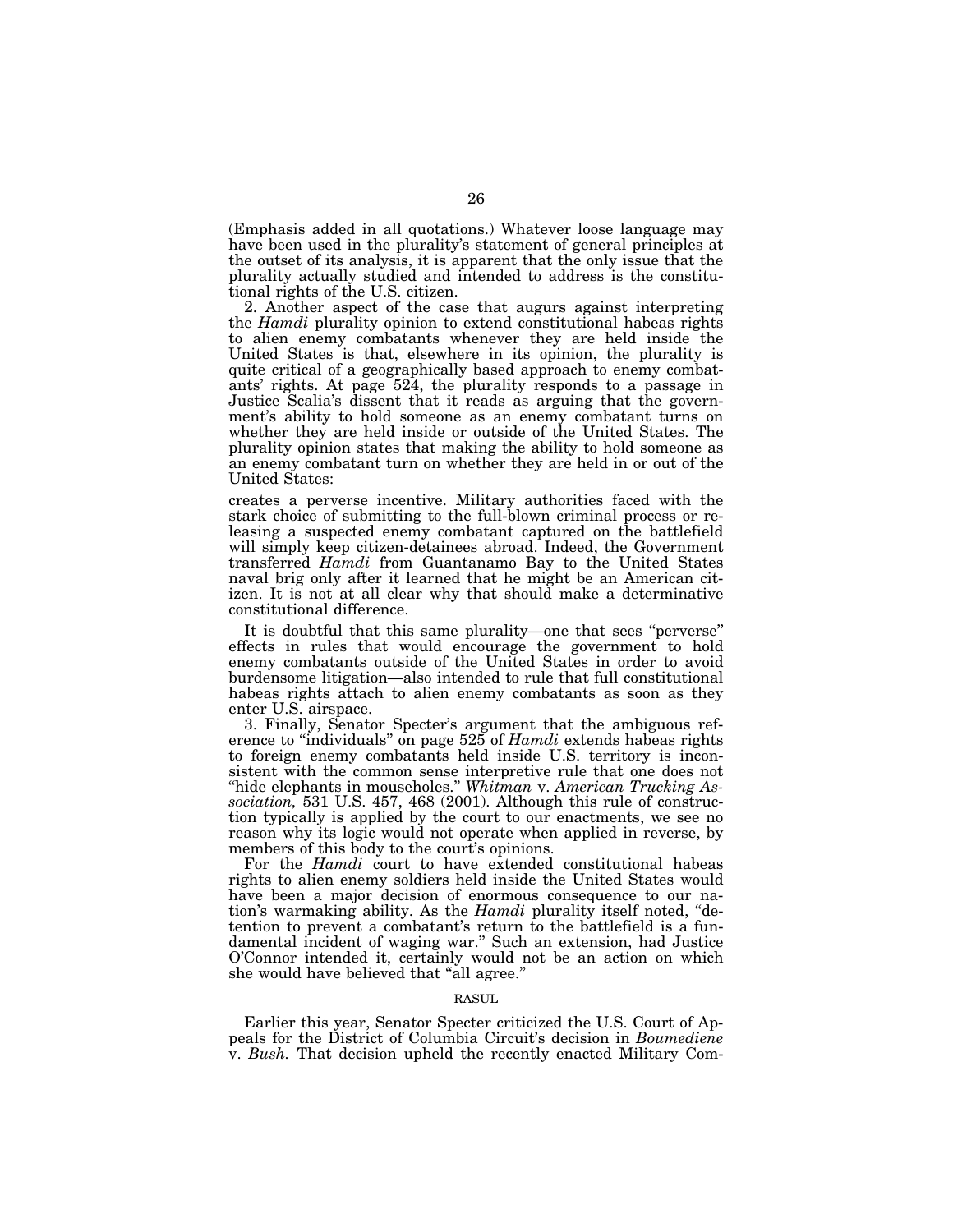mission Act's bar on lawsuits brought by enemy combatants held at Guantanamo Bay. Senator Specter argued that the Guantanamo detainees have a constitutional right to bring these lawsuits, and he predicted that *Boumediene* will be overruled. He based his argument largely on the Supreme Court's 2004 decision in *Rasul* v. *Bush.* Senator Specter argued that *Rasul*'s ruling that habeas extends to Guantanamo Bay was a constitutional ruling. He based his argument on *Rasul*'s discussion of the 18th century common law of habeas corpus. Senator Specter also argued that Justice Scalia's opinion in *Rasul* acknowledged that *Rasul* overruled *Johnson* v. *Eisentrager,* the landmark decision establishing that captured enemy combatants do not enjoy the privilege of litigation.

Of course, with 5 votes, the *Rasul* Court could have grafted a habeas right for alien enemy combatants onto the Constitution. We believe that to do so would have been deeply irresponsible, and we believe that this is clearly not what the court did in Rasul.

believe that this is clearly not what the court did in *Rasul*. In support of his interpretation of *Rasul*, Senator Specter argued that Justice Scalia's opinion in *Rasul* noted that the *Rasul* majority overruled *Eisentrager,* which had denied litigation rights to alien enemy combatants. In response, we would first note that Justice Scalia's opinion in *Rasul* was a dissenting opinion. As any lawyer knows, a dissenting opinion's characterization of a court's holding is hardly authoritative. An argument about what a case means that is based primarily on the dissent is inherently a weak argument.

Moreover, we do not think that Justice Scalia's dissenting opinion in *Rasul* is in any way inconsistent with the notion that *Eisentrager*'s constitutional holding remains good law, and that the constitutional right of habeas corpus does not extend to alien enemy soldiers. Justice Scalia makes clear in his dissent that he is accusing the majority only of overruling Eisentrager's statutory holding, not its constitutional holding.

Justice Scalia begins, at page 493 of his dissent, by quoting the following passage from Eisentrager: ''Nothing in the text of the Constitution extends such a right''—a right of habeas corpus for war prisoners held overseas—''nor does anything in our statutes.'' It is Justice Scalia who italicized the absence of a statutory right when quoting this passage. He then went on to note:

*Eisentrager*'s directly-on-point statutory holding makes it exceedingly difficult for the Court to reach the result it desires today. To do so neatly and cleanly, it must either argue that our decision in *Braden* overruled *Eisentrager,* or admit that it is overruling *Eisentrager.*''

In this passage, Justice Scalia does accuse the *Rasul* majority of overruling *Eisentrager,* but he also makes clear that he only accuses it of overruling *Eisentrager*'s statutory holding, not its constitutional holding.

But the argument that *Rasul* v. *Bush*'s holding was only statutory, and did not extend constitutional rights to enemy combatants, is supported by more than just Justice Scalia's dissent. The majority opinion itself repeatedly and clearly indicates that the holding in that case is only statutory, not based on the Constitution. At page 475 of the opinion, for example, the majority clearly states that ''[t]he question now before us is whether the habeas *statute*  confers a right to judicial review'' of the detention of the detainees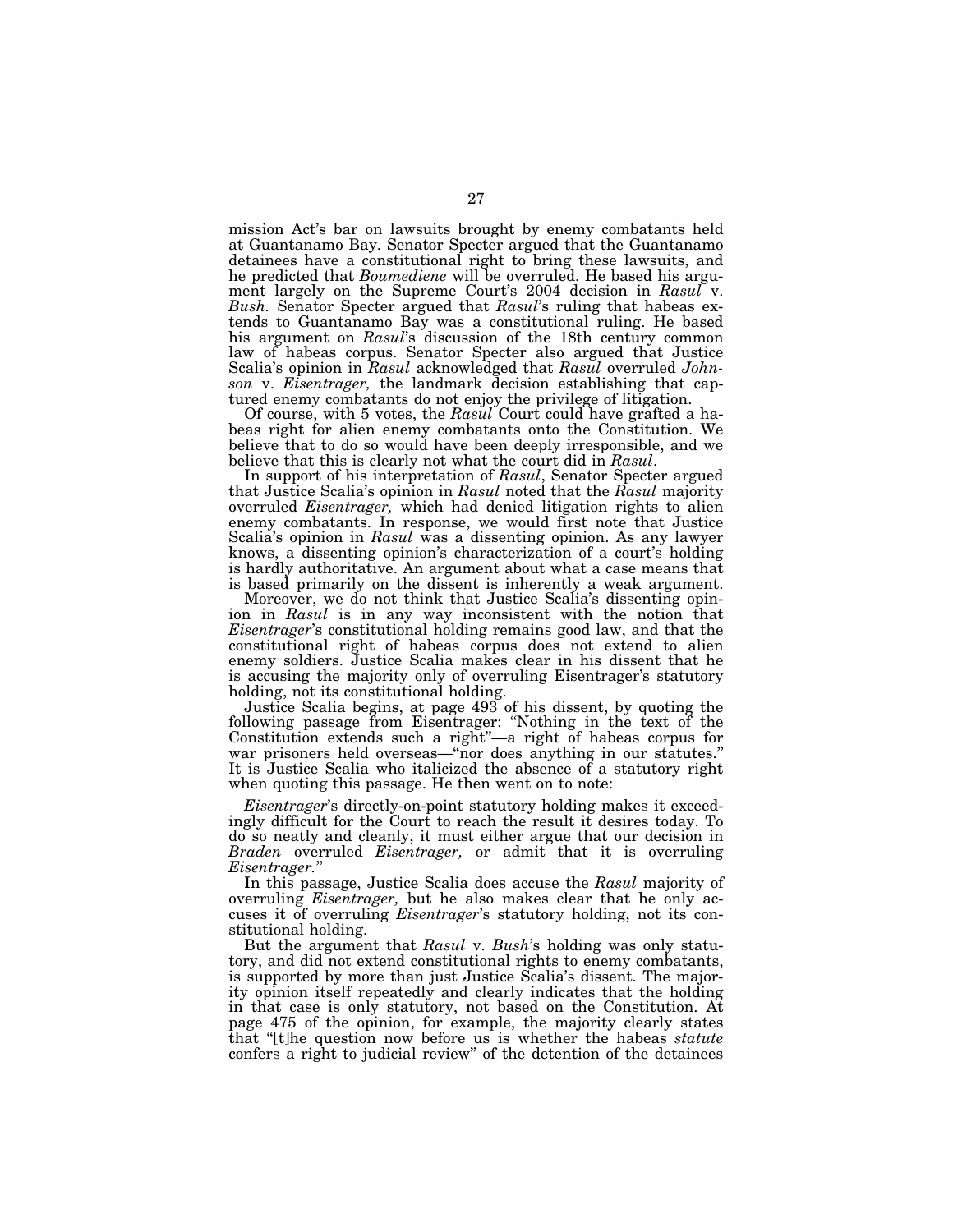at Guantanamo Bay. (Emphasis added.) Thus the court was careful to make clear that it was the habeas statute that it was interpreting, not the Constitution.

On the next page, when distinguishing *Eisentrager,* the *Rasul*  majority opinion states that ''*Eisentgrager* made quite clear that [its analysis was] relevant only to the question of the prisoner's constitutional entitlement to habeas corpus. The court had far less to say on the question of the petitioner's statutory right to habeas corpus.'' This italicized emphasis is in Justice Stevens's opinion.

Finally, at page 478, when explaining how it would distinguish the holding in *Eisentrager*, the majority stated: ''Because subsequent decisions of this Court have filled the statutory gap that had occasioned *Eisentrager*'s resort to ''fundamentals,'' persons detained outside the territorial jurisdiction of any federal district court no longer need rely on the Constitution as the source of their right to federal habeas review.

This statement could not be clearer that *Rasul* only addressed the petitioners' statutory right to habeas, not any constitutional right. The court stated that statutory changes—or rather, changes in the interpretation of statutes—made it unnecessary to reach any constitutional questions in *Rasul*.

Senator Specter's other main argument for his interpretation of *Rasul* is that the majority opinion's discussion of 18th century common law is a constitutionally binding interpretation of the scope of the writ. Our response is that this may be so, but it is not relevant to the constitutionality of the Military Commissions Act. The discussion in *Rasul* that Senator Specter cites is about how far the writ applies overseas. It is not about whether the writ ever applies to alien enemy soldiers.

*Rasul*'s discussion of the common law of habeas corpus appears in Part IV of the majority decision—after the court had already decided that the statutory right extended to the detainees at Guantanamo. This part of *Rasul* is devoted to responding to the argument that the presumption against extraterritorial application of legislation requires that the habeas statute be construed not to extend to Guantanamo Bay. Justice Stevens stated that ''[w]hatever traction the presumption against extraterritoriality might have in other contexts, it certainly has no application to the operation of the habeas statute with respect to persons detained within 'the territorial jurisdiction' of the United States.'' Justice Stevens then asserted that at common law the writ applied to aliens held overseas, and he went on to describe common law cases that he characterized as extending the writ to aliens held at places outside of the ''sovereign territory of the realm.''

Whatever the merits of Justice Stevens's historical analysis, it is used in *Rasul* only to rebut the presumption against extraterritoriality. It is used to argue that the writ presumptively does extend overseas. But this part of *Rasul* does not address the central question raised by the Military Commissions Act: whether alien enemy soldiers, wherever they are held, are constitutionally entitled to seek the writ of habeas corpus. Regardless of whether the writ applies to other aliens held at U.S. facilities overseas, the writ does not—it has never been extended—to alien enemy combat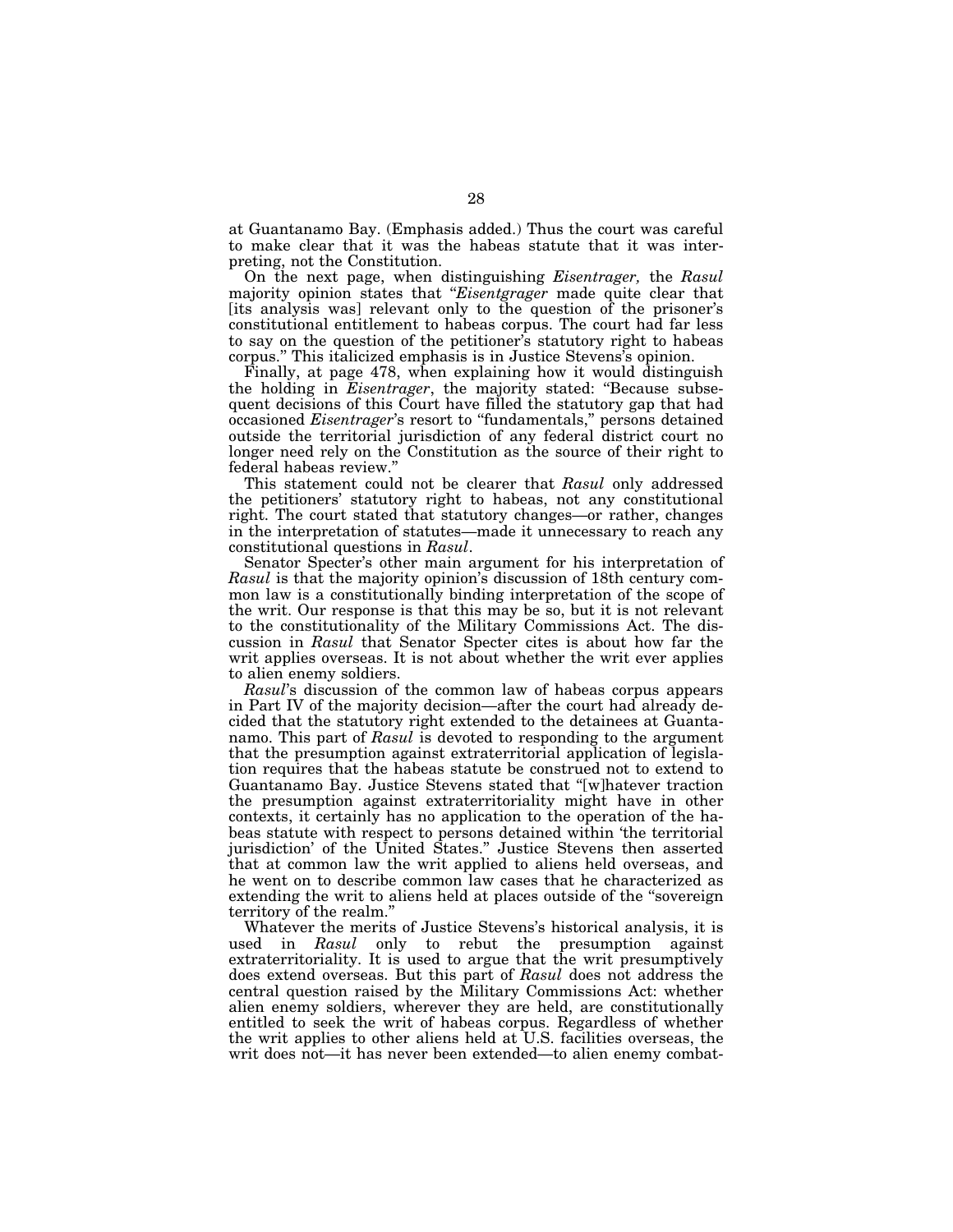ants detained during wartime, whether those soldiers are held inside or outside of the United States.

None of the common law decisions that Justice Stevens discusses in Part IV of his opinion granted habeas relief to an alien enemy war prisoner. That is because, as we noted earlier, in the history of habeas corpus, prior to *Rasul*, alien enemy war prisoners have never been found to be entitled to the writ. *Rasul*'s historical analysis can be cited for the proposition that the writ extends extraterritorially, even to aliens. But its discussion does not address the question that we are concerned with here today: whether the writ extends to alien enemy soldiers.

Indeed, at one point in its discussion, the *Rasul* opinion does tend to confirm that the common-law habeas right does not extend to enemy soldiers. In its exploration of the scope ''historical core'' of the common-law writ, *Rasul* quotes a passage from the Supreme Court's prior decision in *Shaughnessy* v. *United States,* which noted that executive imprisonment has long been considered oppressive and lawless, and that no man should be detained except under ''the law of the land.'' As *Rasul* notes, this commentary on the historical scope of the writ came from Justice Jackson.

Just three years before he wrote the passage in *Shaugnessy* that is quoted in *Rasul*, here is something else that Justice Jackson said about the scope of the writ. Here is what he said in *Johnson* v. *Eisentrager* about the notion that the writ extends to alien enemy war prisoners: "No decision of this Court supports such a view. None of the learned commentators on our Constitution has ever hinted at it. The practice of every modern government is opposed

Again, this passage is from the same source that the *Rasul* majority quotes to establish the historical scope of the writ. The writ upholds and enforces the law of the land, but the law of the land does not extend litigation privileges to aliens with whom we are at war.

Allow us to cite another, more recent source in support of our argument: Mr. Benjamin Wittes. Mr. Wittes writes op-eds for the Washington Post, is a scholar at the Brookings Institution, and generally has unimpeachable liberal credentials. Yet this is what he had to say, in a recent column in The New Republic, about the D.C. Circuit's decision in *Boumediene* upholding the Military Commissions Act:

The [*Boumediene*] court held both that Congress—not the executive branch—stripped the courts of jurisdiction to hear lawsuits from detainees at Guantánamo, and that it had the constitutional power to do so. As a legal matter, the decision is correct. And, if and when the Supreme Court reverses it, as it may do, the decision won't be any less correct. The reversal will signify only that a majority of justices no longer wishes to honor the precedents that still bind the lower courts.

As the case heads towards the Supremes, you'll no doubt hear a lot about suspension of the Great Writ of habeas corpus—the ancient device by which courts evaluate the legality of detentions. And you'll also hear a lot about Guantánamo as a legal "black hole." It's all a lot of rot,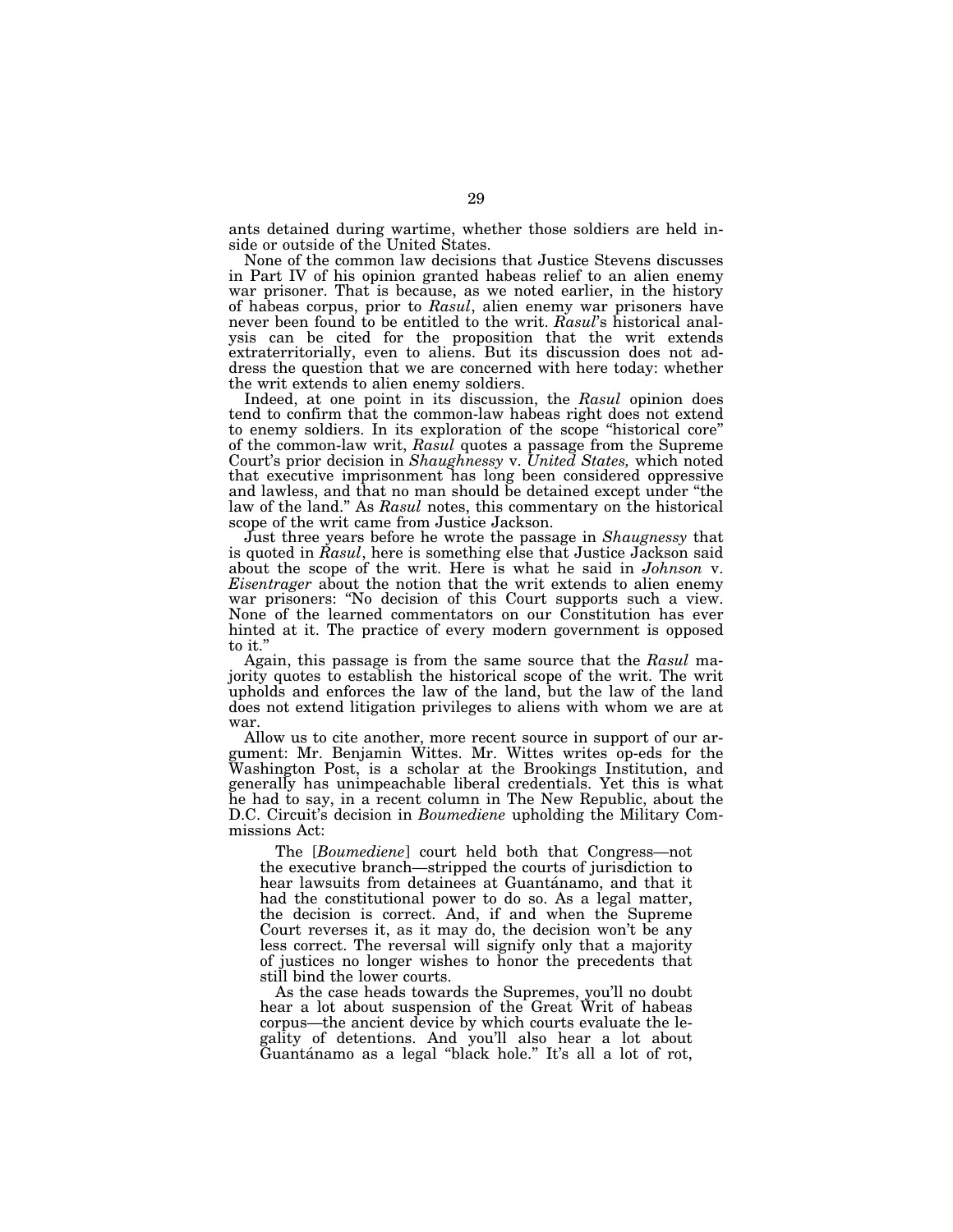really, albeit rot a majority of the justices might well adopt.

\* \* \* \* \* \* \* Until the advent of the war on terrorism, nobody seriously believed that the federal courts would entertain challenges by aliens who had never set foot in this country to overseas military detentions—or, at least, nobody thought so who had read the Supreme Court's emphatic pronouncement on the subject. ''We are cited to no instance where a court, in this or any other country where the writ is known, has issued it on behalf of an alien enemy who, at no relevant time and in no stage of his captivity, has been "Nothing in the text of the Constitution extends such a right, nor does anything in our statutes.''

\* \* \* \* \* \* \* Notwithstanding the passionate dissent in the D.C. Circuit case, the notion that [the Military Commissions Act] somehow suspends the writ—a step the Constitution forbids except in cases of rebellion or invasion—is not credible. As a legal matter, it merely restores a status quo that had been relatively uncontroversial for the five decades preceding the September 11 attacks—that federal courts don't supervise the overseas detentions of prisoners of war or unlawful combatants. The demand that they do so now is not one the Constitution makes.

#### **CONCLUSION**

It would be highly impractical and dangerous to American interests to extend habeas rights to enemy war prisoners. It is also unnecessary in light of the process and rights already afforded to the Guantanamo detainees by the Military Commissions Acts, the Detainee Treatment Act, Combat Status Review Tribunals, and in D.C. Circuit Court and Supreme Court review. CSRT hearings and limited DTA review strike the right balance between the need for process and the exigencies of fighting a war with Al Qaida. The process that currently exists ensures that the persons being held are enemy combatants who pose a threat to the United States; it is consistent with the realities of warfare, and it does not undermine the war against Al Qaida.

We would ask those who support this bill to consider some of the questions that we have posed here. Why are we "restoring" a habeas right to detainees captured in the war with Al Qaida when habeas has never been extended to captured enemy soldiers in the entire 800 year history of the writ? Why are we giving Al Qaida and Taliban detainees a litigation right that has never been extended by any nation to any enemy combatant in the history of armed conflict? Should the 425,000 enemy combatants held inside this country during World War II have been allowed to sue us in our courts? Do we really want to make it impossible for our government to hold captured enemy soldiers in prison camps inside this country if we are once again forced to fight a major war? And finally, isn't 30 released Guantanamo detainees who have returned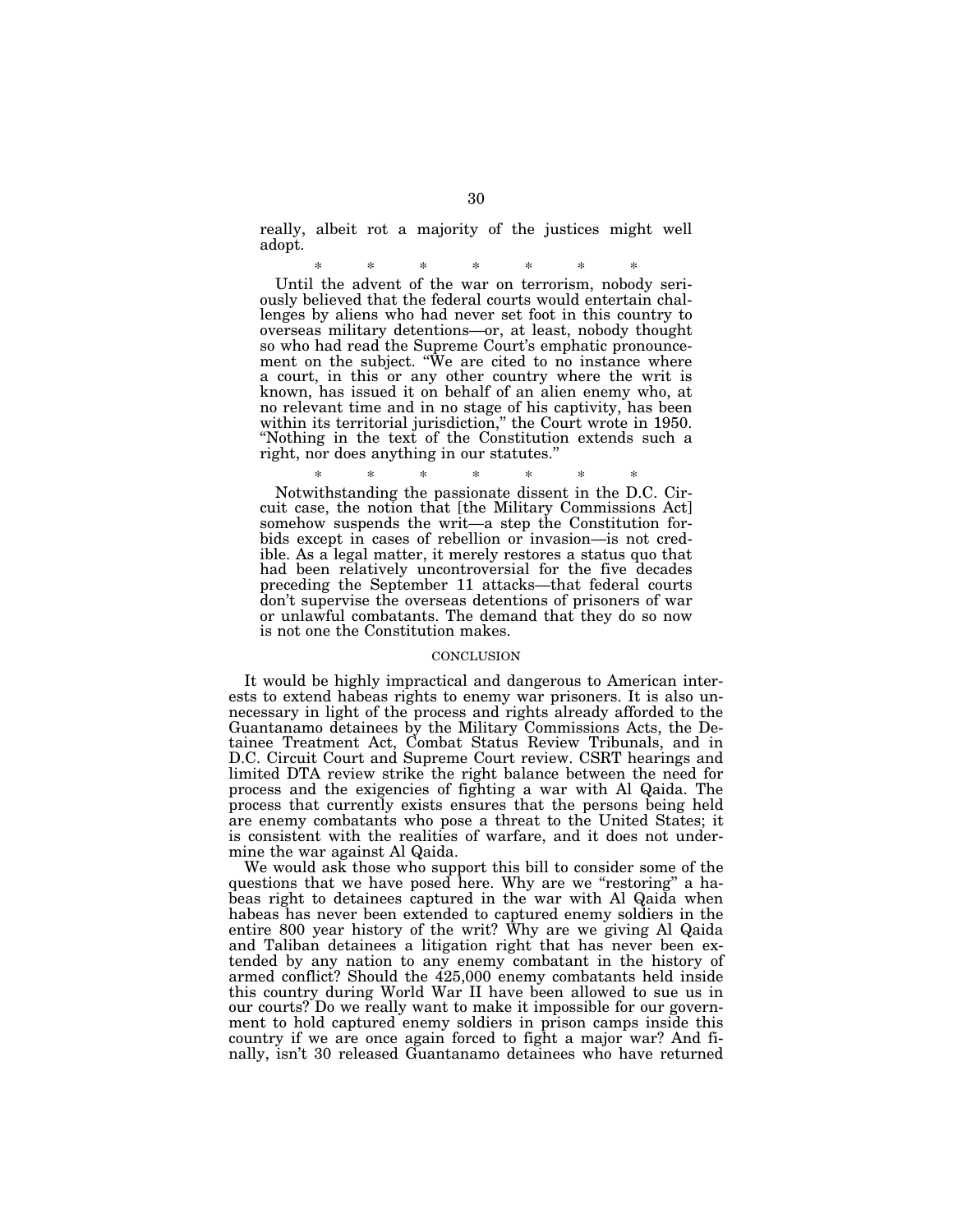to waging war against us enough? Is this bill worth allowing even one civilian or American soldier to be killed by a former detainee?

We think that the answers to all of these questions are obvious, and we are disappointed to see this committee evade the reality of the situation.

> JON KYL. JEFF SESSIONS. LINDSEY GRAHAM. JOHN CORNYN. TOM COBURN.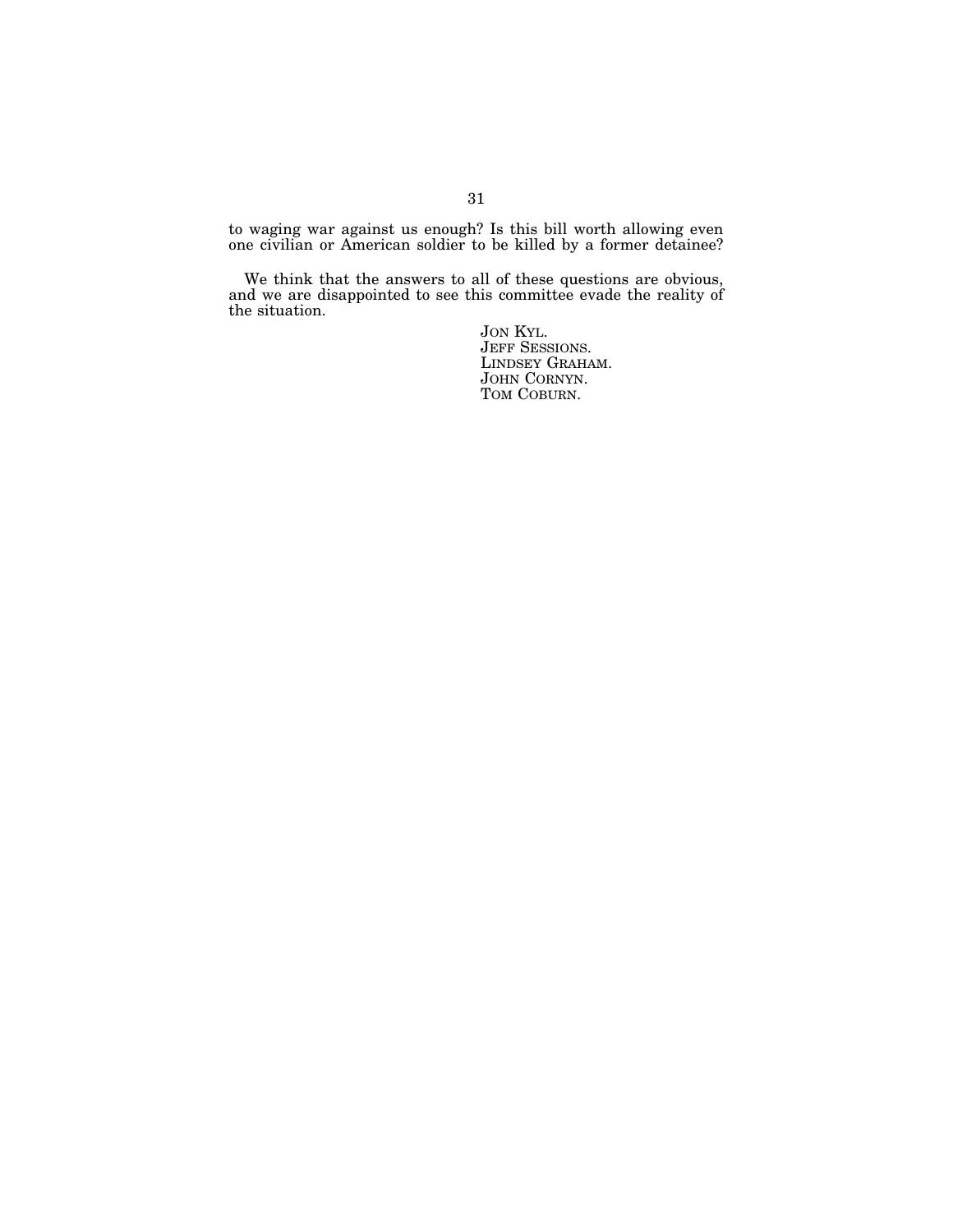# ATTACHMENT A

## [From CNN, May 14, 2007]

#### U.S. DIVULGES NEW DETAILS ON RELEASED GITMO INMATES

WASHINGTON (Reuters).—The Pentagon on Monday released the names of six former Guantanamo detainees who U.S. officials say re-emerged as Islamist fighters in Afghanistan after their release from the U.S. military prison in Cuba.

The Defense Department said three of those released from the prison for suspected militants resurfaced as senior Islamist fighters in Afghanistan while a fourth was later identified as having been a Taliban deputy defense minister.

The six were among 30 former detainees who the Pentagon said have rejoined the fight against U.S. and coalition forces since their release from Guantanamo. All told, about 390 detainees have been released or transferred from the prison.

''While we have long maintained that we would like to close Guantanamo, there are a number of highly dangerous men who if released would pose a grave danger to the public,'' explained Pentagon spokesman, Navy Cmdr. J.D. Gordon.

Pentagon officials said the detainees lied about their past by claiming to be farmers, truck drivers, cooks, small-scale merchants or low-level combatants—assertions that were sometimes backed up by fellow inmates.

The disclosure comes as the Pentagon prepares a major analysis of classified detainee records that could be used to rebut critics who have called for the prison's closure by saying many of the 775 detainees who have been held at Guantanamo are innocent.

Defense officials said the large-scale analysis has been under way for several months and could result in the release of new unclassified information on detainees by early summer.

The Guantanamo prison now has about 385 inmates. Records on 517 current and former detainees show that 95 percent have been members of or associated with al Qaeda or the Taliban and that 73 percent participated in hostilities against U.S. or coalition forces, defense officials said.

The analysis is a response to a series of highly critical reports by Seton Hall University law professor Mark Denbeaux, which determined only a small number of Guantanamo detainees had fought against U.S. forces.

Among the six detainees identified on Monday was Mohamed Yusif Yaqub, who the Pentagon said assumed control of Taliban operations in southern Afghanistan after his release from Guantanamo, and died fighting U.S. forces on May 7, 2004.

Abdullah Mahsud was released only to become a militant leader within the Mahsud tribe in southern Waziristan with ties to the Taliban and al Qaeda. He directed the October 2004 kidnapping of two Chinese engineers in Pakistan, the Pentagon said.

Maulavi Abdul Ghaffar became the Taliban's regional commander in Uruzgan and Helmand provinces after his release and was killed in a raid by Afghan security forces on September 25, 2004, the Pentagon said.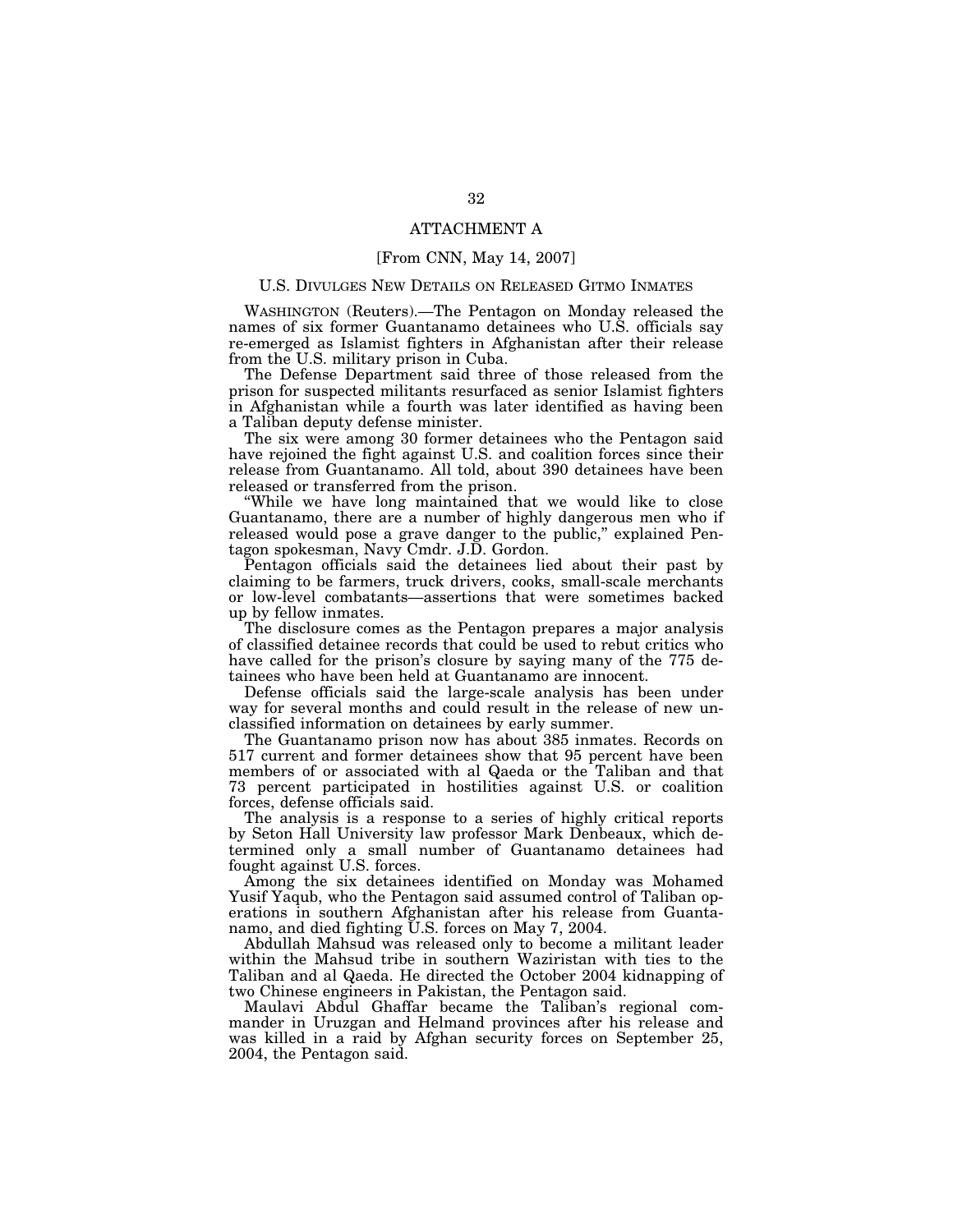Abdul Rahman Noor was released in July 2003 and was later identified as the man described in an October 7, 2001, interview with Al Jazeera television network as the "deputy defense minister of the Taliban,'' the Pentagon said.

# [From the Washington Post, Oct. 22, 2004]

#### RELEASED DETAINEES REJOINING THE FIGHT

#### (By John Mintz)

At least 10 detainees released from the Guantanamo Bay prison after U.S. officials concluded they posed little threat have been recaptured or killed fighting U.S. or coalition forces in Pakistan and Afghanistan, according to Pentagon officials.

One of the repatriated prisoners is still at large after taking leadership of a militant faction in Pakistan and aligning himself with al Qaeda, Pakistani officials said. In telephone calls to Pakistani reporters, he has bragged that he tricked his U.S. interrogators into believing he was someone else.

Another returned captive is an Afghan teenager who had spent two years at a special compound for young detainees at the military prison in Cuba, where he learned English, played sports and watched videos, informed sources said. U.S. officials believed they had persuaded him to abandon his life with the Taliban, but recently the young man, now 18, was recaptured with other Taliban fighters near Kandahar, Afghanistan, according to the sources, who asked for anonymity because they were discussing sensitive military information.

The cases demonstrate the difficulty Washington faces in deciding when alleged al Qaeda and Taliban detainees should be freed, amid pressure from foreign governments and human rights groups that have denounced U.S. officials for detaining the Guantanamo Bay captives for years without due-process rights, military officials said.

''Reports that former detainees have rejoined al Qaeda and the Taliban are evidence that these individuals are fanatical and particularly deceptive,'' said a Pentagon spokesman, Navy Lt. Cmdr. Flex Plexico. "From the beginning, we have recognized that there are inherent risks in determining when an individual detainee no longer had to be held at Guantanamo Bay.''

The latest case emerged two weeks ago when two Chinese engineers working on a dam project in Pakistan's lawless Waziristan region were kidnapped. The commander of a tribal militant group, Abdullah Mehsud, 29, told reporters by satellite phone that his followers were responsible for the abductions.

Mehsud said he spent two years at Guantanamo Bay after being captured in 2002 in Afghanistan fighting alongside the Taliban. At the time he was carrying a false Afghan identity card, and while in custody he maintained the fiction that he was an innocent Afghan tribesman, he said. U.S. officials never realized he was a Pakistani with deep ties to militants in both countries, he added.

''I managed to keep my Pakistani identity hidden all these years,'' he told Gulf News in a recent interview. Since his return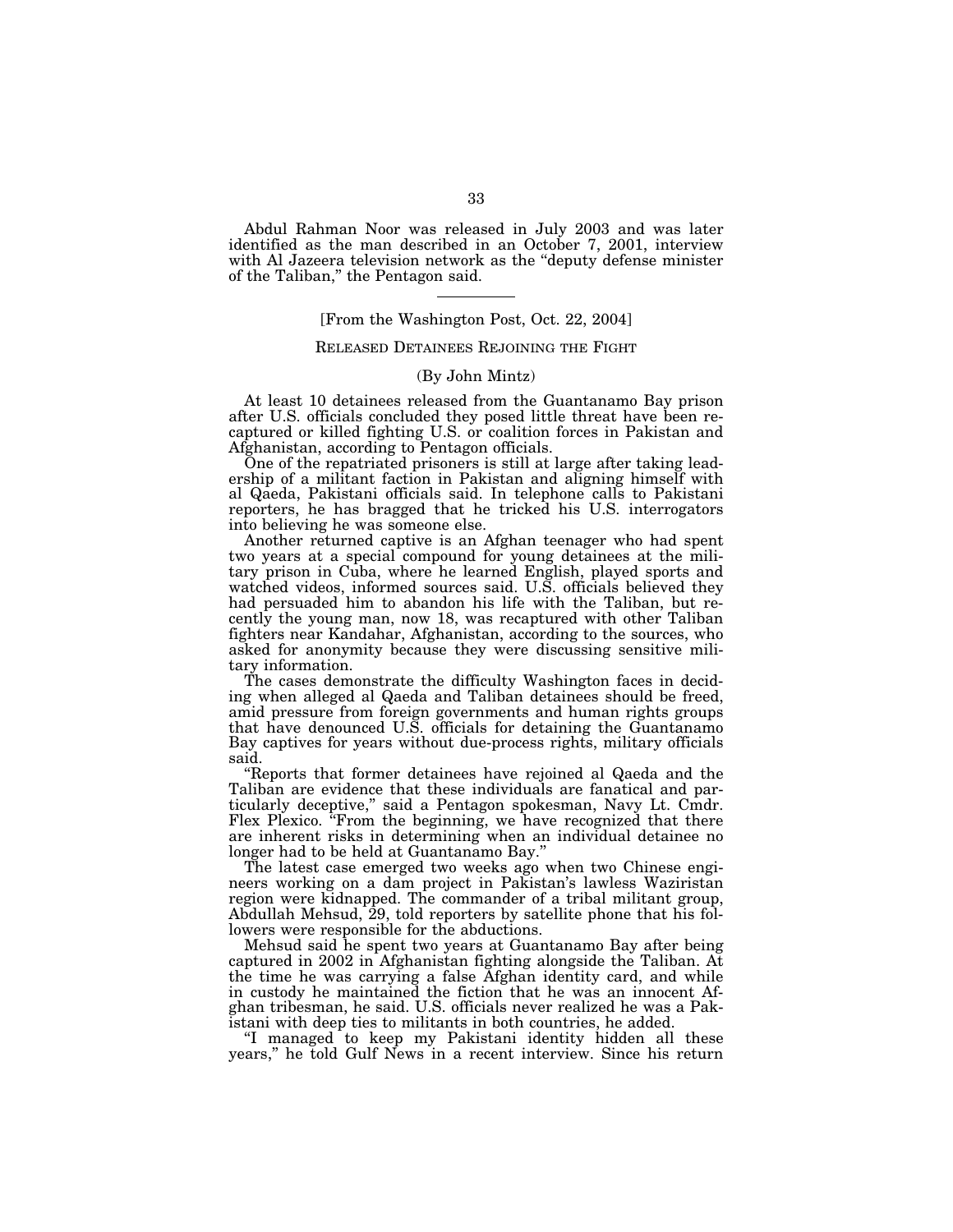to Pakistan in March, Pakistani newspapers have written lengthy accounts of Mehsud's hair and looks, and the powerful appeal to militants of his fiery denunciations of the United States. ''We would fight America and its allies,'' he said in one interview, ''until the very end.'' Last week Pakistani commandos freed one of the abducted Chi-

nese engineers in a raid on a mud-walled compound in which five militants and the other hostage were killed.

The 10 or more returning militants are but a fraction of the 202 Guantanamo Bay detainees who have been returned to their homelands. Of that group, 146 were freed outright, and 56 were transferred to the custody of their home governments. Many of those men have since been freed.

Mark Jacobson, a former special assistant for detainee policy in the Defense Department who now teaches at Ohio State University, estimated that as many as 25 former detainees have taken up arms again. ''You can't trust them when they say they're not terror-

ists," he said.<br>A U.S. defense official who helps oversee the prisoners added: "We could have said we'll accept no risks and refused to release anyone. But we've regarded that option as not humane, and not practical, and one that makes the U.S. government appear unrea-<br>sonable."

Another former Guantanamo Bay prisoner was killed in southern Afghanistan last month after a shootout with Afghan forces. Maulvi Ghafar was a senior Taliban commander when he was captured in late 2001. No information has emerged about what he told interrogators in Guantanamo Bay, but in several cases U.S. officials have released detainees they knew to have served with the Taliban if they swore off violence in written agreements.

Returned to Afghanistan in February, Ghafar resumed his post as a top Taliban commander, and his forces ambushed and killed a U.N. engineer and three Afghan soldiers, Afghan officials said, according to news accounts.

A third released Taliban commander died in an ambush this summer. Mullah Shahzada, who apparently convinced U.S. officials that he had sworn off violence, rejoined the Taliban as soon as he was freed in mid-2003, sources with knowledge of his situation said.

The Afghan teenager who was recaptured recently had been kidnapped and possibly abused by the Taliban before he was apprehended the first time in 2001. After almost three years living with other young detainees in a seaside house at Guantanamo Bay, he was returned in January of this year to his country, where he was to be monitored by Afghan officials and private contractors. But the program failed and he fell back in with the Taliban, one source said.

"Someone dropped the ball in Afghanistan," the source said.

One former detainee who has not yet been able to take up arms is Slimane Hadj Abderrahmane, a Dane who also signed a promise to renounce violence. But in recent months he has told Danish media that he considers the written oath ''toilet paper,'' stated his plans to join the war in Chechnya and said Denmark's prime minister is a valid target for terrorists.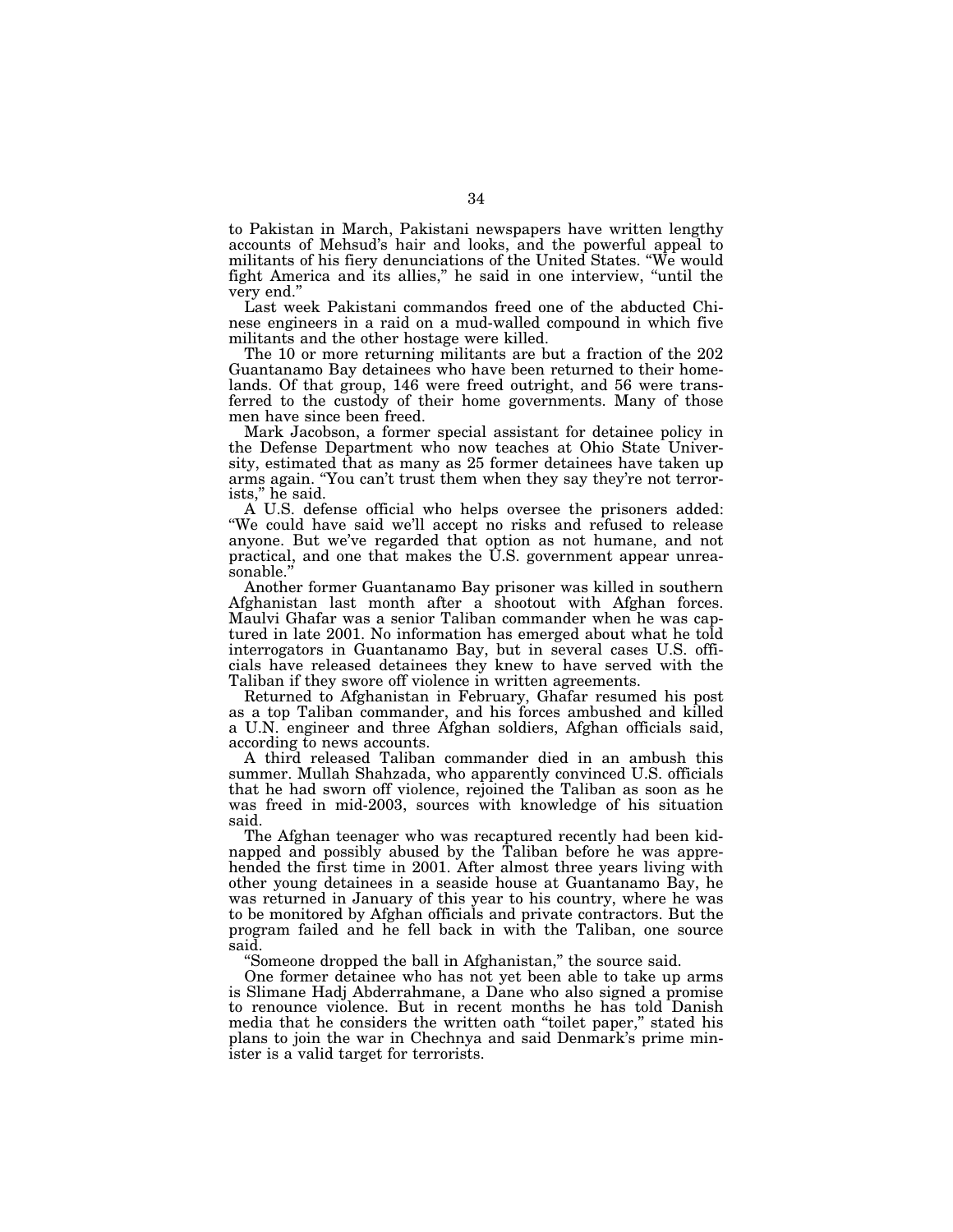Human rights activists said the cases of unrepentant militants do not undercut their assertions that the United States is violating the rights of Guantanamo Bay inmates. ''This doesn't alter the injustice, or support the administration's

argument that setting aside their rights is justified,'' said Alistair Hodgett, a spokesman for Amnesty International.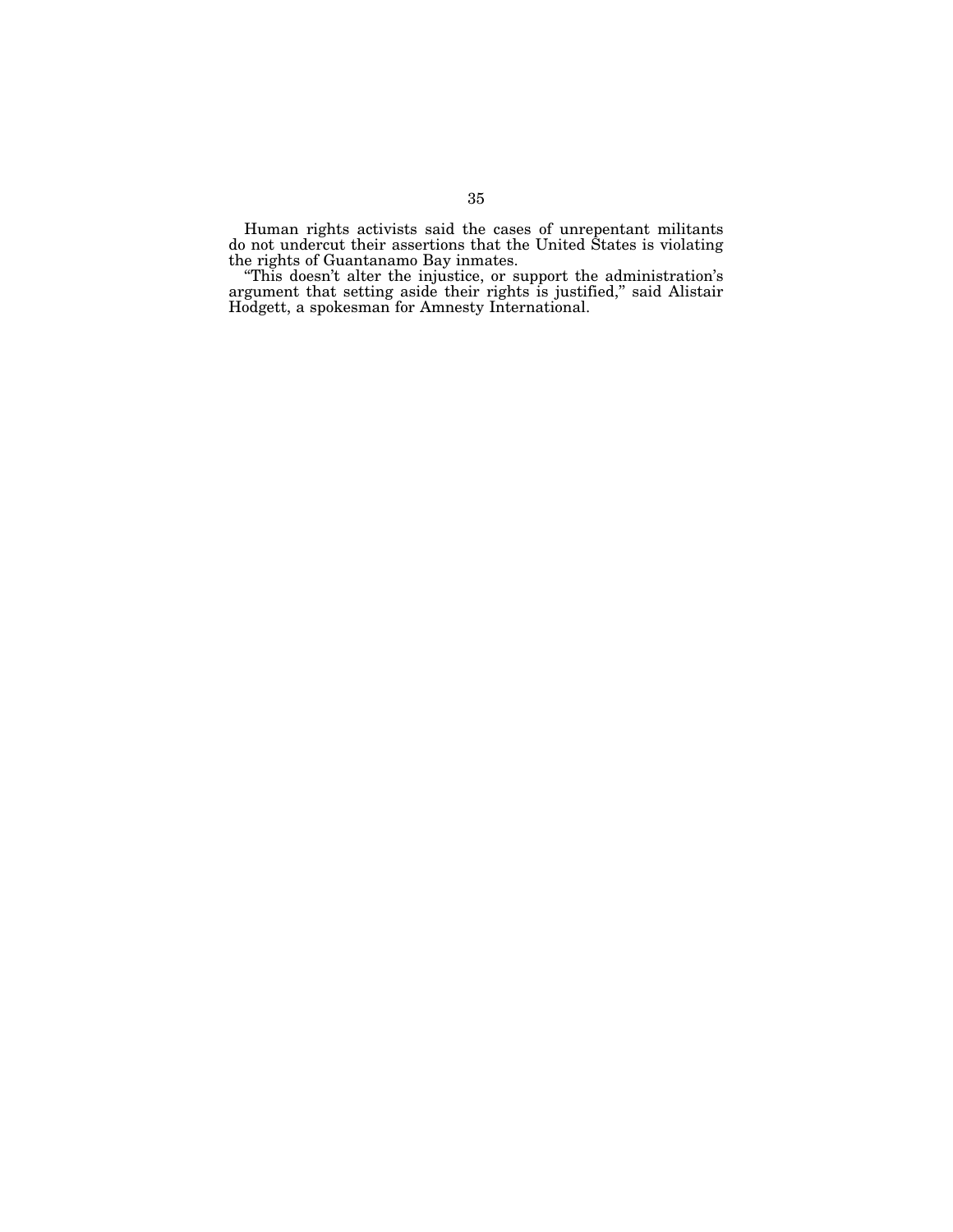# ATTACHMENT B

# PRESIDENT GEORGE W. BUSH

#### SEPTEMBER 6, 2006

\* \* \* \* \* \* \* Within months of September the 11th, 2001, we captured a man known as Abu Zubaydah. We believe that Zubaydah was a senior terrorist leader and a trusted associate of Osama bin Laden. Our intelligence community believes he had run a terrorist camp in Afghanistan where some of the 9/11 hijackers trained, and that he helped smuggle al Qaeda leaders out of Afghanistan after coalition forces arrived to liberate that country. Zubaydah was severely wounded during the firefight that brought him into custody—and he survived only because of the medical care arranged by the CIA.

After he recovered, Zubaydah was defiant and evasive. He declared his hatred of America. During questioning, he at first disclosed what he thought was nominal information—and then stopped all cooperation. Well, in fact, the ''nominal'' information he gave us turned out to be quite important. For example, Zubaydah disclosed Khalid Sheikh Mohammed—or KSM—was the mastermind behind the 9/11 attacks, and used the alias ''Muktar.'' This was a vital piece of the puzzle that helped our intelligence community pursue KSM. Abu Zubaydah also provided information that helped stop a terrorist attack being planned for inside the United States—an attack about which we had no previous information. Zubaydah told us that al Qaeda operatives were planning to launch an attack in the U.S., and provided physical descriptions of the operatives and information on their general location. Based on the information he provided, the operatives were detained—one while traveling to the United States.

We knew that Zubaydah had more information that could save innocent lives, but he stopped talking. As his questioning proceeded, it became clear that he had received training on how to resist interrogation. And so the CIA used an alternative set of procedures. These procedures were designed to be safe, to comply with our laws, our Constitution, and our treaty obligations. The Department of Justice reviewed the authorized methods extensively and determined them to be lawful. I cannot describe the specific methods used—I think you understand why—if I did, it would help the terrorists learn how to resist questioning, and to keep information from us that we need to prevent new attacks on our country. But I can say the procedures were tough, and they were safe, and lawful, and necessary.

Zubaydah was questioned using these procedures, and soon he began to provide information on key al Qaeda operatives, including information that helped us find and capture more of those responsible for the attacks on September the 11th. For example, Zubaydah identified one of KSM's accomplices in the 9/11 attacks a terrorist named Ramzi bin al Shibh. The information Zubaydah provided helped lead to the capture of bin al Shibh. And together these two terrorists provided information that helped in the planning and execution of the operation that captured Khalid Sheikh Mohammed.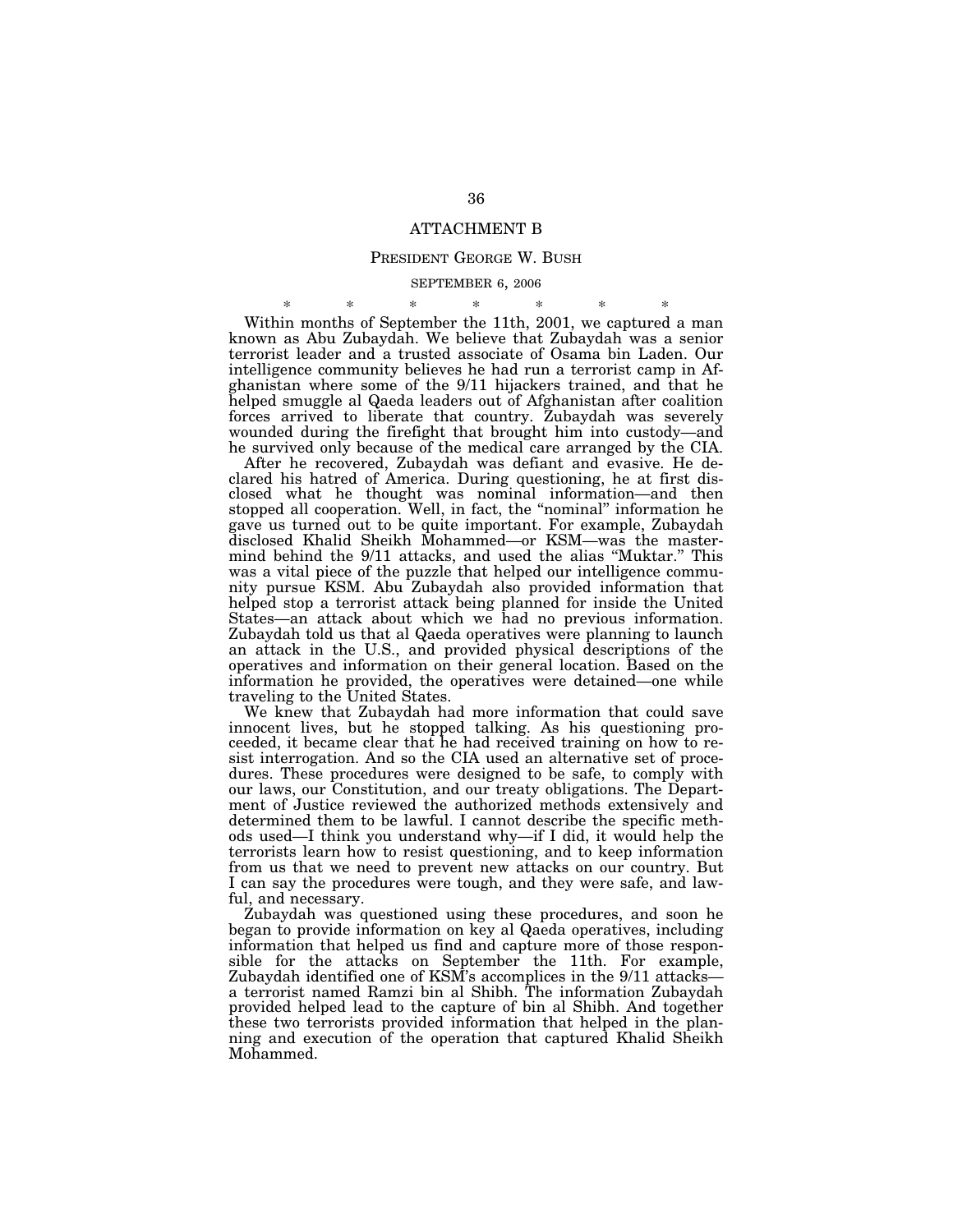Once in our custody, KSM was questioned by the CIA using these procedures, and he soon provided information that helped us stop another planned attack on the United States. During questioning, KSM told us about another al Qaeda operative he knew was in CIA custody—a terrorist named Majid Khan. KSM revealed that Khan had been told to deliver \$50,000 to individuals working for a suspected terrorist leader named Hambali, the leader of al Qaeda's Southeast Asian affiliate known as ''J-I''. CIA officers confronted Khan with this information. Khan confirmed that the money had been delivered to an operative named Zubair, and provided both a physical description and contact number for this operative.

Based on that information, Zubair was captured in June of 2003, and he soon provided information that helped lead to the capture of Hambali. After Hambali's arrest, KSM was questioned again. He identified Hambali's brother as the leader of a ''J-I'' cell, and Hambali's conduit for communications with al Qaeda. Hambali's brother was soon captured in Pakistan, and, in turn, led us to a cell of 17 Southeast Asian ''J-I'' operatives. When confronted with the news that his terror cell had been broken up, Hambali admitted that the operatives were being groomed at KSM's request for attacks inside the United States—probably [sic] using airplanes.

During questioning, KSM also provided many details of other plots to kill innocent Americans. For example, he described the design of planned attacks on buildings inside the United States, and how operatives were directed to carry them out. He told us the operatives had been instructed to ensure that the explosives went off at a point that was high enough to prevent the people trapped above from escaping out the windows.

KSM also provided vital information on al Qaeda's efforts to obtain biological weapons. During questioning, KSM admitted that he had met three individuals involved in al Qaeda's efforts to produce anthrax, a deadly biological agent—and he identified one of the individuals as a terrorist named Yazid. KSM apparently believed we already had this information, because Yazid had been captured and taken into foreign custody before KSM's arrest. In fact, we did not know about Yazid's role in al Qaeda's anthrax program. Information from Yazid then helped lead to the capture of his two principal assistants in the anthrax program. Without the information provided by KSM and Yazid, we might not have uncovered this al Qaeda biological weapons program, or stopped this al Qaeda cell from developing anthrax for attacks against the United States.

These are some of the plots that have been stopped because of the information of this vital program. Terrorists held in CIA custody have also provided information that helped stop a planned strike on U.S. Marines at Camp Lemonier in Djibouti—they were going to use an explosive laden water tanker. They helped stop a planned attack on the U.S. consulate in Karachi using car bombs and motorcycle bombs, and they helped stop a plot to hijack passenger planes and fly them into Heathrow or the Canary Wharf in London.

We're getting vital information necessary to do our jobs, and that's to protect the American people and our allies.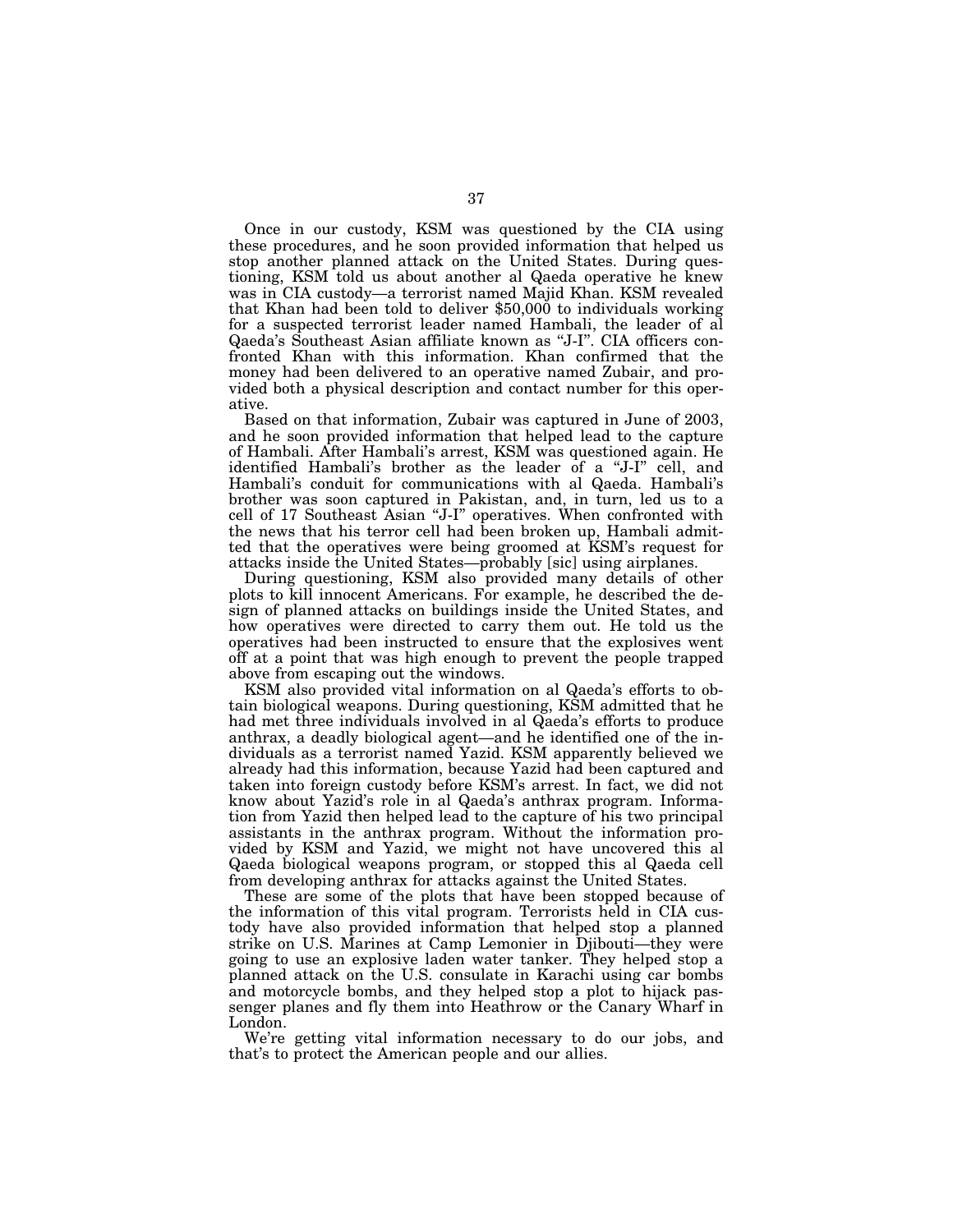Information from the terrorists in this program has helped us to identify individuals that al Qaeda deemed suitable for Western operations, many of whom we had never heard about before. They include terrorists who were set to case targets inside the United States, including financial buildings in major cities on the East Coast. Information from terrorists in CIA custody has played a role in the capture or questioning of nearly every senior al Qaeda member or associate detained by the U.S. and its allies since this program began. By providing everything from initial leads to photo identifications, to precise locations of where terrorists were hiding, this program has helped us to take potential mass murderers off the streets before they were able to kill.

This program has also played a critical role in helping us understand the enemy we face in this war. Terrorists in this program have painted a picture of al Qaeda's structure and financing, and communications and logistics. They identified al Qaeda's travel routes and safe havens, and explained how al Qaeda's senior leadership communicates with its operatives in places like Iraq. They provided information that allows us—that has allowed us to make sense of documents and computer records that we have seized in terrorist raids. They've identified voices in recordings of intercepted calls, and helped us understand the meaning of potentially critical terrorist communications.

The information we get from these detainees is corroborated by intelligence, and we've received—that we've received from other sources—and together this intelligence has helped us connect the dots and stop attacks before they occur. Information from the terrorists questioned in this program helped unravel plots and terrorist cells in Europe and in other places. It's helped our allies protect their people from deadly enemies. This program has been, and remains, one of the most vital tools in our war against the terrorists. It is invaluable to America and to our allies. Were it not for this program, our intelligence community believes that al Qaeda and its allies would have succeeded in launching another attack against the American homeland. By giving us information about terrorist plans we could not get anywhere else, this program has saved innocent lives.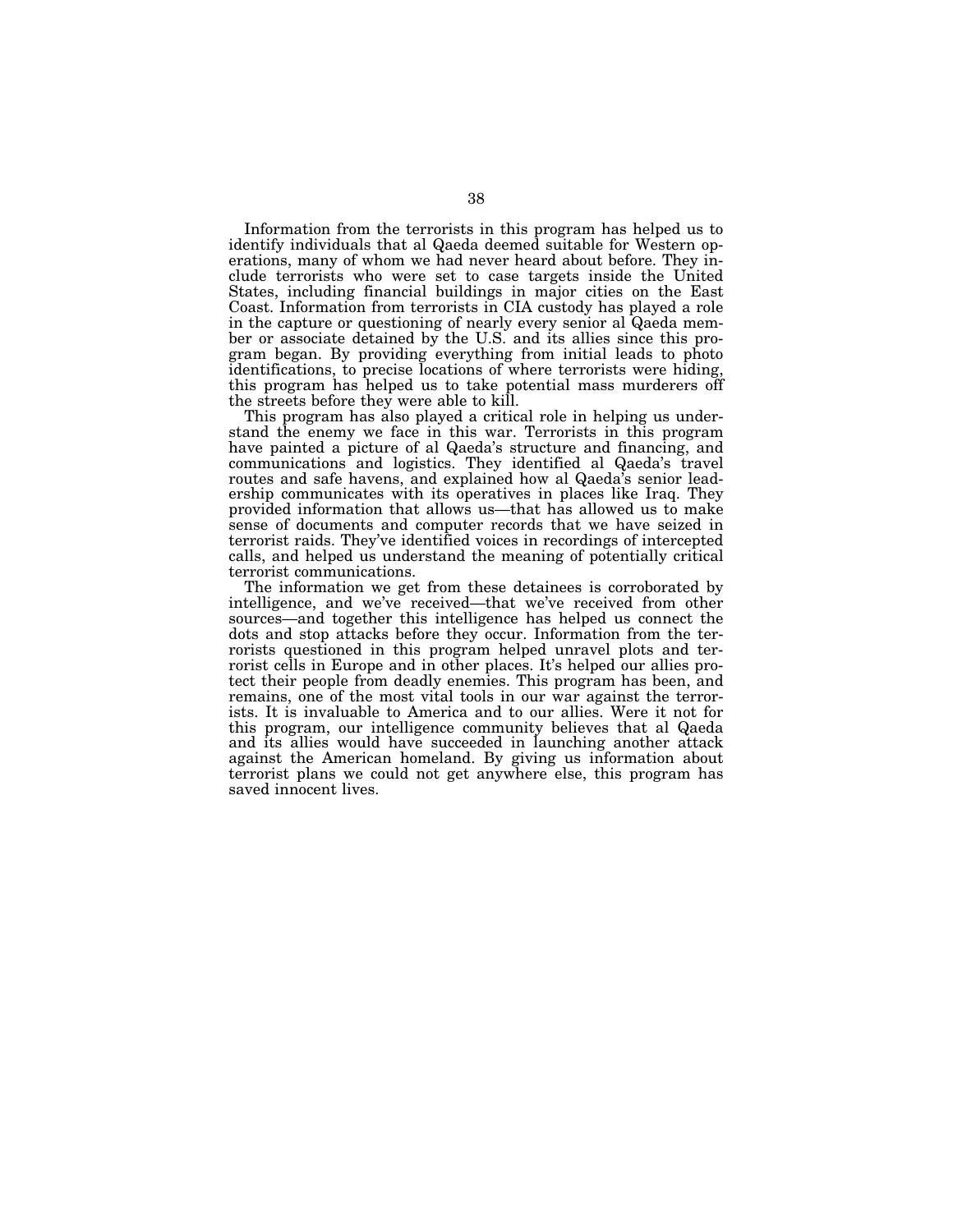# ATTACHMENT C

#### DAVID RIVKIN—ANSWERS TO QUESTIONS POSED BY SENATOR JON KYL

*Question* 1. Do you believe that foreign governments would stop criticizing the detention of the individuals now held at Guantanamo Bay if the Guantanamo facility were closed and those detainees were instead held inside the United States?

Answer. It is, of course, impossible to predict with any certainty what foreign states may do in any given circumstance. However, my own belief is that most of the critics of the current American policy of detaining enemy combatants captured in the war on terror at the Guantanamo base would not stop their attacks if the detainees were transferred to facilities in the United States. For many, if not most, of the critics Guantanamo is only part of their objection to U.S. policy. They believe that the United States is not, and should not claim to be, engaged in a legally cognizable armed conflict with al Qaeda, and that it should use its criminal justice system to meet the threat posed by trans-national terror. This was, of course, largely the status quo before the September 11 attacks.

Therefore, unless the United States were prepared to limit or eliminate its military response to al Qaeda and other jihadi groups, it can expect that foreign criticism will continue even if the Guantanamo detention facilities are closed.

*Question* 2. During questioning by Senator Durbin, you stated that unlike CSRT hearings, Article V hearings do not provide the detainee with anyone who is assigned to assist him, Article V hearings do not require that all information in the government's possession pertaining to the detainee be assembled, and Article  $\overline{V}$  hearings do not determine whether the detainee is ''innocent'' and should be released, but only whether the detainee should be held as an unlawful or lawful combatant. You also noted that Article V hearings offer the detainee no opportunity to present witnesses, and that such hearings typically do not take place until days or weeks after the capture. Please elaborate on these remarks. Is this summary of your testimony accurate? Is there any way in which Article V hearings provide procedural or other rights to a detainee that are superior to those afforded in a CSRT hearing?

Answer. Article V of the Third Geneva Convention of 12 August 1949 Relative to the Treatment of Prisoners of War reads as follows:

The present Convention shall apply to the persons referred to in Article 4 from the time they fall into the power of the enemy and until their final release and repatriation.

Should any doubt arise as to whether persons, having committed a belligerent act and having fallen into the hands of the enemy, belong to any of the categories enumerated in Article 4, such persons shall enjoy the protection of the present Convention until such time as their status has been determined by a competent tribunal.

The treaty offers no definition of a "competent tribunal," nor does it provide for the assistance of counsel or any other due process rights in particular. According to the International Committee of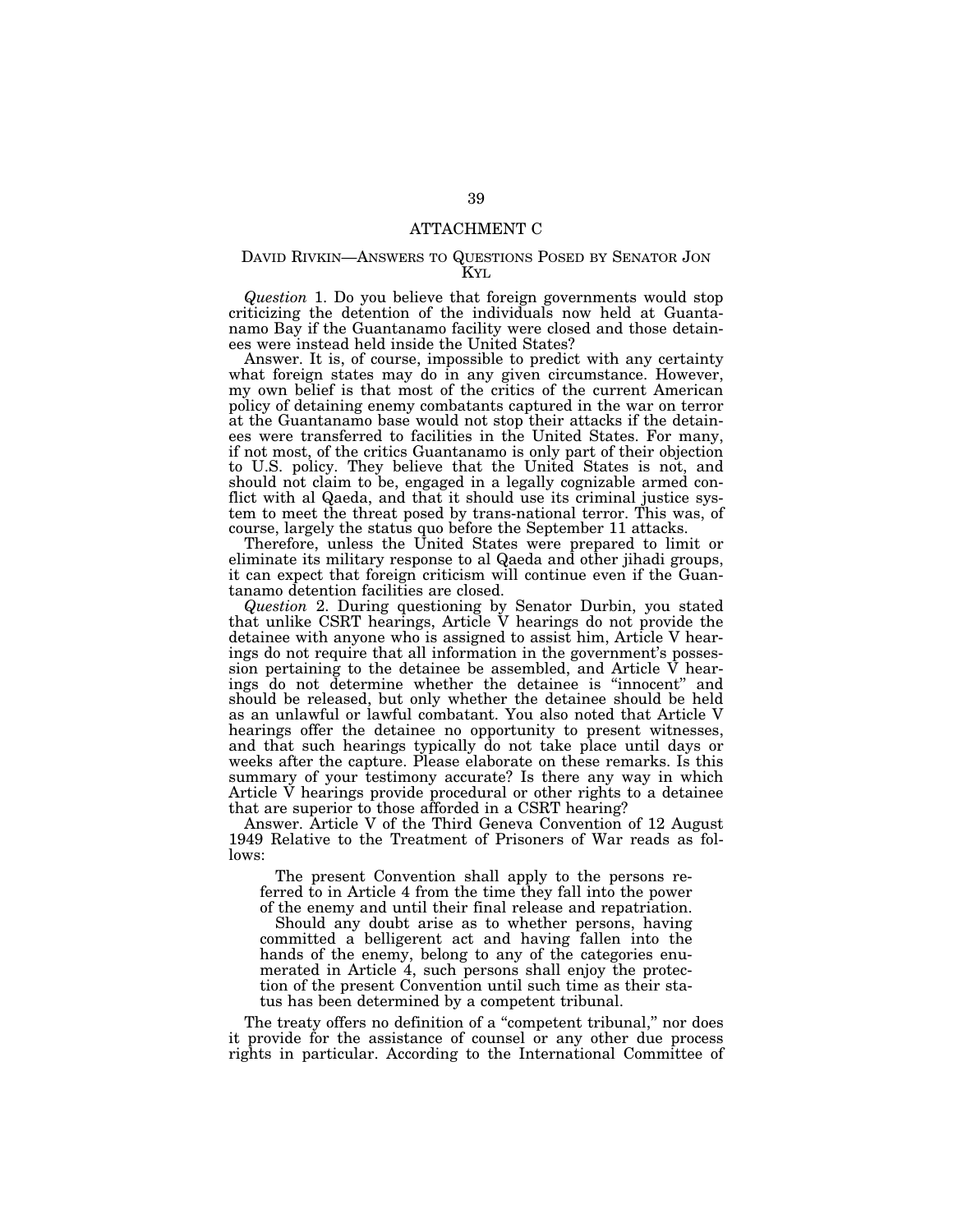the Red Cross's 1960 commentary on this provision, it was ''based on the view that decisions which might have the gravest consequences should not be left to a single person, who might often be

It is my understanding that this provision has been variously interpreted by the states parties. However, the United States has outlined its Article V procedures as part of Army Regulation 190–8 (Oct. 1, 1997) ("AR 190–8"). Under section 1–6 of that provision "Tribunals", detainees are not entitled to the assistance of counsel, or any other type of advisor, the Government is not required to assemble and present all of the information it may have on a particular individual, and no particular timeframe is established for the hearing.

In addition, although Article V itself does not require that detainees be permitted to call or question witnesses, or that they may be freed upon conclusion of a hearing, the United States under AR 190–8 has chosen to permit detainees to call witnesses if such are reasonably available (or to submit written statements if they are not), and to question witnesses called by the Tribunal. In addition, under the U.S. rule, one of the possible board determinations is that the individual is an ''innocent civilian who should be immediately returned to his home or released.'' To this extent, my statements before the committee must be corrected.

With respect to the overall comparison between the due process provided by an Article V tribunal and a CSRT, I offer the following materials drawn from a working document prepared by the Defense Department which, I believe, very well illustrates the differences between Article V hearings and CSRTS. I believe this also shows that the CSRT process is at least as protective (and often more so) of the individual detainee's interest than are Article V hearings:

#### CSRT PROCESS AT GUANTANAMO

Article 5 of the Third Geneva Convention requires a tribunal to determine whether a belligerent, or combatant, is entitled to prisoner of war (POW) status under the Convention only if there is doubt as to whether the combatant is entitled to such status. The President has determined that those combatants who are a part of al-Qaeda, the Taliban or their affiliates and supporters, or who support such forces do not meet the Geneva Convention's criteria for POW status. Because there is no doubt under international law about whether al-Qaida, the Taliban, their affiliates and supporters, are entitled to POW status (they are not) there is no need or requirement to convene tribunals under Article 5 of the Third Geneva Convention in order to review individually whether each enemy combatant detained at Guantanamo is entitled to POW status.

In evaluating the entitlements of a U.S. citizen designated as an enemy combatant, a plurality of the U.S. Supreme Court in *Hamdi*  held that the Due Process Clause of the U.S. Constitution requires "notice of the factual basis for [the citizen-detainee's] classification, and a fair opportunity to rebut the Government's factual assertions before a neutral decisionmaker.'' A plurality of the Court further observed: ''There remains the possibility that the [due process]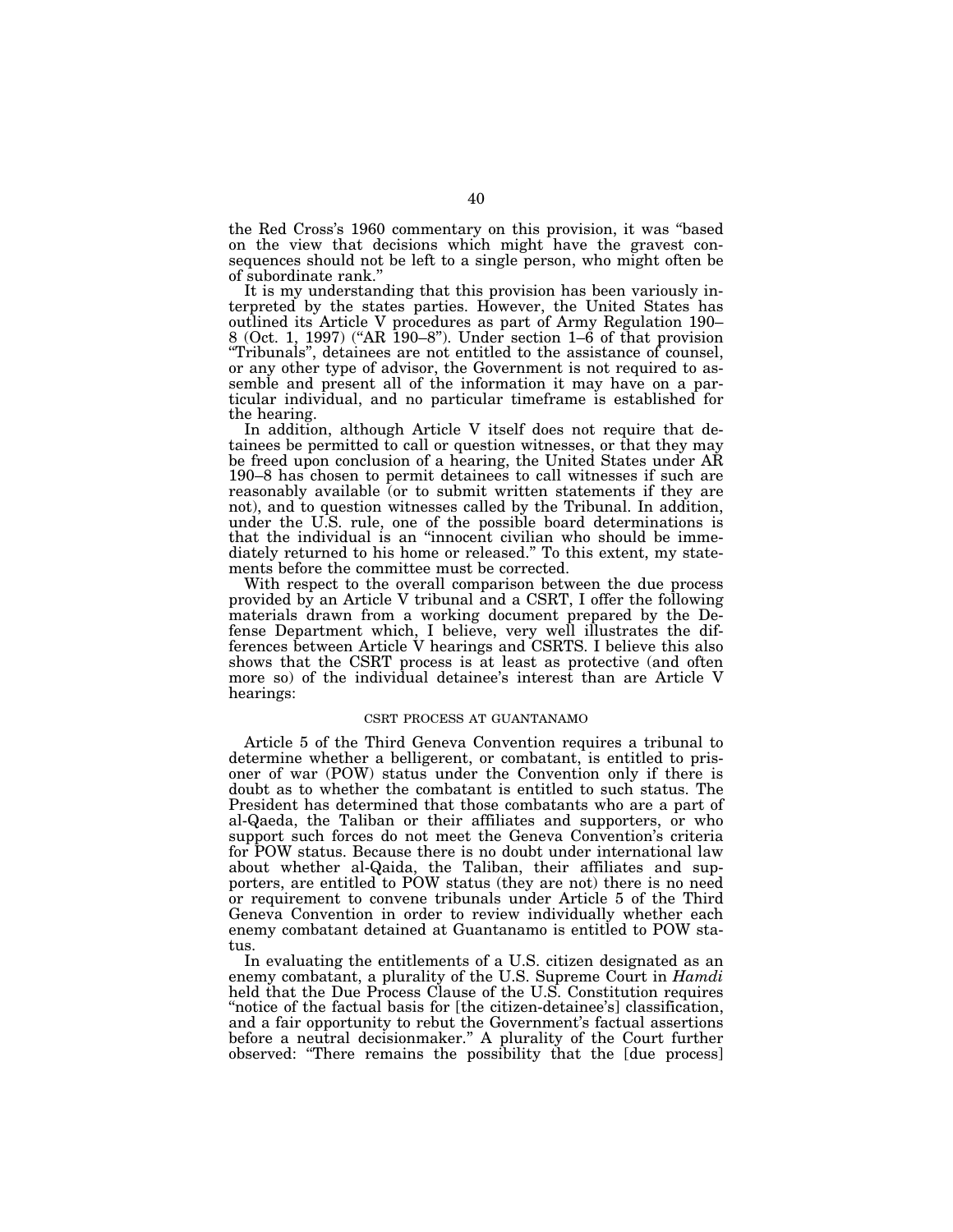standards we have articulated could be met by an appropriately authorized and properly constituted military tribunal,'' and proffered as a benchmark for comparison the procedures found in Army Regulation (AR) 190–8, Enemy Prisoners of War, Retained Personnel, Civilian Internees and Other Detainees, October 1, 1997. In a conflict in which the Third Geneva Convention applies, U.S. forces use the procedures found in AR 190–8 to conduct Article 5 tribunals when such tribunals are required.

As a result of Supreme Court decisions in June 2004 (*Rasul, Hamdi*), the U.S. Government on July 7, 2004, established the Combatant Status Review Tribunal (CSRT) process at Guantanamo Bay Naval Base, Cuba. The CSRT process supplements DoD's already existing screening procedures and provides an opportunity for detainees to contest their designation as enemy combatants, and thereby the basis for their detention. Consistent with the Supreme Court guidance applicable to situations involving U.S. citizens, the tribunals draw upon procedures found in AR 190–8.

The below chart compares the CSRT procedures with the procedures found in AR 190–8:

| Characteristic                       | Army Regulation 190-8                                                                                                                                                                                                                                                   | <b>CSRT</b>                                                                                                                                                                                                                                                                                                                                                                                                                     |
|--------------------------------------|-------------------------------------------------------------------------------------------------------------------------------------------------------------------------------------------------------------------------------------------------------------------------|---------------------------------------------------------------------------------------------------------------------------------------------------------------------------------------------------------------------------------------------------------------------------------------------------------------------------------------------------------------------------------------------------------------------------------|
| Applicability of pro-<br>ceeding.    | Person who has committed a belligerent act<br>and is in the custody of the U.S. Armed<br>Forces.                                                                                                                                                                        | All detainees at GTMO.<br>The President has previously determined that<br>al Qaeda and Taliban detainees are not en-<br>titled to POW status.                                                                                                                                                                                                                                                                                   |
| Frequency of review                  | No provision for more than one review                                                                                                                                                                                                                                   | One-time.<br>Can be reconvened to re-evaluate a detainee's<br>status in light of new information.                                                                                                                                                                                                                                                                                                                               |
| Notice provided to de-<br>tainee.    | Advised of rights at the beginning of the hear-<br>ing.                                                                                                                                                                                                                 | Advised of rights in advance of and at begin-<br>ning of the hearing.<br>The detainee is provided with an unclassified<br>summary of the evidence in advance of the<br>hearing.                                                                                                                                                                                                                                                 |
| Tribunal composition                 | The Tribunal is composed of 3 commissioned<br>officers including at least one field grade<br>officer.                                                                                                                                                                   | The Tribunal is composed of 3 neutral commis-<br>sioned officers not involved in the capture<br>or detention of the detainee. All are field<br>grade officers, and the senior member is an<br>0-6 (Colonel/Navy Captain).                                                                                                                                                                                                       |
|                                      | Recorder: Non-voting officer, preferably a mem-<br>ber of the Judge Advocate General's Corps<br>(JAG). The Recorder prepares the record of<br>the Tribunal and forwards it to the first<br>Staff Judge Advocate (SJA) in the internment<br>facility's chain of command. | Recorder: Non-voting officer serving in the<br>grade of 0-3 (Captain/Navy Lieutenant) or<br>above. The Recorder prepares the record of<br>the Tribunal and forwards it for a legal re-<br>view.                                                                                                                                                                                                                                 |
|                                      | Legal adviser: None for the Tribunal. The<br>record of every Tribunal proceeding resulting<br>in the denial of POW status is reviewed for<br>legal sufficiency when the record is received<br>at the office of the SJA for the convening<br>authority.                  | Legal Adviser: A JAG is available to advise the<br>Tribunal on legal and procedural matters.<br>The record of every Tribunal is reviewed for<br>legal sufficiency by a JAG.                                                                                                                                                                                                                                                     |
|                                      | Person to provide assistance to the detainee:<br>None                                                                                                                                                                                                                   | Personal Representative: Each detainee has the<br>assistance of a personal representative<br>(PR). The PR meets with the detainee to ex-<br>plain the CSRT process and assists the de-<br>tainee in reviewing relevant unclassified in-<br>formation, preparing and presenting infor-<br>mation, and questioning witnesses at the<br>CSRT. The personal representative is an of-<br>ficer serving in the grade of 0-4 or above. |
| Participation by military<br>judges. | However, preference is to have a JAG serve as<br>the non-voting recorder.                                                                                                                                                                                               | None.<br>However, one of the voting officers must be a<br>JAG.                                                                                                                                                                                                                                                                                                                                                                  |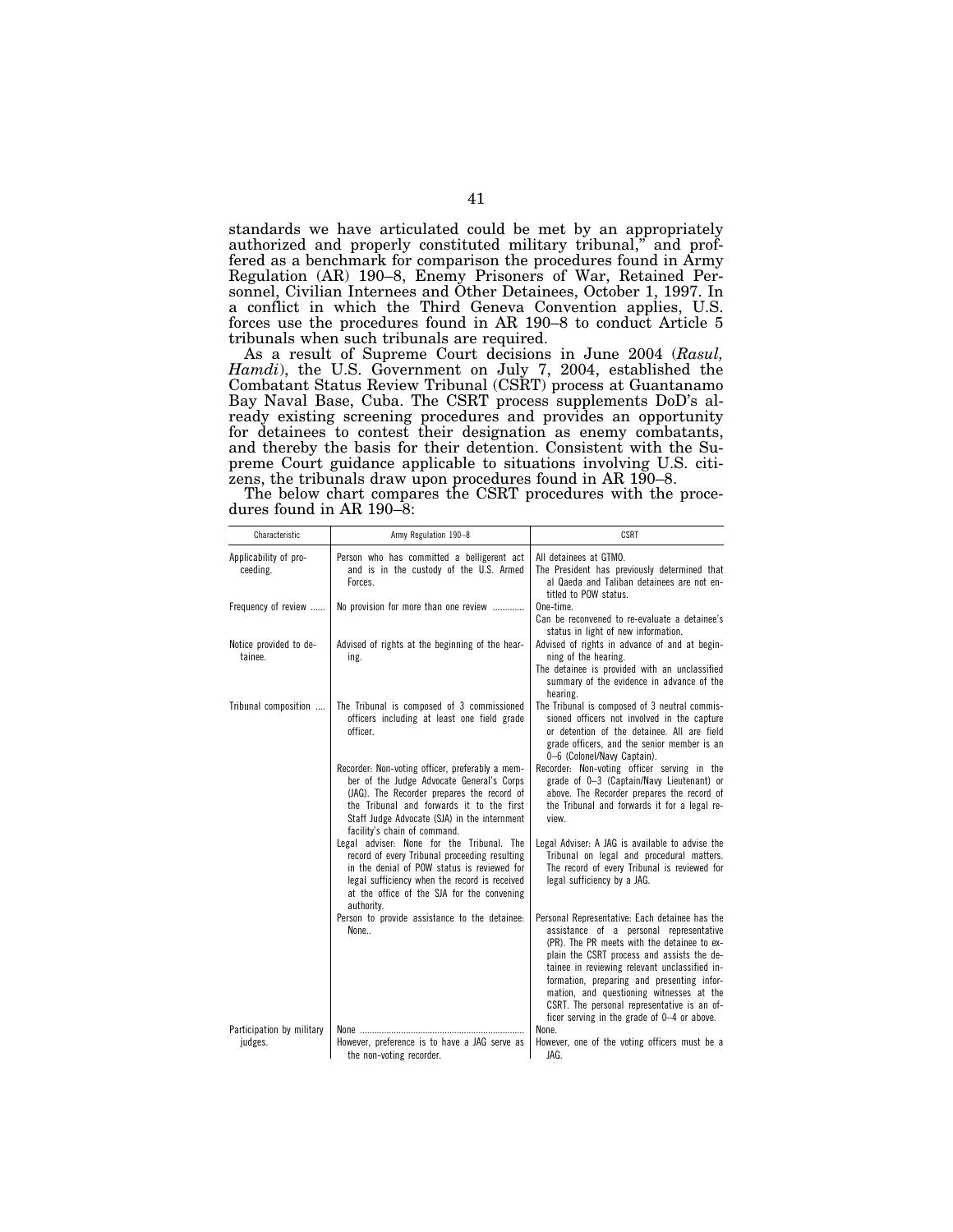| Characteristic                                              | Army Regulation 190-8                                                                                                                                                                                                                                       | CSRT                                                                                                                                                                                                                                                                                                                                                                                                                                                                                                                                                                                                                                                                                                                                                                                                                                                                                                                                |
|-------------------------------------------------------------|-------------------------------------------------------------------------------------------------------------------------------------------------------------------------------------------------------------------------------------------------------------|-------------------------------------------------------------------------------------------------------------------------------------------------------------------------------------------------------------------------------------------------------------------------------------------------------------------------------------------------------------------------------------------------------------------------------------------------------------------------------------------------------------------------------------------------------------------------------------------------------------------------------------------------------------------------------------------------------------------------------------------------------------------------------------------------------------------------------------------------------------------------------------------------------------------------------------|
| Attendance by detainee                                      | The detainee is allowed to attend all open ses-<br>sions, which includes all proceedings except<br>those involving deliberation and voting by<br>members, and testimony or other matters<br>that would compromise national security if<br>held in the open. | Same as under AR 190-8.                                                                                                                                                                                                                                                                                                                                                                                                                                                                                                                                                                                                                                                                                                                                                                                                                                                                                                             |
| Witnesses                                                   | Detainee may call witnesses if they are rea-<br>sonably available and can question the wit-<br>nesses called by the Tribunal. If requested<br>witnesses are not reasonably available, writ-<br>ten statements are permitted.                                | Detainee may call witnesses if they are rel-<br>evant and reasonably available, and can<br>question the witnesses called by the Tri-<br>bunal. If requested witnesses are not rea-<br>sonably available, written statements are<br>permitted. Telephonic or videoconference<br>testimony is also permitted.                                                                                                                                                                                                                                                                                                                                                                                                                                                                                                                                                                                                                         |
|                                                             | The commanders of military witnesses deter-<br>mine whether they are reasonably available.                                                                                                                                                                  | The President of the Tribunal determines<br>whether witnesses are relevant and reason-<br>ably available.                                                                                                                                                                                                                                                                                                                                                                                                                                                                                                                                                                                                                                                                                                                                                                                                                           |
| Detainee testimony                                          | Detainee may testify or otherwise address the<br>Tribunal, but cannot be compelled to testify.                                                                                                                                                              | Same.                                                                                                                                                                                                                                                                                                                                                                                                                                                                                                                                                                                                                                                                                                                                                                                                                                                                                                                               |
| Standard of proof                                           |                                                                                                                                                                                                                                                             | Preponderance of evidence.<br>Majority vote                                                                                                                                                                                                                                                                                                                                                                                                                                                                                                                                                                                                                                                                                                                                                                                                                                                                                         |
|                                                             |                                                                                                                                                                                                                                                             | There is a rebuttable presumption that the<br>government evidence submitted by the re-<br>corder is genuine and accurate.                                                                                                                                                                                                                                                                                                                                                                                                                                                                                                                                                                                                                                                                                                                                                                                                           |
| Presumption of status                                       | A person shall enjoy the protection of the Third<br>Geneva Convention until such time as his or<br>her status has been determined by a com-<br>petent tribunal.                                                                                             | Protected (POW) status not applicable. As to<br>enemy combatant status, prior to the CSRT,<br>presumably any battlefield and subsequent<br>determinations of each Guantanamo de-<br>tainee who was initially detained by DoD<br>have found the detainee to be an enemy<br>combatant.<br>The CSRT process is a fact-based proceeding<br>to determine whether each detainee is still<br>properly classified as an enemy combatant,<br>and to permit each detainee the opportunity<br>to contest such designation.                                                                                                                                                                                                                                                                                                                                                                                                                     |
| Type of evidence con-<br>sidered. Is coercion<br>evaluated? | Testimonial and written evidence is permitted.                                                                                                                                                                                                              | Testimonial and written evidence is permitted.                                                                                                                                                                                                                                                                                                                                                                                                                                                                                                                                                                                                                                                                                                                                                                                                                                                                                      |
|                                                             | AR 190-8 contains no requirement to evaluate<br>whether statements were the result of coer-<br>cion.                                                                                                                                                        | The Detainee Treatment Act (DTA) requires the<br>CSRT to assess whether any statement<br>being considered by the CSRT was obtained<br>as a result of coercion and the probative<br>value, if any, of such statement.                                                                                                                                                                                                                                                                                                                                                                                                                                                                                                                                                                                                                                                                                                                |
| Access to evidence by<br>detainee.                          |                                                                                                                                                                                                                                                             | The detainee may review unclassified informa-<br>tion relating to the basis for his or her de-<br>tention. The detainee also has the oppor-<br>tunity to present reasonably available infor-<br>mation relevant to why the detainee should<br>not be classified as an enemy combatant.<br>Evidence on the detainee's behalf may be pre-<br>sented in documentary form and through<br>written statements, preferably sworn.<br>The detainee's Personal Representative (PR)<br>shall have the opportunity to review the<br>government information relevant to the de-<br>tainee and to consult with the detainee con-<br>cerning his or her status as an enemy com-<br>batant and any challenge thereto-the PR<br>may only share unclassified portions of the<br>government information with the detainee.<br>The President of the Tribunal is the decision<br>authority on the relevance and reasonable<br>availability of evidence. |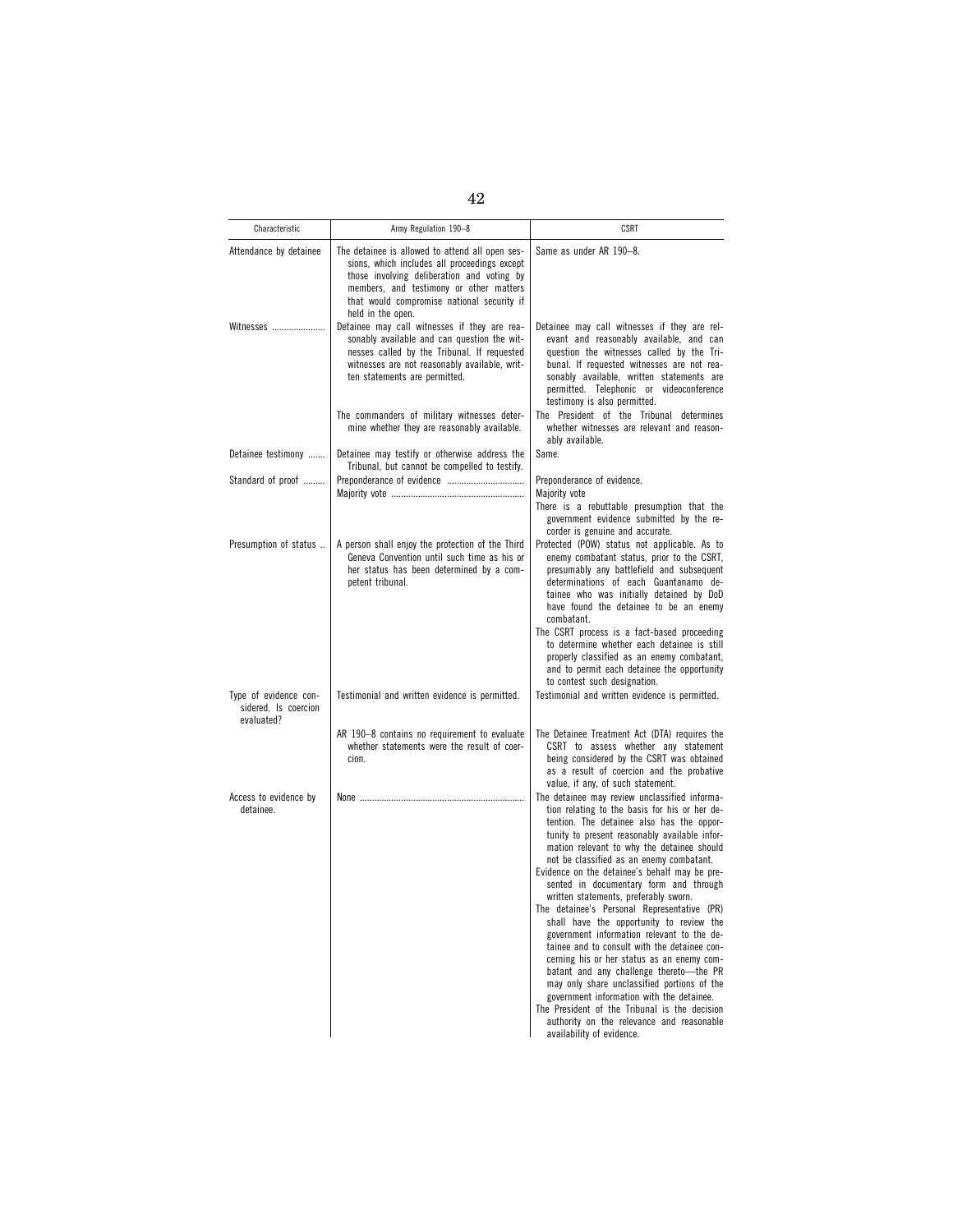| Characteristic                                                                | Army Regulation 190-8             | <b>CSRT</b>                                                                                                                                                                                                                                                                                                                                                                                                                                                                                             |
|-------------------------------------------------------------------------------|-----------------------------------|---------------------------------------------------------------------------------------------------------------------------------------------------------------------------------------------------------------------------------------------------------------------------------------------------------------------------------------------------------------------------------------------------------------------------------------------------------------------------------------------------------|
| Assistance provided to<br>detainee.                                           | Interpreter provided if necessary | Interpreter provided if necessary.<br>A Personal Representative (PR) is provided to<br>every detainee. The PR meets with the de-<br>tainee to explain the CSRT process, assist<br>the detainee in participating in the process,<br>and assist the detainee in collecting rel-<br>evant and reasonably available information<br>in preparation for the CSRT.                                                                                                                                             |
| Further review of deci-<br>sion outside of the<br>Department of De-<br>fense. | None                              | Under the Detainee Treatment Act and the<br>Military Commissions Act. the Court of Ap-<br>peals for the District of Columbia has the<br>authority to determine if the detainee's<br>CSRT was conducted consistent with the<br>standards and procedures for CSRTs. The<br>Court of Appeals also has the authority to<br>determine whether those standards and pro-<br>cedures are consistent with the Constitution<br>and laws of the United States, to the extent<br>they are applicable at Guantanamo. |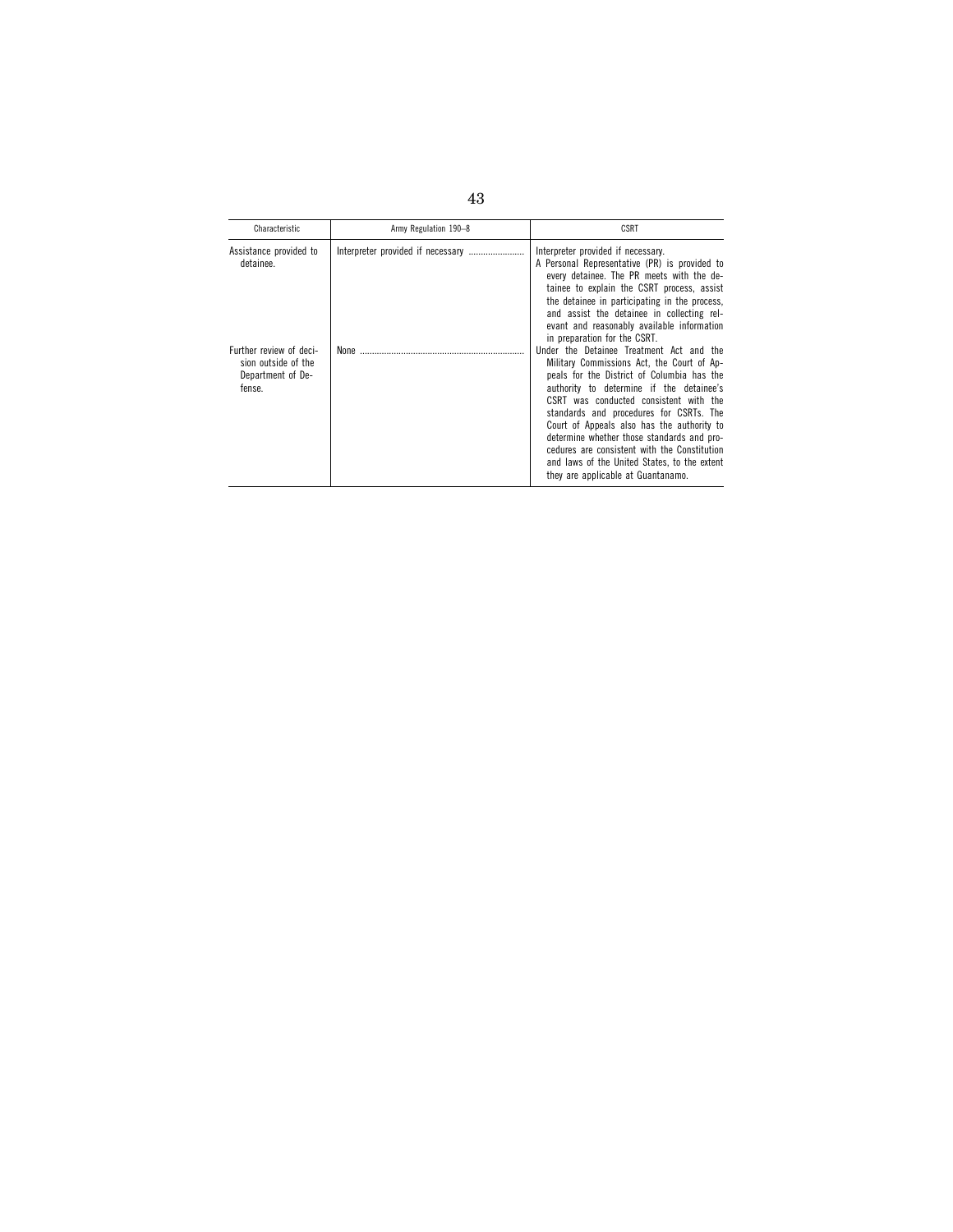#### B. ADDITIONAL VIEWS OF SENATORS GRAHAM, SESSIONS, AND KYL

The Habeas Corpus Restoration Act of 2007, S.185, seeks to affirmatively provide, for the first time ever, habeas corpus rights to alien terrorists. While the Supreme Court has previously held that existing statutes had expanded enough over the years to provide habeas corpus access to alien terrorists, this would be the first time that a statute was developed with the sole goal of extending habeas corpus rights to alien terrorists.

Throughout our history, habeas corpus protections have provided an essential tool for the citizens to protect themselves from the government. However, the Supreme Court has also observed that ''[t]he writ has potentialities for evil as well as for good. Abuse of the writ may undermine the orderly administration of justice and therefore weaken the forces of authority that are essential for civilization.'' *McCleskey* v. *Zant,* 499 U.S. 467, 496 (U.S. 1991)(quoting *Brown* v. *Allen,* 344 U.S. 443, 512 (1952) (opinion of Frankfurter, J.)).

That is exactly the case here.

And those who support this bill should not just take Justice Frankfurter's word for it. We also have the benefit of experience and stated intentions to guide us. Regarding experience, here are some examples of habeas claims detainees have pursued in the past:

1. A Canadian detainee who threw a grenade that killed an Army medic in firefight and who comes from family with longstanding al-Qaeda ties sought a preliminary injunction forbidding interrogation of him.

2. A number of Kuwaiti detainees sought court orders requiring that they be provided dictionaries in contravention of GTMO's force protection policy and that their counsel be given high-speed internet access at their lodging on the base and be allowed to use classified DoD telecommunications facilities, all on the theory that otherwise their "right to counsel" is unduly burdened.

3. An Egyptian detainee whose Combatant Status Review Tribunal found that he was no longer an enemy combatant, and who was therefore due to be released by the United States, filed a motion to block his repatriation to Egypt.

4. A high level al-Qaeda detainee complained about base security procedures, the speed of mail delivery, and medical treatment; seeking an order that he be transferred to the ''least onerous conditions'' at GTMO and asking the court to order that GTMO allow him to keep any books and reading materials sent to him and to ''report to the Court'' on ''his opportunities for exercise, communication, recreation, worship, etc.''

5. A detainee accused the military's health professionals of ''gross and intentional medical malpractice'' in alleged violation of the 4th,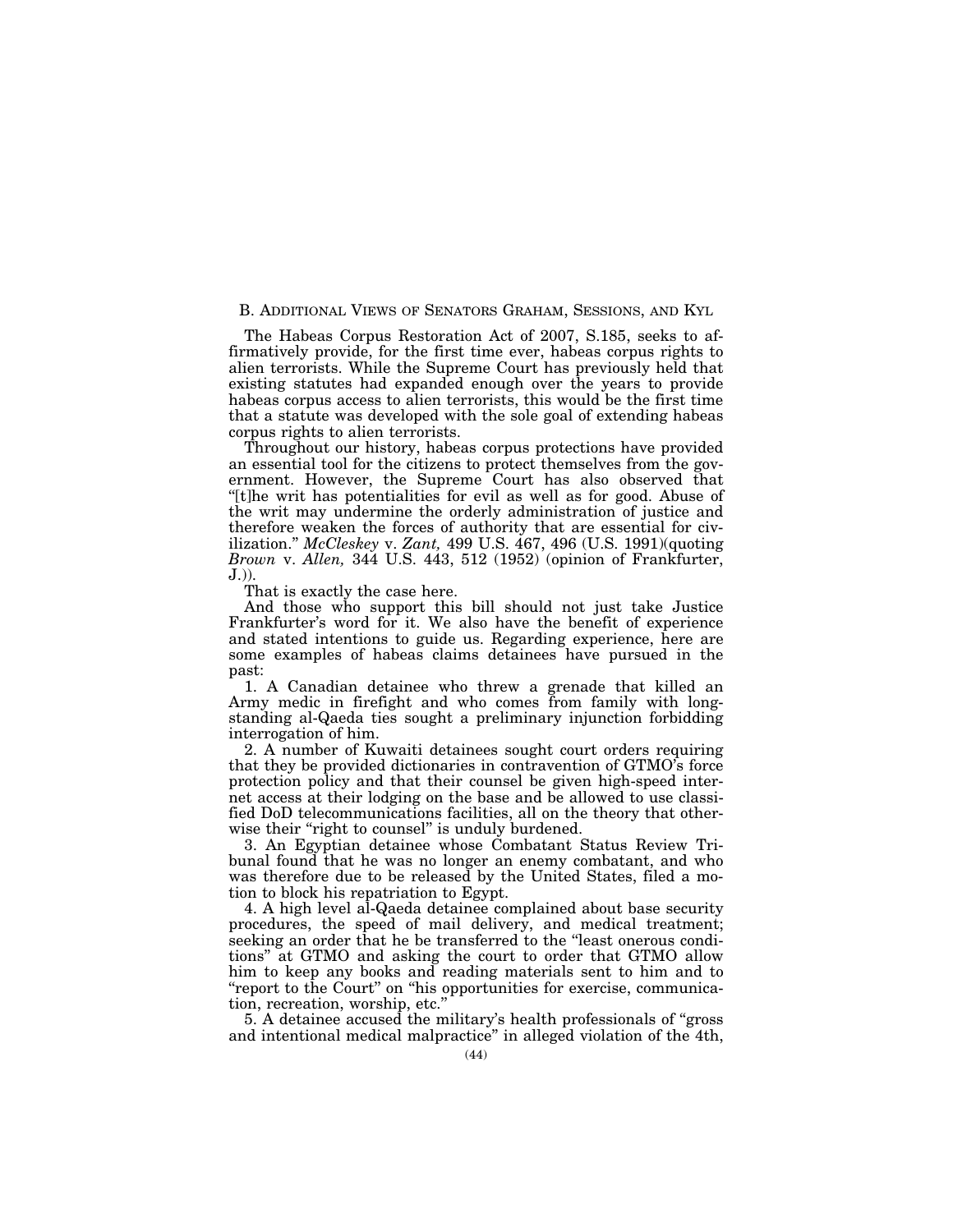5th, 8th, and 14th Amendments, 42 USC 1981, and unspecified international agreements.

6. Another detainne filed an ''emergency'' motion seeking a court order requiring GTMO to set aside its normal security policies and show detainees DVDs that are purported to be family videos.

7. One detainee filed a request that, as a condition of a stay of litigation pending related appeals, the Court involve itself in his medical situation and second-guess the provision of medical care and other conditions of confinement by medical experts.

8. A Kuwaiti detainee was unsatisfied with the Koran he was provided by military officials, and sought a court order that detainees be allowed to keep various other supplementary religious materials, such as a ''tafsir'' or 4–volume Koran with commentary, in their cells.

While proponents of this legislation like to talk of high-minded principle, these examples show that the terrorist detainees view habeas corpus somewhat differently. They view it as just another tool in their war against us. And it is not surprising that they would, given that their lawyers tell them they should. Indeed, one of their lawyers has stated:

''The litigation is brutal for [the United States]. It's huge. We have over one hundred lawyers now from big and small firms working to represent these detainees. Every time an attorney goes down there, it makes it that much harder [for the U.S. military] to do what they're doing. You can't run an interrogation \* \* \* with attorneys. What are they going to do now that we're getting court orders to get more lawyers down there?'' (Onnesha Roychoudhuri, The Torn Fabric of the Law: An Interview with Michael Ratner, Mother Jones Magazine, March 21, 2005.)

Extending habeas protections to those such as Khalid Sheikh Mohammed is not only foolhardy, it is dangerous. As we have learned in the past, information given to alien terrorists during court battles inevitably enhances the terrorists' intelligence-gathering capabilities.

In the end, this issue comes down to where the nation should place its trust. Should the nation trust its military to protect it while serving as a shining example of American values? Or is the military incapable of doing so, and therefore in need of being told how to conduct the war by federal courts? Do we need al-Qaeda being able to subpoena and depose our soldiers? Questioning whether our soldiers delivered their mail promptly? Or did not supply them with meals at the proper temperature?

Do we trust al-Qaeda members like Khalid Shiekh Mohammed not to abuse the privilege this bill would extend to them?

> LINDSEY GRAHAM. JEFF SESSIONS. JON KYL.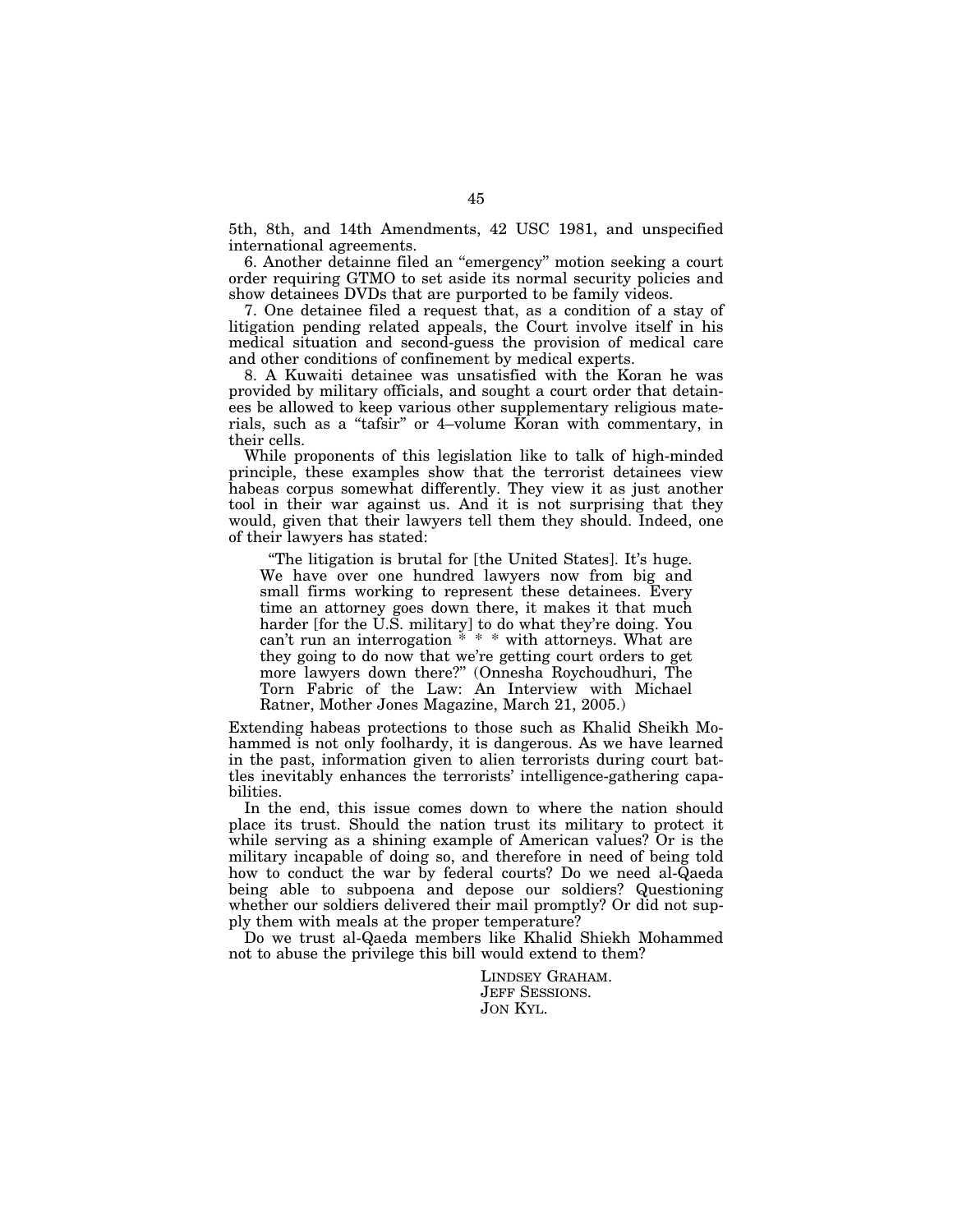VIII. CHANGES IN EXISTING LAW MADE BY THE BILL AS REPORTED

In compliance with paragraph 12 of rule XXVI of the Standing Rules of the Senate, changes in existing law made by S. 185, as reported, are shown as follows (existing law proposed to be omitted is enclosed in black brackets, new matter is printed in italic, and existing law in which no change is proposed is shown in roman):

# **28 U.S.C. § 2241**

## **§ 2241. Power to grant writ**

\* \* \* \* \* \* \*  $(e)(1)$  No court, justice, or judge shall have jurisdiction to hear or consider an application for a writ of habeas corpus filed by or on behalf of an alien detained by the United States who has been determined by the United States to have been properly detained as an enemy combatant or is awaiting such determination.

 $(2)$  Except as provided in paragraphs  $(2)$  and  $(3)$  of section 1005(e) of the Detainee Treatment Act of 2005 (10 U.S. C. 801 note), no court, justice, or judge shall have jurisdiction to hear or consider any other action against the United States or its agents relating to any aspect of the detention, transfer, treatment, trial, or conditions of confinement of an alien who is or was detained by the United States and has been determined by the United States to have been properly detained as an enemy combatant or is awaiting such determination.]

# **10 U.S.C. § 950j**

#### **§ 950j. Finality or proceedings, findings, and sentences**

\* \* \* \* \* \* \*  $(b)$  [Provisions of chapter sole basis for review of military Commission procedures and actions.—Except as otherwise provided in this chapter and notwithstanding any other provision of law (including section 2241 of title 28 or any other habeas corpus provision), no court, justice, or judge shall have jurisdiction to hear or consider any claim or cause of action whatsoever, including any action pending on or filed after the date of the enactment of the Military Commissions Act of 2006, relating to the prosecution, trial, or judgment of a military commission under this chapter, including challenges to the lawfulness of procedures of military commissions under this chapter.*JLIMITED REVIEW OF MILITARY COMMISSION PROCEDURES AND ACTIONS.*—*Except as otherwise provided in this chapter or in section 2241 of title 28 or any other habeas corpus provision, and notwithstanding any other provision of law, no court, justice, or judge shall have jurisdiction to hear or consider any*